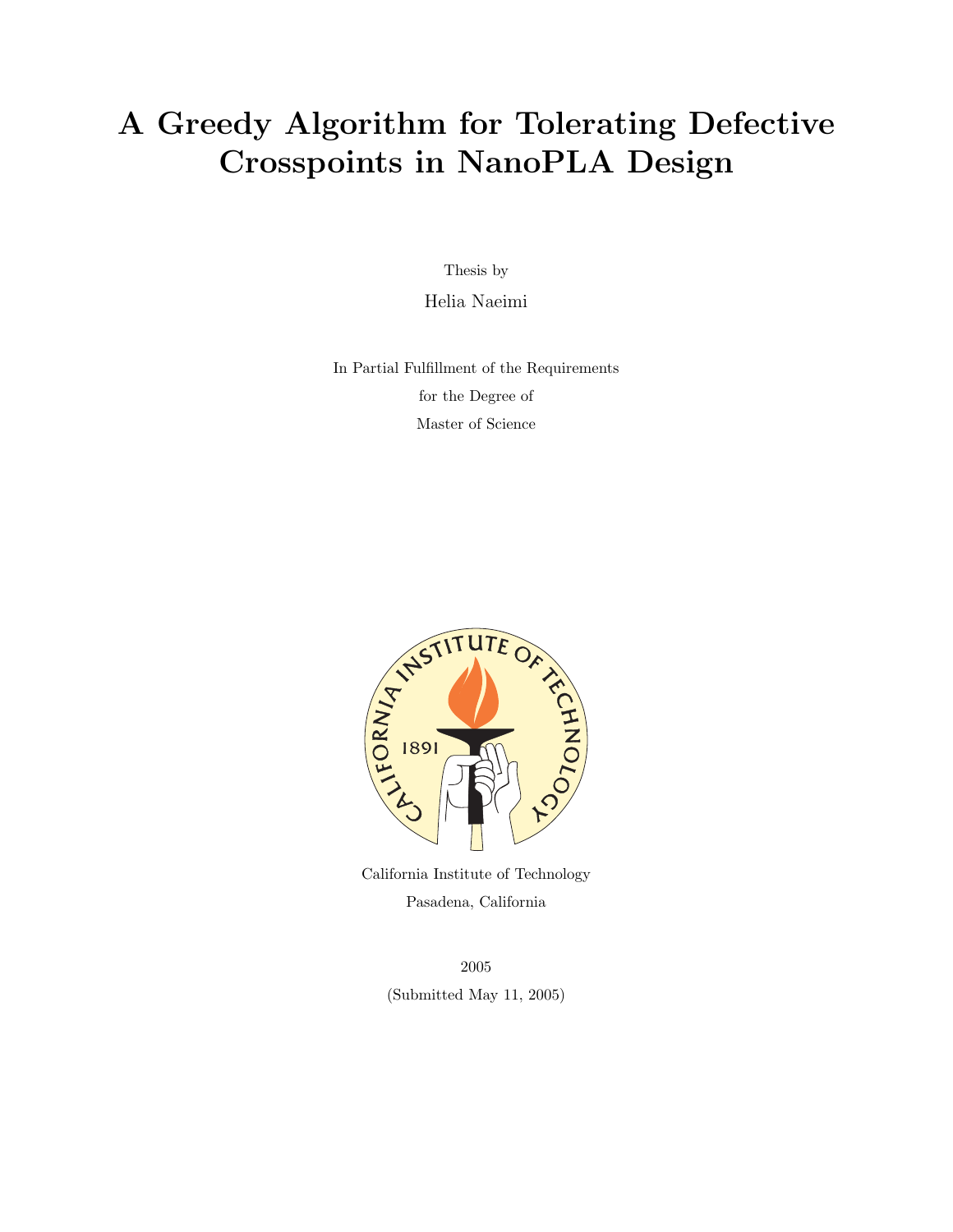c 2005 Helia Naeimi All Rights Reserved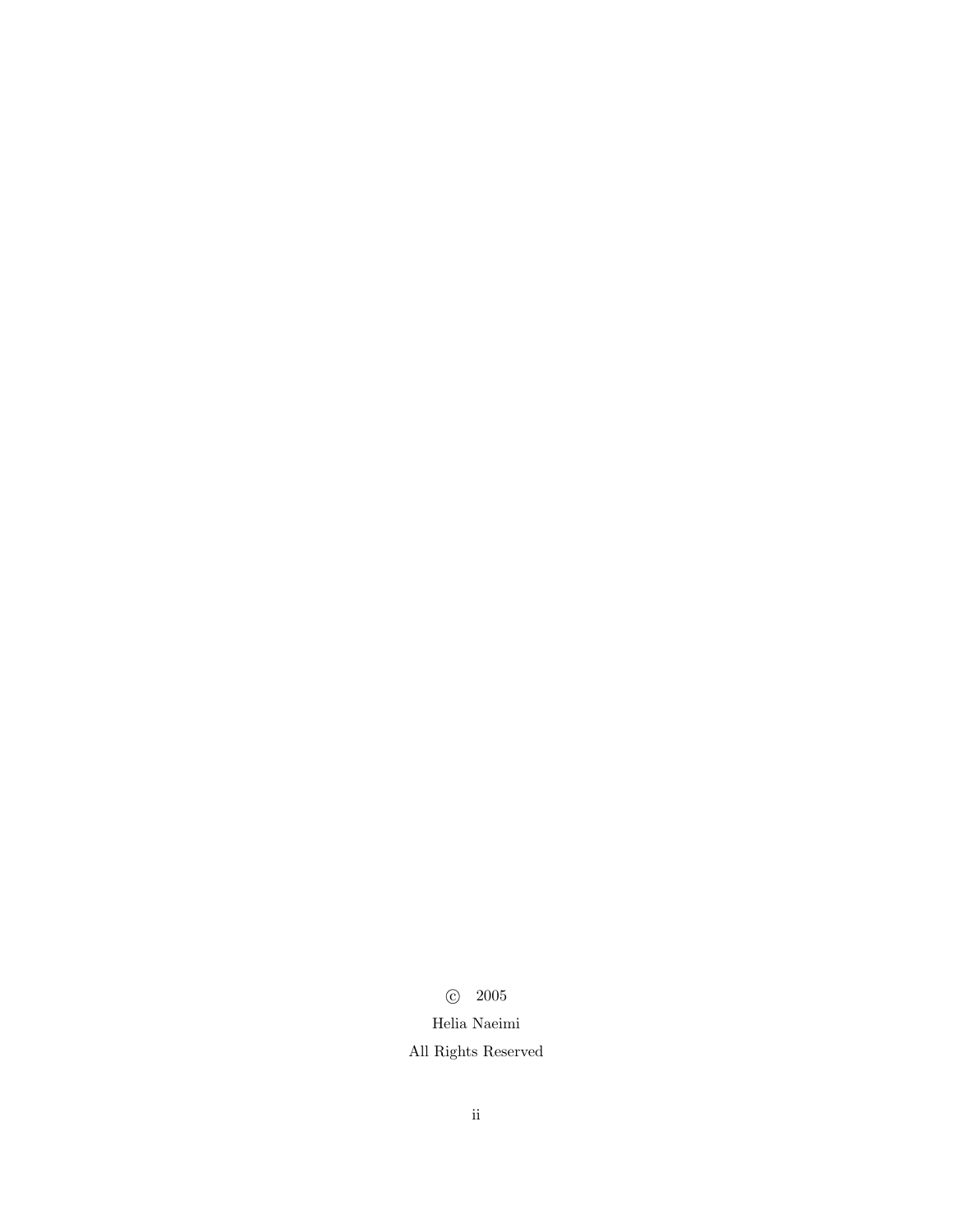## Acknowledgements

<span id="page-2-0"></span>I would like to thank all the people who made this work possible by their valuable advice and support. First I like to thank my adviser, Professor André DeHon for his constant help and support in my research and his encouragement for me.

I would also like to thank Amir F. Dana for all the valuable discussions and conversations we had about this research and his constructive feedback. I also received valuable feedback from Michael DeLorimier, Nachiket Kapre and Michael Wrighton, which helped me to improve this presentation.

This research was funded in part by the DARPA Moletronics program under grant ONR N00014-01-0651 and N00014-04-1-0591.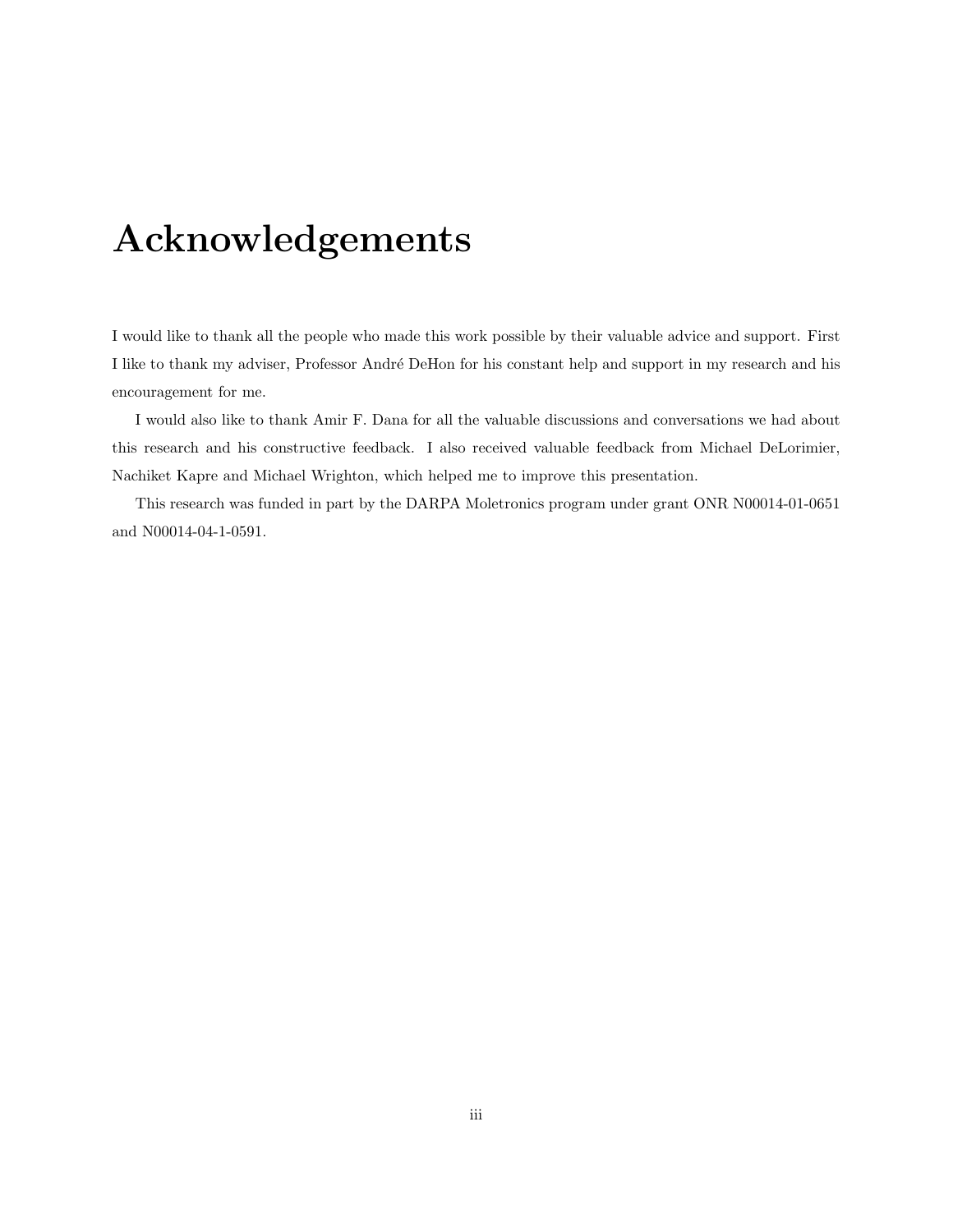### Abstract

<span id="page-3-0"></span>Recent developments suggest both plausible fabrication techniques and viable architectures for building sublithographic Programmable Logic Arrays using molecular-scale wires and switches. Designs at this scale will see much higher defect rates than in conventional lithography. However, these defects need not be an impediment to programmable logic design at this scale.

We introduce a strategy for tolerating defective crosspoints in PLA architecture. We develop a lineartime, greedy algorithm for mapping PLA logic around crosspoint defects. The mapping algorithm matches the PLA logic to the defect configuration of each device.

We note that P-term fanin must be bounded to guarantee low overhead mapping and develop analytical guidelines for bounding fanin. We further quantify analytical and empirical mapping overhead rates. Including fanin bounding, our greedy mapping algorithm maps a large set of benchmark designs with 13% average overhead for random junction defect rates as high as 20%.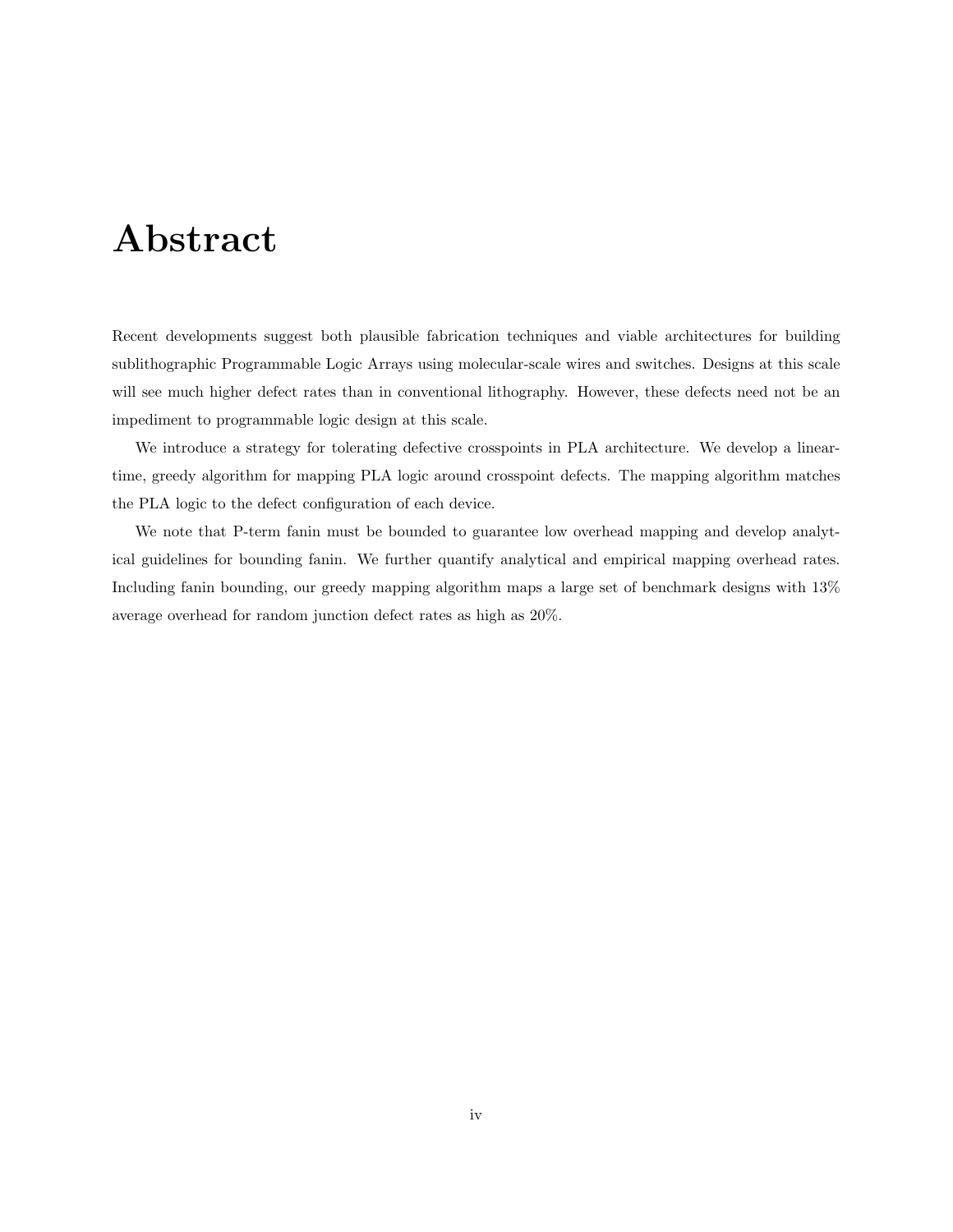# Contents

|                         |          | Acknowledgements                                                                                                                                                                                                               | iii<br>iv<br>1<br>$\overline{2}$<br>2<br>$\overline{\mathbf{4}}$<br>$\overline{4}$<br>5<br>7<br>7<br>9<br>9 |
|-------------------------|----------|--------------------------------------------------------------------------------------------------------------------------------------------------------------------------------------------------------------------------------|-------------------------------------------------------------------------------------------------------------|
|                         | Abstract | 10<br>12<br>13<br>14<br>14<br>14<br>17<br>17                                                                                                                                                                                   |                                                                                                             |
| 1                       |          | Introduction                                                                                                                                                                                                                   |                                                                                                             |
|                         | 1.1      |                                                                                                                                                                                                                                |                                                                                                             |
|                         | 1.2      |                                                                                                                                                                                                                                |                                                                                                             |
| $\bf{2}$                |          | Substrate                                                                                                                                                                                                                      |                                                                                                             |
|                         | 2.1      | NanoWires                                                                                                                                                                                                                      |                                                                                                             |
|                         | 2.2      |                                                                                                                                                                                                                                |                                                                                                             |
|                         | 2.3      |                                                                                                                                                                                                                                |                                                                                                             |
|                         | 2.4      | Addressing Nanowires From Lithographic Scale Wires                                                                                                                                                                             |                                                                                                             |
| 3                       |          | <b>Architecture Model</b>                                                                                                                                                                                                      |                                                                                                             |
|                         | 3.1      |                                                                                                                                                                                                                                |                                                                                                             |
|                         | 3.2      |                                                                                                                                                                                                                                |                                                                                                             |
|                         |          | 3.2.1                                                                                                                                                                                                                          |                                                                                                             |
|                         |          | 3.2.2                                                                                                                                                                                                                          |                                                                                                             |
| $\overline{\mathbf{4}}$ |          | Defect Model                                                                                                                                                                                                                   |                                                                                                             |
|                         | 4.1      |                                                                                                                                                                                                                                |                                                                                                             |
|                         | 4.2      |                                                                                                                                                                                                                                |                                                                                                             |
| 5                       |          | <b>Problem Statement</b>                                                                                                                                                                                                       |                                                                                                             |
|                         | 5.1      |                                                                                                                                                                                                                                |                                                                                                             |
|                         | 5.2      |                                                                                                                                                                                                                                | 18                                                                                                          |
|                         | 5.3      | Idea.                                                                                                                                                                                                                          | 20                                                                                                          |
|                         | 5.4      | Formal Problem Statement (a) and a series of the series of the series of the series of the series of the series of the series of the series of the series of the series of the series of the series of the series of the serie | 20                                                                                                          |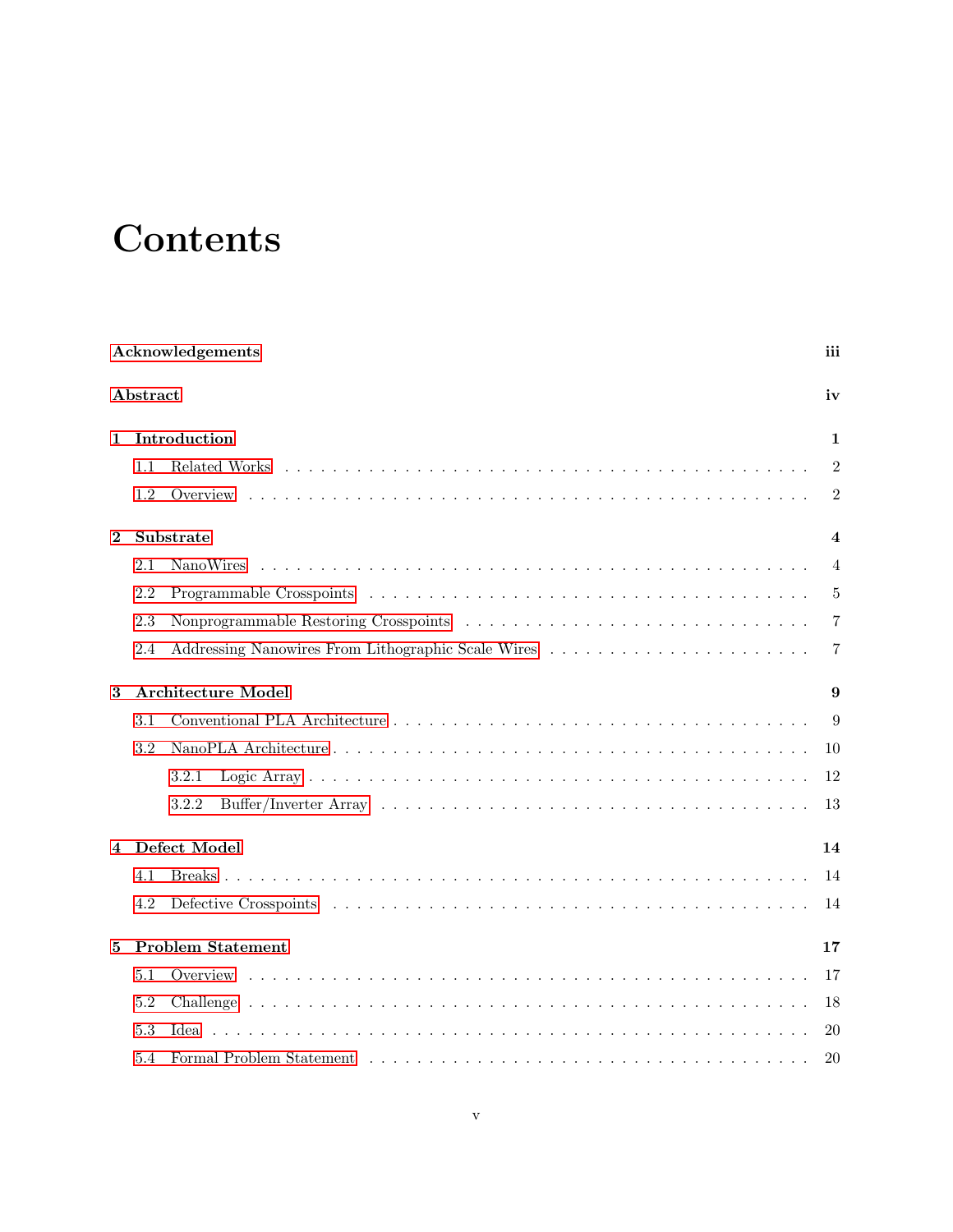| 6              |     | Algorithm                                                                                                                | 22 |
|----------------|-----|--------------------------------------------------------------------------------------------------------------------------|----|
|                | 6.1 |                                                                                                                          |    |
|                | 6.2 |                                                                                                                          |    |
|                | 6.3 | Why do we want to improve the Running Time? $\dots \dots \dots \dots \dots \dots \dots \dots \dots \dots \dots \dots$ 24 |    |
|                | 6.4 |                                                                                                                          |    |
|                | 6.5 |                                                                                                                          |    |
| $\overline{7}$ |     | Analysis                                                                                                                 | 27 |
|                | 7.1 |                                                                                                                          |    |
|                | 7.2 |                                                                                                                          |    |
| 8              |     | <b>Fanin Bounding</b>                                                                                                    | 30 |
|                | 8.1 |                                                                                                                          |    |
| 9              |     | <b>Experimental Results</b>                                                                                              | 35 |
|                | 9.1 |                                                                                                                          | 35 |
|                | 9.2 |                                                                                                                          |    |
|                |     | 10 Summary                                                                                                               | 47 |
|                |     | <b>Bibliography</b>                                                                                                      | 48 |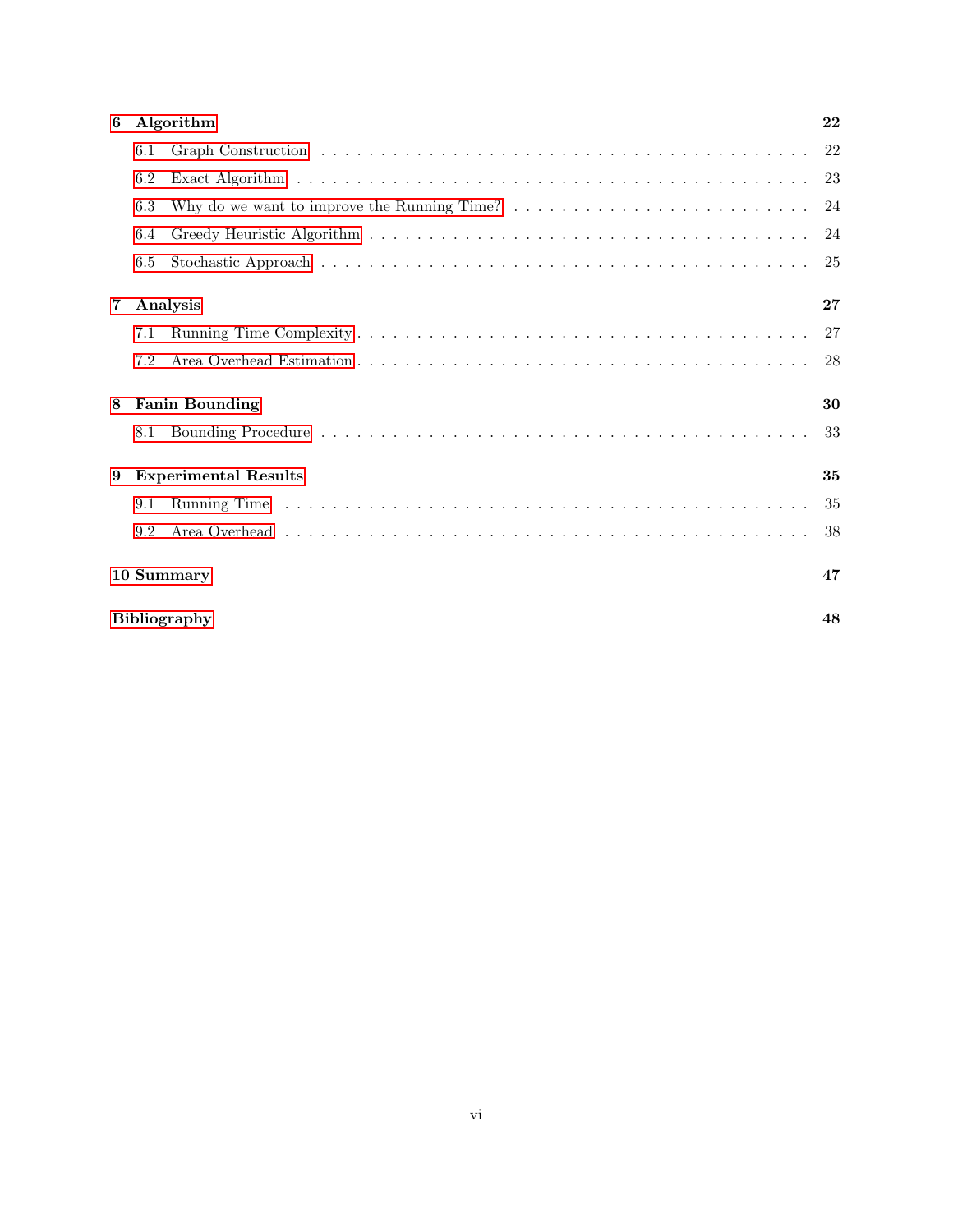### <span id="page-6-0"></span>Introduction

Recent work shows how to build nanoscale Programmable Logic Arrays (nanoPLAs) using the bottom-up synthesis techniques being developed by physical chemists [\[1\]](#page-53-1) [\[2\]](#page-53-2) [\[3\]](#page-53-3) [\[4\]](#page-53-4). With these bottom-up techniques, it is possible to build features (*e.g.* wires and programmable junctions) without relying on lithography. This provides a path to sublithographic feature sizes  $(e.g. 3nm$  diameter nanowires have already been demonstrated). As such, these techniques provide a path to continue the advance of field-programmable technology beyond the end of the traditional, lithographic roadmap  $(e.g. \quad [5])$  $(e.g. \quad [5])$  $(e.g. \quad [5])$ . These techniques may also make it possible to achieve small feature field-programmable devices without the full expense of the finest line lithographic processing.

Nonetheless, nanoscale features, both in the sublithographic and lithographic arenas, come with a new set of challenges. Notably, as devices become smaller, they are constructed from fewer and fewer atoms and molecules. Since individual atoms behave statistically, this means we have higher variance in the shape and makeup of our devices, and a higher likelihood that devices are simply unusable. Designs at this scale **must** be defect tolerant. This, and other aspects of sublithographic assembly techniques, suggest that all devices we build at these scales will be reconfigurable.

Hewlett-Packard has recently demonstrated an 8×8 crossbar using molecular switches at the crosspoints [\[3\]](#page-53-3). In the HP crossbar, they observed that 85% of the crosspoint junctions were programmable (15% were defective). The HP crossbar is an early laboratory prototype, and we expect these defect rates to decrease. Nonetheless, we are unlikely to achieve 100% crosspoint yield at this scale using these kinds of bottom-up, statistical fabrication techniques. If we have a  $100\times100$  crosspoint array and randomly distributed faults, essentially every row and every column will contain a defective junction. Even at a 95% crosspoint junction yield rate, we will likely find at most one row or column which has no crosspoint defects.

From the above paragraph its clear that we need a mapping algorithm that works properly in the presence of defect junctions. In the following section we introduce some of the previous work that has been done in the area of the defect-tolerant mapping for nanotechnology devices.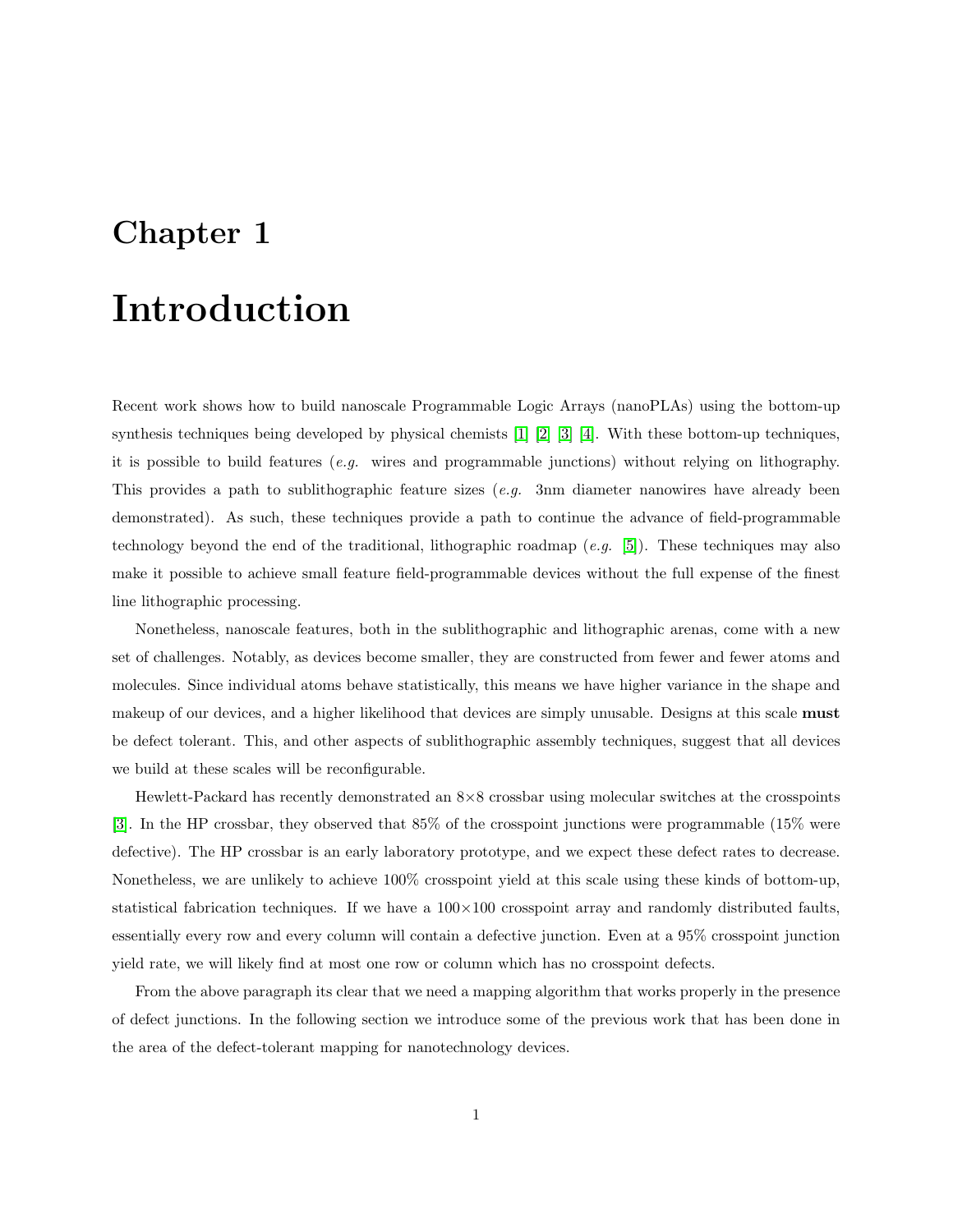#### <span id="page-7-0"></span>1.1 Related Works

Lee *et al.* [\[6\]](#page-53-6) have demonstrated a technique to program the HP memory array architecture [\[3\]](#page-53-3), when there is a random distribution of defects over the junctions. The memory architecture consists of  $2^n \times 2^n$  array, used as memory and two  $2n \times 2n$  arrays, used as a multiplexer and a demultiplexer to read and write to memory. They assume that there are spare nanowires so that the design will be defect tolerant.

In their approach first they find a  $2^k \times 2^k$  defect-free array for memory  $(k < n)$ . Next they try to program the  $2k \times 2k$  multiplexer and demultiplexer allowing defects in the junctions. In order to program the arrays to multiplexer and demultiplexer, a specific program will be mapped to the arrays. In order to program an array each of the nanowires in the array will be programmed to a specific logic. They try to find a matching from the nanowires logic to the physical nanowires, such that the defective junctions are bypassed. They use a similar approach as we do here (Chapter [5\)](#page-22-0). First they construct a graph from physical nanowires and nanowire logic. Then they find a matching from the nodes of a graph that represents nanowires logic to the physical nanowires. They demonstrate their result for different memory sizes  $(k= 5, 6, 7, 8, \text{ and } 9)$  and for different defect rates as high as 20%.

Another work has been done by Snider et al. [\[4\]](#page-53-4). They have demonstrated a defect-tolerant programmable logic crossbar. The crossbar architecture consists of two programmable P-FET and N-FET arrays, and two programmable switch arrays. They assume a random distribution of defects in the arrays, with the defect rates from 0% to 20%. The maximum fanin size is also an input parameter of their approach. The experimental results are done on a single application with the maximum fanin sizes of 4, 6, 8 and 10. The programming is done using a pruned exhaustive search algorithm.

#### <span id="page-7-1"></span>1.2 Overview

In this work, we show how we can use programmable crosspoint arrays which have defective crosspoint junctions in the construction of nanoPLAs. With the techniques in this paper, we show that arrays with a 20% crosspoint defect rate are still usable with modest (13% including fanin bounding) overhead. That is, despite the fact that no rows or columns are free of defective junctions, we can still make use of more than 87% of the nanowires.

Due to the high defect rate, the number of defected junctions per array can be very large. In order to make use of the defective array by bypassing the defective junctions, this defect mapping must be applied on a per-array basis. That is, each nanoPLA will have a unique fault pattern. Since nanoPLAs are a few microns tall and 10–20 microns wide [\[2\]](#page-53-2), we can easily have millions of these nanoPLAs on a modest die. Consequently, it is important that we minimize the time required to map around defects. To this end, we introduce a linear-time, greedy mapping algorithm for assigning logical P-terms to physical nanowires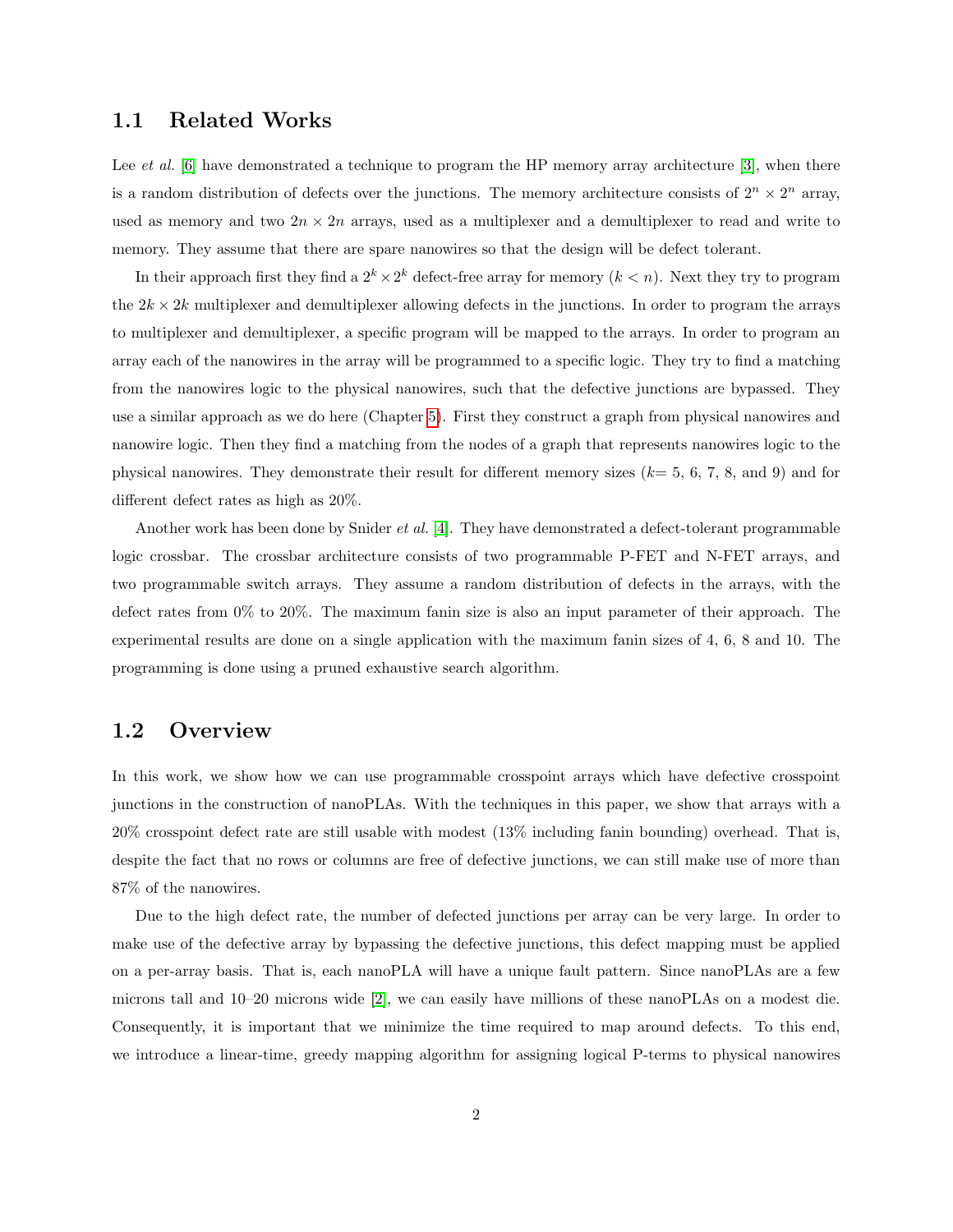avoiding defective junctions in a fabricated nanoPLA.

Novel contributions of this work include:

- Formulation of defective crosspoint mapping problem for nanoPLAs
- Introduction of simple, greedy algorithm for linear-time mapping around defects
- Analytical identification of bounds on P-term fanin driven by array size and fault rate
- Analytical estimates and empirical characterization of mapping times
- Empirical and analytical characterization of mapping overhead for our proposed algorithm

In the next chapter, we review the emerging, bottom-up fabrication techniques for nanowires and crosspoints (Sections [2.1](#page-9-1) and [2.2\)](#page-10-0). The architectural building blocks for restoration will be described in Section [2.3.](#page-12-0) The architectural description of the address decoder to address the nanowires at the nanoscale pitch from lithographic scale wires comes in Section [2.4.](#page-12-1) We then review the conventional PLA architecture along with the nanoPLA architecture (Section [3.1](#page-14-1) and Section [3.2\)](#page-15-0). In Chapter [4,](#page-19-0) we introduce our defect model which are breaks and defective junctions. In this chapter we talk about the origin of the defects and a possible strategy to detect them.

Chapter [5](#page-22-0) formulates the problem and introduce the basic idea for the solution. It include an overview on programming a logic plane. It also covers the challenges of programming while trying to bypass defective junctions. The mapping problem is formally stated as a bipartite graph matching problem. The logical program of nanowires are the nodes of one side of the bipartite graph and each physical nanowire (with its specific defect configuration) represents a node in the other side of the graph.

Chapter [6](#page-27-0) reviews exact algorithms to solve the identified mapping problem and develops our linear-time heuristic algorithms. We even improve the mapping time of the algorithm further by exploiting a stochastic approach.

In Chapter [7,](#page-32-0) we analyze the algorithms based on expected case behavior for the running time and area overhead estimation. To improve the running time and area overhead we derive bounds on the size of the input fanin in Chapter [8.](#page-35-0) Chapter [9](#page-40-0) provides experimental results which ground and confirm the analysis.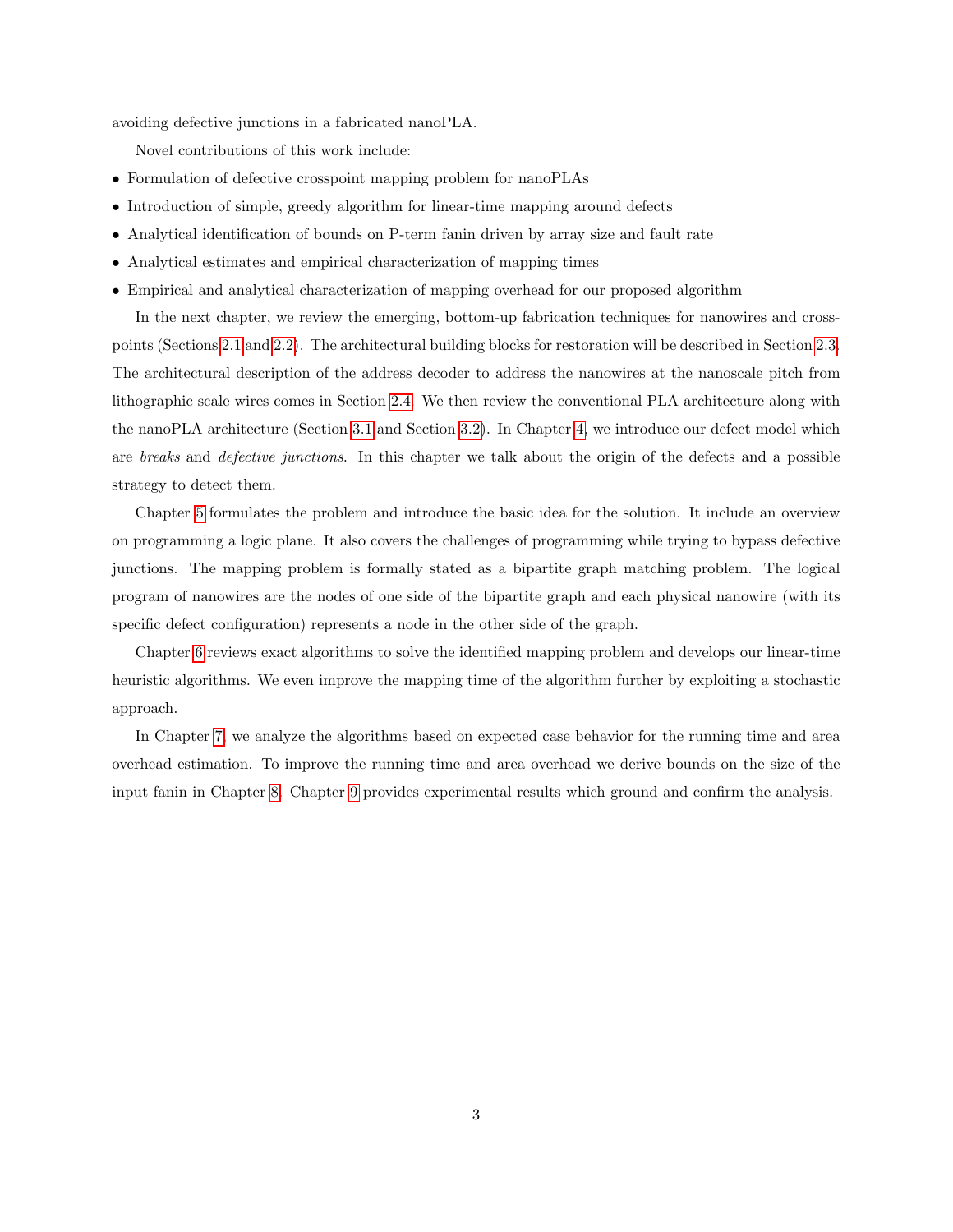### <span id="page-9-0"></span>Substrate

This section provides an overview of the nanotechnology substrates and some of the technology processes.

#### <span id="page-9-1"></span>2.1 NanoWires

One-dimensional nanostructures, such as semiconductor nanowires are promising building blocks for nanoscale device applications. Different fabrication processes for synthesizing nanowires have been demonstrated. Two of them will be briefly explained in this section.

A method for synthesis of semiconductor nanowires has been developed using nanocluster catalysts of gold. This method deposits nanowire materials on the gold nanocluster catalysts. The deposition happens only through the gold nanocluster catalyst and that is how nanowires grow in one direction. This method is used to grow nanowires in one direction by Vapor-Liquid-Solid (VLS) growth process [\[7\]](#page-53-7). The diameter of the nanowires can be controlled at the nanometer scale by the diameter of the gold particles. By controlling the mix of elements in the environment during growth, semiconducting nanowires can be doped to control their electrical properties [\[8\]](#page-53-8). The doping profile along the length of a nanowire can be controlled by varying the dopant level in the growth environment over time [\[9\]](#page-53-9); as a result, our control over growth rate allows us to control the physical dimensions of these features down to almost atomic precision.

Having VLS grown semiconductor nanowires as a core, a doped silicon (e.g. boron doped, p-Si) or an insulator (e.g. silicon dioxide) shell can be grown by homogeneous Chemical Vapor Deposition CVD [\[10\]](#page-53-10). This approach grows nanowires in radial directions. CVD approach coupled with VLS has more precise control over the fabrication and doping to synthesize higher quality electronic materials than previous methods [\[11\]](#page-54-0). Nanowires with 20nm thickness have been fabricated with this process with diameter variation of  $\pm$ 4nm among 50 nanowires [\[11\]](#page-54-0).

The doping profile controlled along the radius of these nanowires is used to control spacing between conductors and between gated wires and control wires [\[10\]](#page-53-10) [\[12\]](#page-54-1).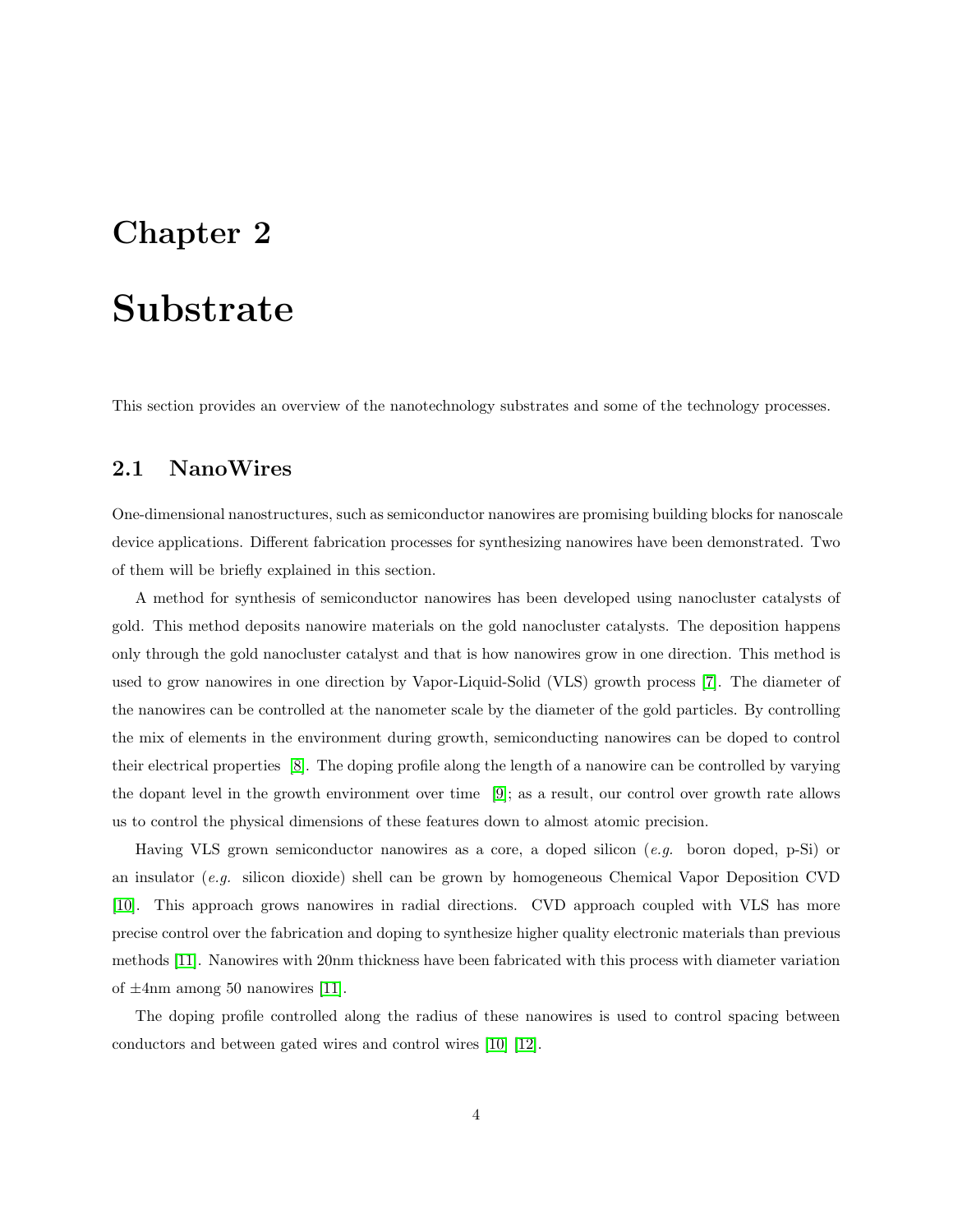Conduction through doped nanowires can be controlled via an electrical field like Field-Effect Transistors (FETs) [\[13\]](#page-54-2). This property lets us build the restoring array as will be described in Section [2.3.](#page-12-0)

Techniques have been demonstrated to align a set of nanowires into a single orientation, close pack them, and transfer them onto a surface [\[13\]](#page-54-2) [\[12\]](#page-54-1). This step can be repeated and rotated by 90 degrees so that we get multiple layers of nanowires [\[13\]](#page-54-2) [\[12\]](#page-54-1) such as crossed nanowires for building a crossbar array or memory core.

The other successful fabrication technique is imprint lithography. Nanowires with sub-10nm feature size can be made using imprint lithography [\[14\]](#page-54-3). This new technique has high throughput and low cost. Imprint lithography includes little damages to sensitive circuit components, including active molecules, which are used in making programmable crosspoints (Section [2.2\)](#page-10-0). Chen *et al.* have developed an inexpensive process to fabricate nanoscale devices and circuits utilizing imprint lithography, shown in [\[15\]](#page-54-4).

A technique for fabricating aligned metal nanowires through a one-step deposition process without subsequent etching or lift-off is demonstrated in [\[16\]](#page-54-5). Their technique uses Molecular Beam Epitaxy (MBE) to create physical template for nanowire patterning (Figure [2.1\)](#page-11-0). The template is a selectively etched GaAs/AlGaAs superlattice (Figure [2.1](#page-11-0) step A). The wires are defined by evaporating metal directly onto the GaAs layers of the superlattice after selective removal of the AlGaAs to create voids between the GaAs layers (Figure [2.1](#page-9-1) step C). By depositing the metal solely on the GaAs layers (Figure [2.1](#page-11-0) step B), the wire width is defined by the thickness of the GaAs layers and the separation width by AlGaAs layers. Transfer of the metal nanowires to a silicon wafer is performed by contacting the metal-coated template to a silicon oxide surface with subsequent heating process (Figure [2.1](#page-11-0) step D). Wires deposited with this technique were uniform and continuous over 2 to 3mm length, with very few defects. The highest density nanowire patterns fabricated is 20 Platinum 8nm nanowires at a pitch of 16nm. They show no visible defects (break or short) over stretches greater than  $100\mu$ m. These metal nanowires can be translated into semiconductor nanowires by further processing.

#### <span id="page-10-0"></span>2.2 Programmable Crosspoints

Over the past few years, many technologies have been demonstrated for molecular-scale memories. So far, they all seem to have:

- 1. Resistance which changes significantly between ON and OFF states
- 2. The ability to be made rectifying
- 3. The ability to turn the device ON or OFF by applying a voltage differential across the junction.

UCLA and HP have demonstrated a number of molecules which exhibit hysteresis [\[17\]](#page-54-6) [\[18\]](#page-54-7). HP has demonstrated an 8×8 programmable crossbar made from one of these molecules [\[3\]](#page-53-3). The basic structure of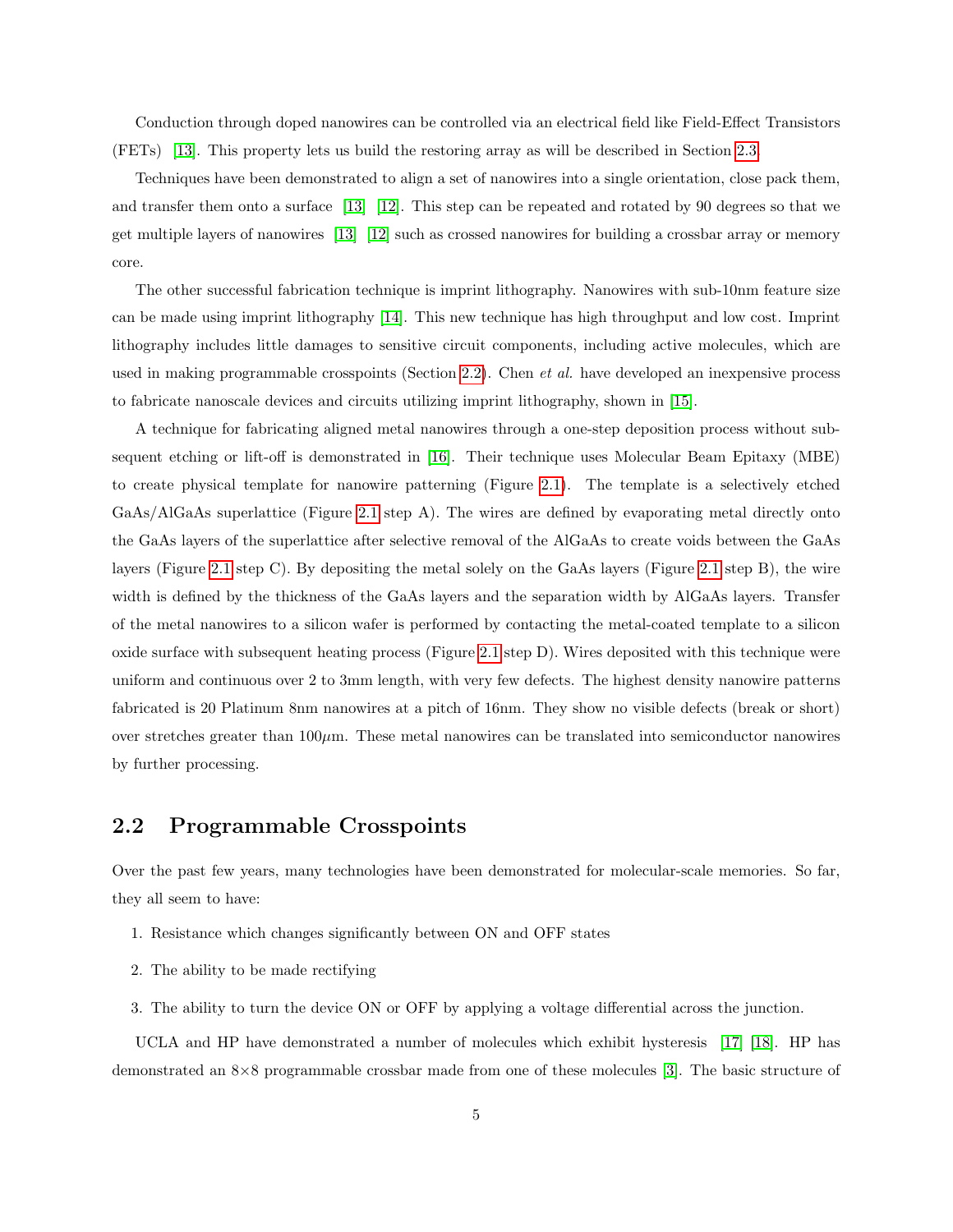

<span id="page-11-0"></span>Figure 2.1: The imprint lithography process steps (Pictures modeled after [\[16\]](#page-54-5)).

this device is a monolayer of the [2]rotaxane molecules sandwiched between two nanowires. The formation of the junction at each crosspoint acts as a reversible and nonvolatile switch. The ON and OFF resistance of their switch is  $< 5 \times 10^8$   $\Omega$  and  $> 4 \times 10^9$   $\Omega$  respectively [\[3\]](#page-53-3).

A positive voltage of 3.5V to 7V would turn the switch ON, and a negative voltage of -3.5V to -7V would switch it OFF. A voltage with magnitude less than 3.5V would not change the resistance state [\[3\]](#page-53-3).

The I-V characteristic of the ON-OFF state of the same programmable molecules is demonstrated in [\[15\]](#page-54-4). The molecular devices usually show a very high initial resistance (>  $10^8\Omega$  when measured at V=0.2V) as fabricated. This initial high resistance state is stable for  $|V| < 2V$ . Exceeding these voltage limits usually causes an irreversible transition to a smaller resistance. The initial resistance can be as high as  $6.1 \times 10^8 \Omega$ , but after sweeping the voltage bias cycle from 0 to +5V, the resistance subsequently dropped to  $4.3 \times 10^5 \Omega$ . After this step, the device becomes a reversible switch with lower cycling voltages from 0 to  $\pm 2V$ . After the initial step the molecular device is set in the OFF state, the I-V characteristic measured at  $\pm 0.2V$  shows a resistance of  $8.1 \times 10^6 \Omega$ . A positive voltage bias cycle between 0 to 2V is next applied to the device, and turns it ON. The resistance in this ON state is  $4.8 \times 10^5 \Omega$ . A subsequent negative voltage bias cycle from 0 to -2V brings the device to the OFF state again with resistance of  $9.2 \times 10^6 \Omega$ .

This ON/OFF switching cycles are repeatable. However the ratio of the ON/OFF resistance decreases after 40 switching cycle.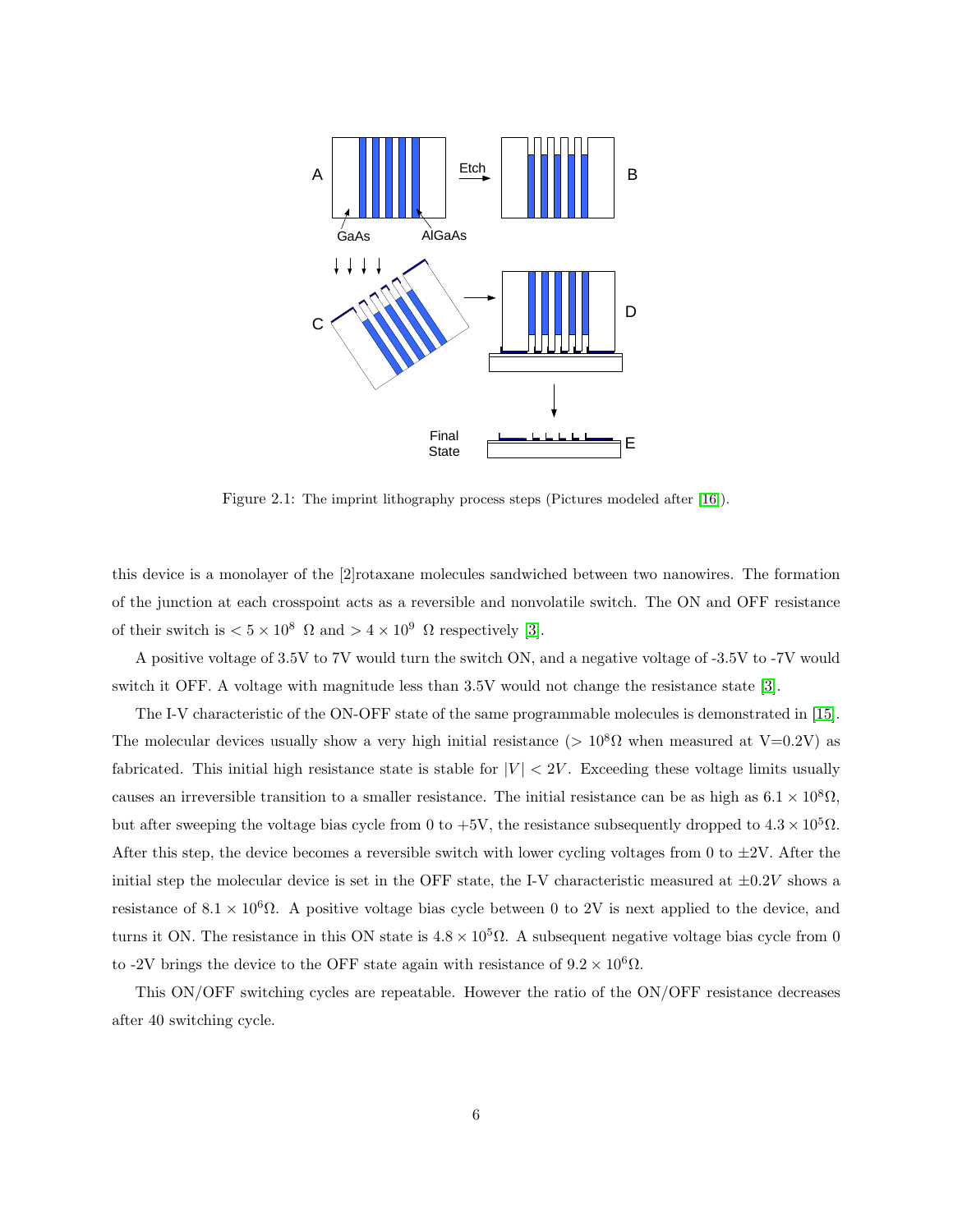#### <span id="page-12-0"></span>2.3 Nonprogrammable Restoring Crosspoints

With diodes alone we cannot invert signals which will be necessary to realize universal logic. Further, whenever an input is used by multiple outputs, diode junctions divide the current among the outputs; this cannot continue through arbitrary stages as it will eventually not be possible to distinguish the divided current from the leakage current of an OFF crosspoint. The diode junction may further provide a voltage drop at every crosspoint such that the maximum output high voltage drops at every stage.

The limitations of diode logic is overcome by inserting rectifying field-effect stages between diode stages [\[2\]](#page-53-2). As noted above, a doped nanowire can be gated like a Field-Effect Transistor. If the input field allows conduction, the nanowire will allow a source voltage to flow through the gated junction; otherwise conduction is cut off and the output is isolated, through a high impedance junction, from the supply. When we place a field-effect buffer or inverter on the output of a diode OR nanowire, the entire OR stage is capacitively loaded rather than resistively loaded.

The OR stage simply needs to charge up its output which provides the field for the field-effect based restoration stage. When the field is high enough (low enough for p-type nanowires) to enable conduction in the field-effect stage, the nanowire will allow the source voltage to drive its output. The field-effect stage provides isolation as there is no current flow between the diode stage and the field-effect stage output. It has been shown that nanowire field effects have good enough thresholds that we can get gain and logic level restoration with these stages [\[19\]](#page-54-8).

#### <span id="page-12-1"></span>2.4 Addressing Nanowires From Lithographic Scale Wires

The preceding technologies allow us to pack nanowires at a tight pitch into crossbars with programmable crosspoints at their junctions. The pitch of the nanowires can be much smaller than our lithographic patterning. The crosspoint programmability will be used to configure logic functions into these nanoscale devices. In order to make this possible, a way to selectively place a defined voltage on a single row and column wire is necessary to set the state of the crosspoint. By constructing nanowires with doping profiles on their ends, using the techniques of Section [2.1](#page-9-1) [\[9\]](#page-53-9) [\[19\]](#page-54-8), each nanowire can have an address (See left end of Figure [3.2\)](#page-16-0). The dimensions of the address bit control regions can be set to the lithographic pitch so that a set of crossed, lithographic wires can be used to address a single nanowire. If all the nanowires along one dimension of an array have suitably different codes, we can get unique nanowire addressability and effectively implement a demultiplexer between a small number of lithographic wires and a large number of nanowires. It cannot be controlled exactly which nanowire codes appear in a single array or how they are aligned, but if nanowires are randomly selected from a sufficiently large code space, with very high probability (over 99%) they will have unique codes. The addresses do not have to be entirely unique for this application; allowing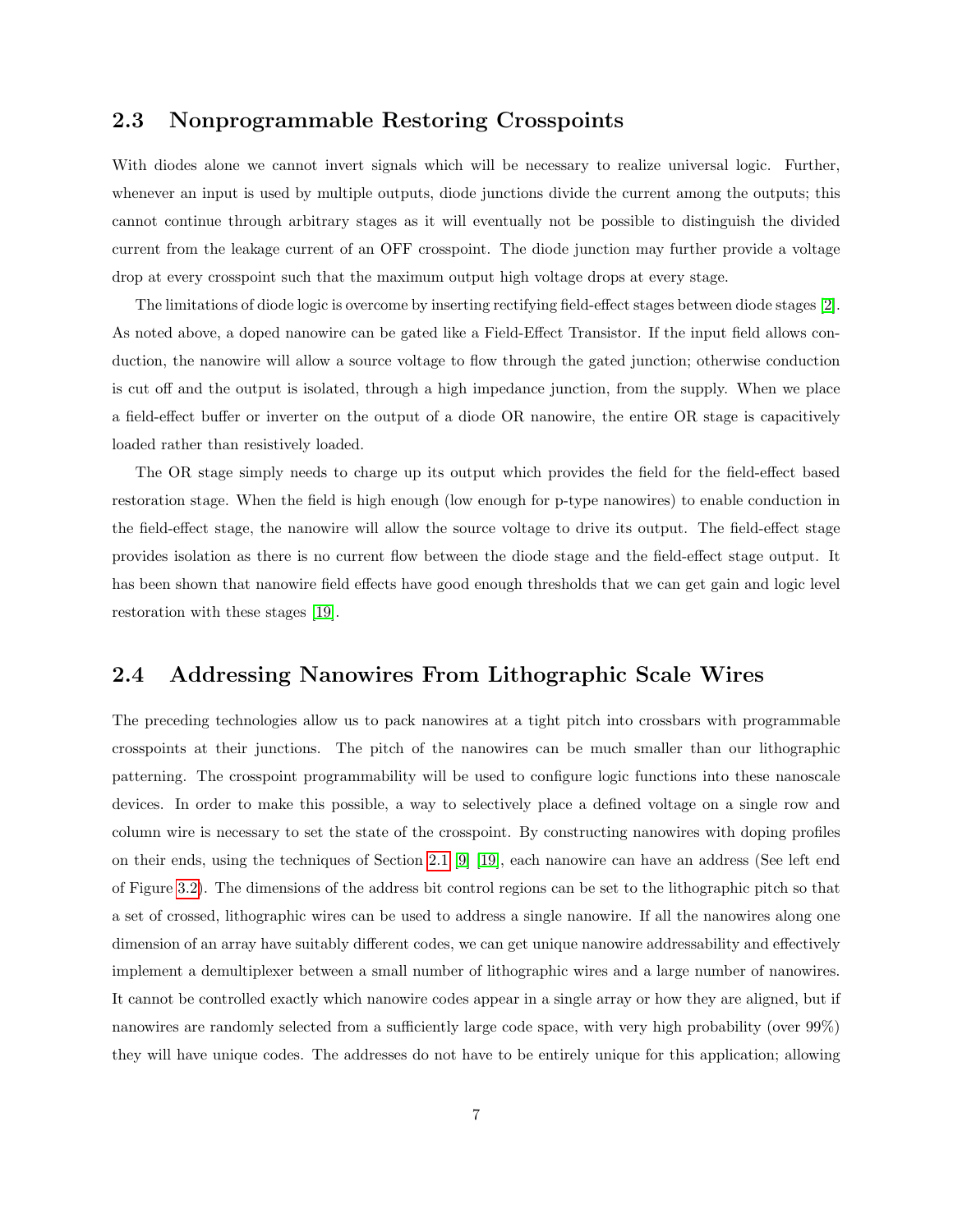a little redundancy will allow us to use a tighter code space. The basic stochastic addressing scheme is developed in detail in [\[19\]](#page-54-8). Calculations allowing redundancy are summarized in [\[20\]](#page-54-9).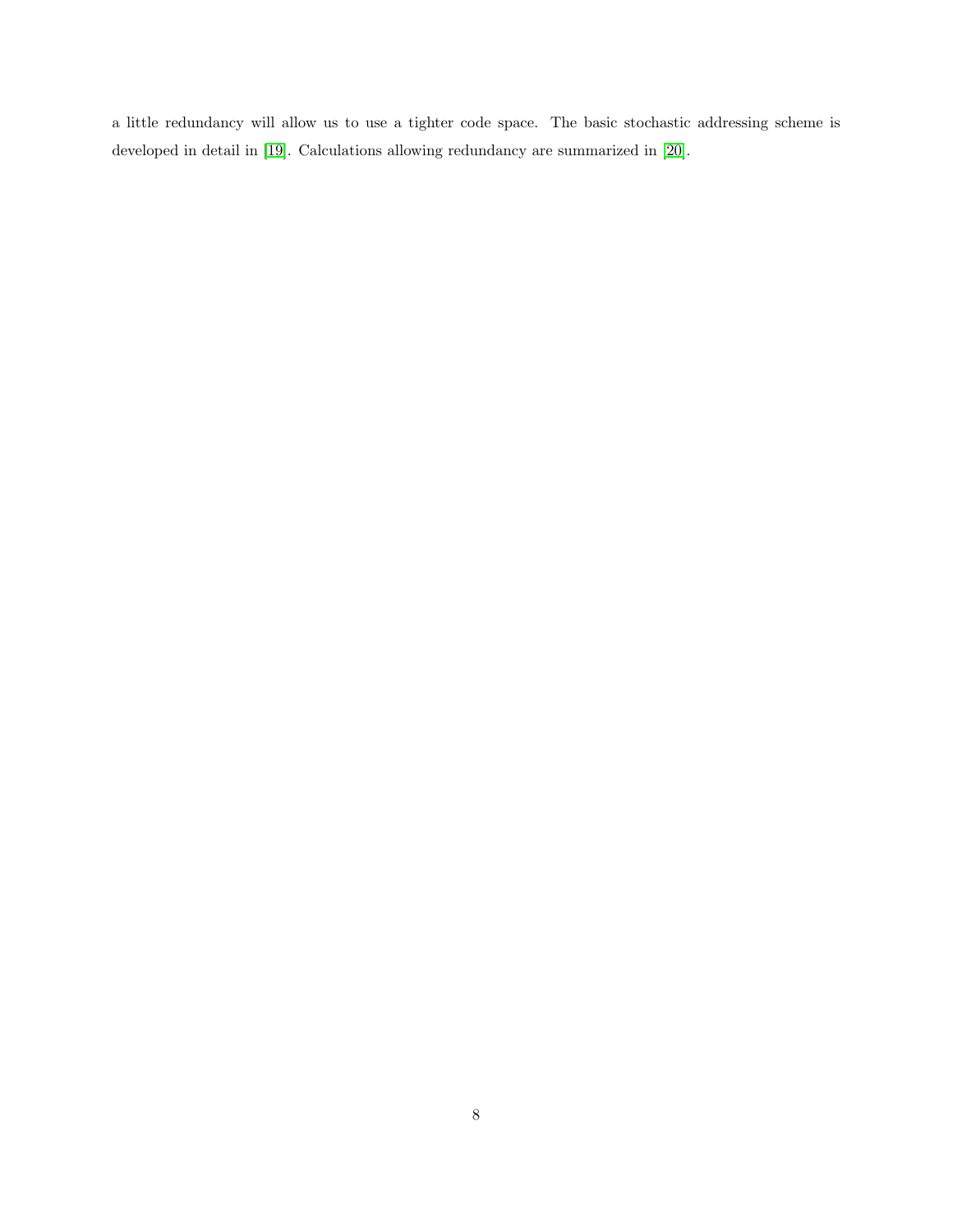## <span id="page-14-0"></span>Architecture Model

In this Chapter we briefly explain the nanoPLA architecture introduced in [\[2\]](#page-53-2). For better understanding of nanoPLA architecture, we will first show the architecture of conventional PLA and then move on to the nanoPLA architecture.

#### <span id="page-14-1"></span>3.1 Conventional PLA Architecture

The Programmable Logic Array (PLA) is one of the first programmable hardware devices [\[21\]](#page-54-10). A PLA computes the sum of product function of the input signals. It has a very simple and regular architecture (Figure [3.1\)](#page-15-1).

The PLA consists of two programmable NOR planes. The inputs of the device enter the first plane (AND plane) and produce the PRODUCT terms in the sum of product functions. The PRODUCT terms are called P-terms for short. The P-terms enter the second plane (OR plane) and generate the output signals.

Both AND and OR planes are programmable. The programmability is the result of the programmable junctions. Each junction is made of an NMOS transistor whose gate is controlled by a fuse or SRAM (enlarged part in Figure [3.1\)](#page-15-1). If an input signal is part of a P-term function in the AND plane, the control SRAM or fuse will stay connected and if it is not part of the P-term function the SRAM or fuse will disconnect the input. The P-terms are pulled up weakly with a static load. If one of the inputs of the P-term is high it pulls down the P-term with the NMOS transistor at its junction (Figure [3.1\)](#page-15-1).

The OR plane is implemented exactly as the AND plane, and it can be programmed the same way as AND plane. The inputs of the OR plane are the P-terms and its outputs are the primary outputs of the design.

Note that the AND plane actually implements AND functions of the inverted inputs rather than the original inputs. So by DeMorgan's law it is basically a NOR function. But as the inputs are available both in inverted and original form, the AND function can be implemented using the inverted inputs.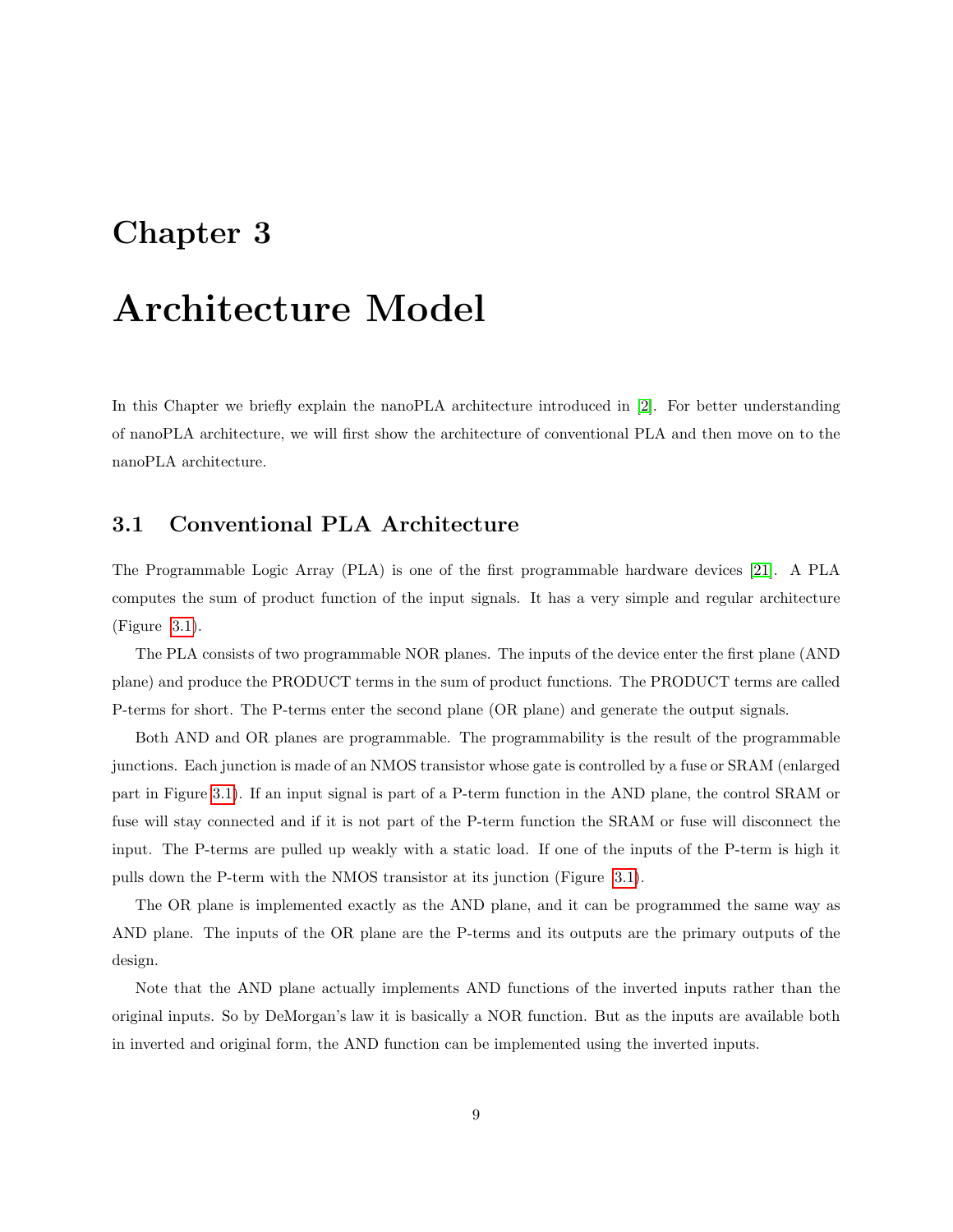The OR plane implements the NOR function of P-terms, in the same way as the AND plane. However the inverter at the final outputs, make the overall function of the plane, an OR function.



<span id="page-15-1"></span>Figure 3.1: PLA Architecture

#### <span id="page-15-0"></span>3.2 NanoPLA Architecture

The nanoPLA architecture described here is the architecture suggested in [\[2\]](#page-53-2). NanoPLAs, like conventional PLAs, consist of two programmable NOR planes. Figure [3.2](#page-16-0) illustrates the two NOR planes of the nanoPLA. The first NOR plane is comparable to the AND plane in the conventional PLA architecture and the second NOR plane is comparable to its OR plane. Each NOR plane consists of two arrays: logic array and buffer/inverter array (Figure [3.2\)](#page-16-0). The primary inputs enter the buffer/inverter array of the first NOR plane, then enter to the logic array of the same plane. The signals at this stage are the OR function of the buffered/inverted input signals. The OR functions enter the second NOR plane. They pass through the buffer/inverter array and then enter the logic array.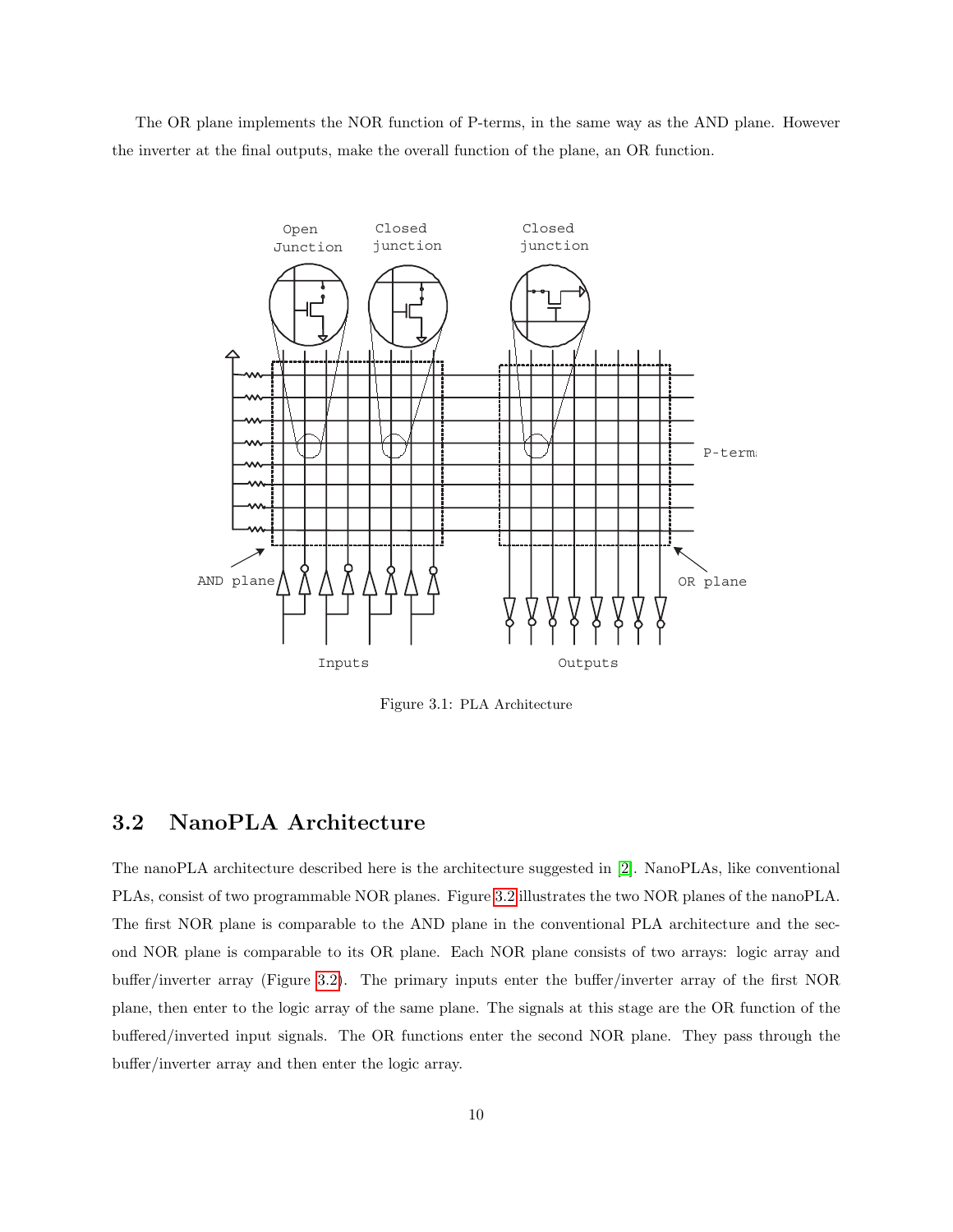

<span id="page-16-0"></span>Figure 3.2: NanoPLA Architecture introduced in [\[2\]](#page-53-2).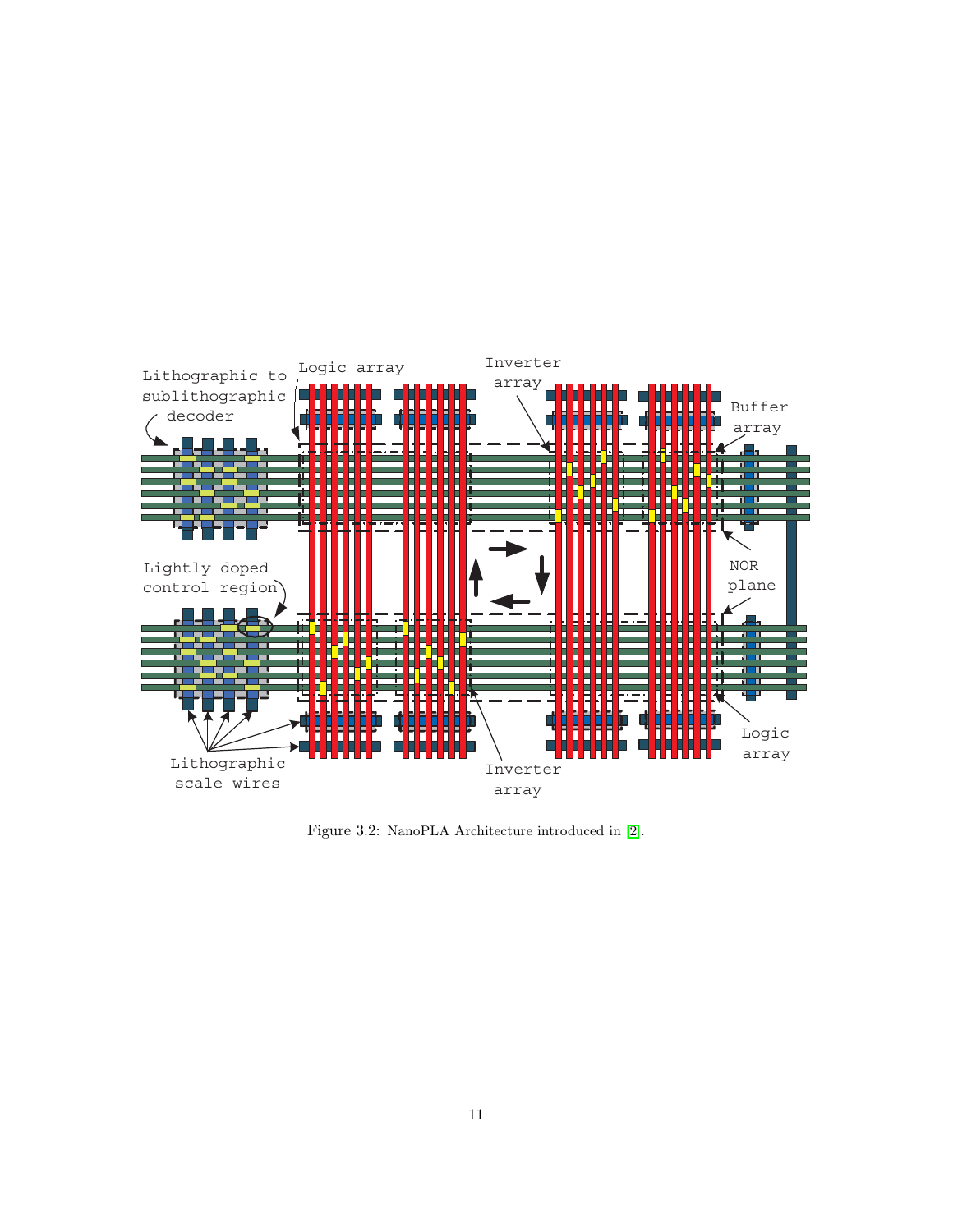If the mapped logic is a 2-level logic then the primary outputs are ready at this stage. For more than 2-level logic, for example a 4-level logic, the outputs of the second NOR plane rotates back to the first NOR plane and then pass through the first and second plane one more time to produce the primary outputs. More information on how multi-level logic can be implemented on a limited number of NOR plane nanoPLA can be found in [\[2\]](#page-53-2).

#### <span id="page-17-0"></span>3.2.1 Logic Array

The logic array is the programmable part of each NOR plane. Its junctions are the bistable crosspoints described in Section [2.2.](#page-10-0) If the input nanowires of the array (the red vertical nanowires in Figure [3.2\)](#page-16-0) are P-type doped and the output nanowires (the green vertical ones in Figure [3.2\)](#page-16-0) are N-type doped then a closed crosspoint is a PN junction and each output nanowire implements the wired-OR function of its inputs. This is the reason we call them OR-term nanowires.



<span id="page-17-1"></span>Figure 3.3: Implementation of an OR function with diodes. The output line is weakly pulled down, therefore a high signal from any of the inputs can pull it up.

The output of each OR-term is pulled down weakly. If any of the inputs is high, then it pulls up the OR-term output. Figure [3.3](#page-17-1) shows how each of these OR-term is implemented. Figure [3.3\(](#page-17-1)a) shows the circuit view of an OR-term and [3.3\(](#page-17-1)b) shows a wire connections similar to Figure [3.2.](#page-16-0)

If an input participates in an OR function, the junction of that input and the OR-term nanowire representing that function will be programmed "closed"; and it will be left "open" when the input is not in the OR function. The junctions are initially in the "open" state. To program a nanoPLA some of the logic array junctions need to be programmed "closed". To program a junction "closed" or back to "open" high voltages will be applied to nanowires crossing the junction (See Section [2.2\)](#page-10-0). The decoders explained in Section [2.4](#page-12-1) will be used to select the two nanowires crossing the junction individually.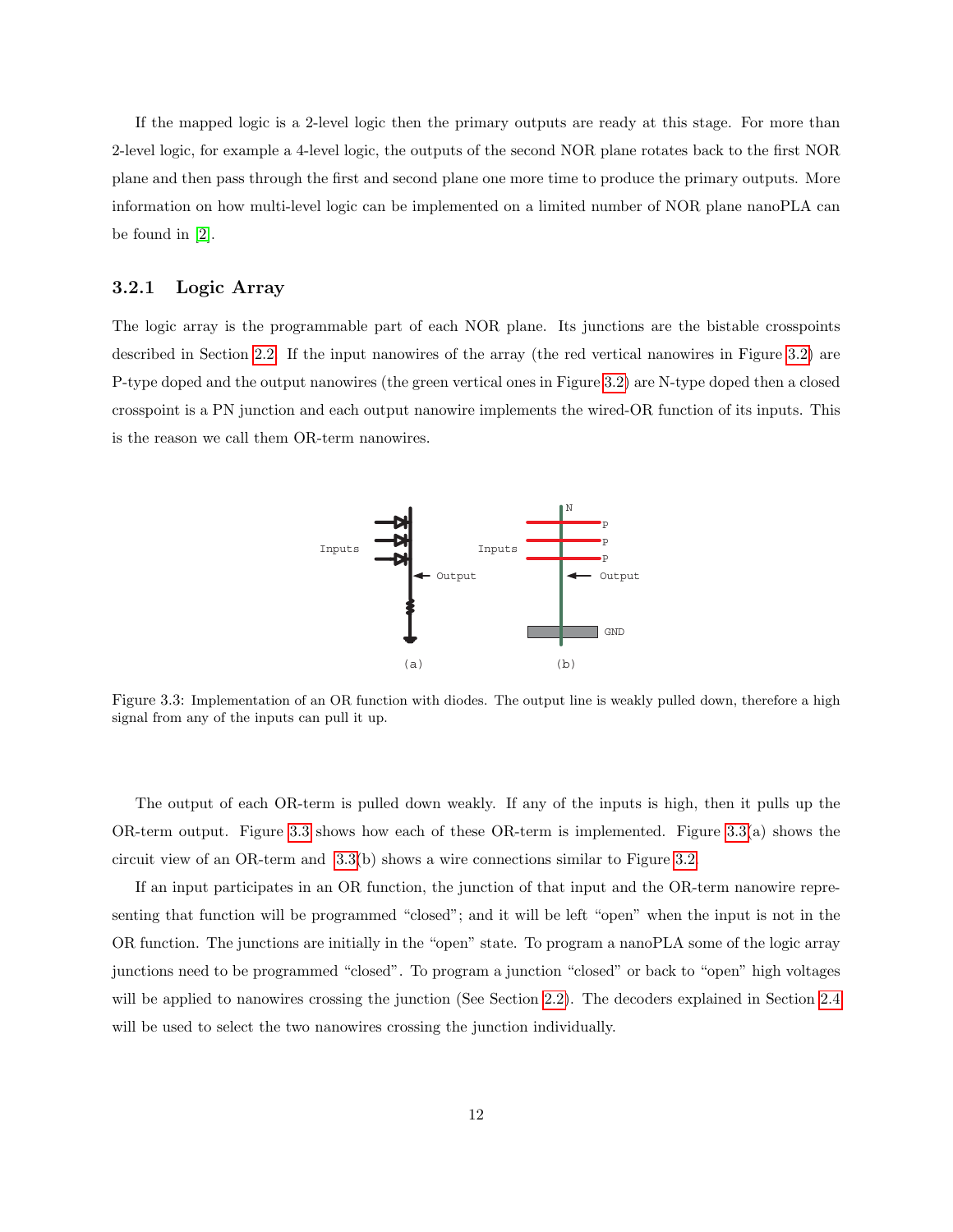#### <span id="page-18-0"></span>3.2.2 Buffer/Inverter Array

The second part of the NOR plane is the buffer/inverter array. The buffer/inverter array restores the input signals using the restoring, nonprogrammable junctions (Section [2.3\)](#page-12-0). The OR-term signals or the primary inputs can be selectively inverted or buffered in this array.

The inputs of the buffer/inverter array are the OR-term nanowires or the primary input nanowires, and its outputs are the restored signals. The restored signals have either the original polarity or the inverted polarity. Consequently the input signals to the logic array is either buffered or inverted. The polarity of the outputs of the buffer/inverter array will be determined at fabrication time. Some of the signals are only buffered some are only inverted and some are both buffered and inverted [\[2\]](#page-53-2).

Our mapping algorithm is designed for the architecture described in this chapter. However this algorithm is mostly focus on the logic array and changes in the rest of the architecture does not effect it. For example our mapping algorithm is applicable to the architecture of [\[22\]](#page-54-11) despite the architectural differences between [\[22\]](#page-54-11) and [\[2\]](#page-53-2).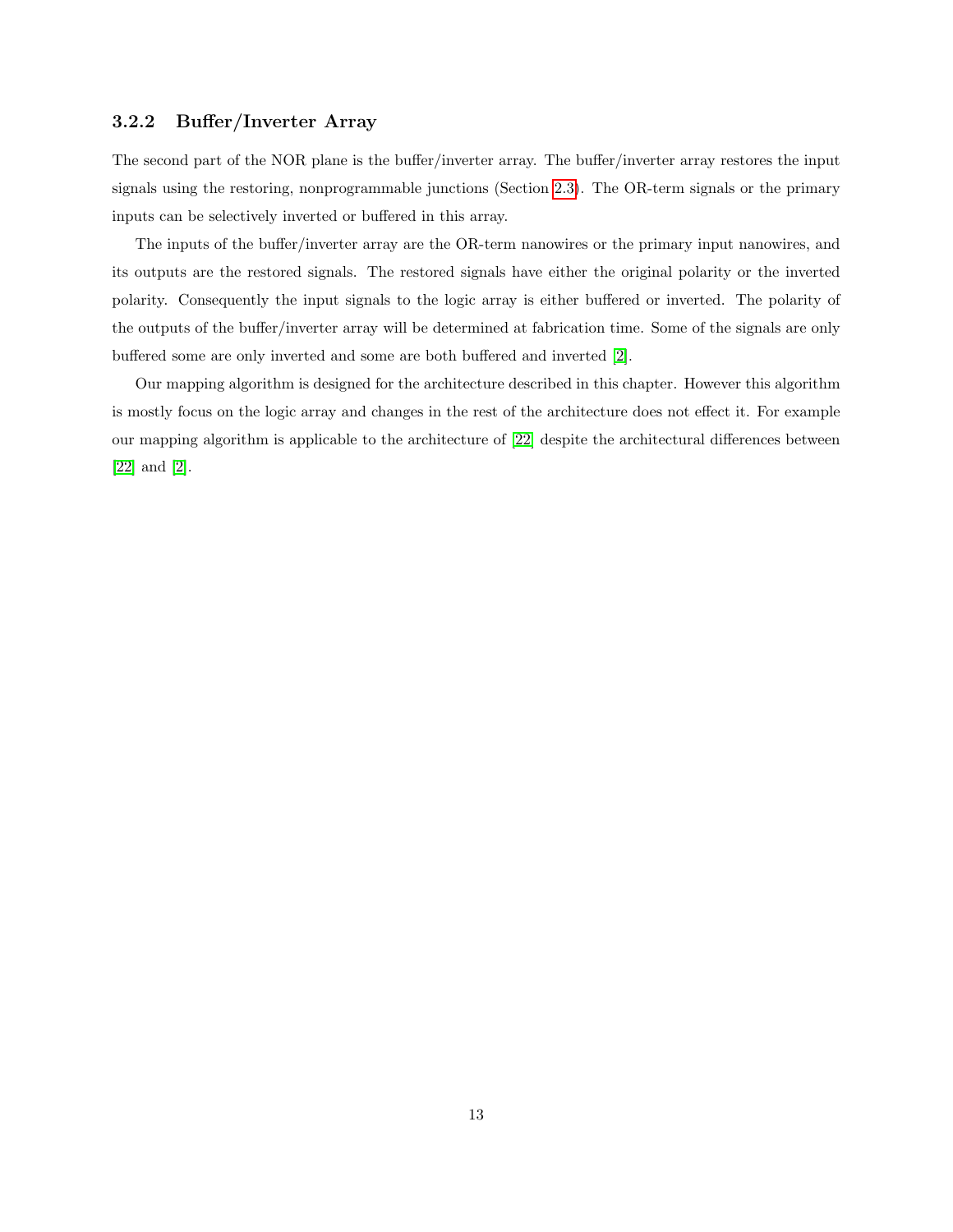# <span id="page-19-0"></span>Defect Model

In this section we discuss possible defects in the nanoPLAs, and the defect model used in this work. The procedure to discover these defects will also be explained. The two more probable defects that we focus on here are:

- 1. Breaks in nanowires
- 2. Defects in programmable crosspoints

#### <span id="page-19-1"></span>4.1 Breaks

The broken nanowires can be easily detected with the procedure suggested in [\[2\]](#page-53-2). By applying a voltage to only one nanowire through the decoder, one can read the value form the other end and determine if the nanowire conducts across its length. The horizontal nanowires can be tested by applying a voltage through the decoder from one end and read back the value from the other end. To test the vertical nanowires the high voltage is applied to a horizontal nanowire through the decoder, then the signal controls a vertical nanowire current through the FET-like restoring junction of the buffer/inverter array. The value of the vertical nanowire can be read from the other end. More detailed information about testing for broken wires can be found in [\[2\]](#page-53-2).

According to their results, the time required to test the nanowires of each array is linear in the code space size of the stochastic address decoder. After detecting the broken nanowires as explained above, the only source of defects will be defective programmable crosspoints.

#### <span id="page-19-2"></span>4.2 Defective Crosspoints

Defects in programmable crosspoints are due to the structure of the junctions. As explained in Section [2.2,](#page-10-0) the structure of a programmable crosspoint is a sandwich of bistable molecules, between two layers of nanowires. In each crosspoint there are only a few molecules. Nanowires with 40nm diameter used in [\[3\]](#page-53-3), have the cross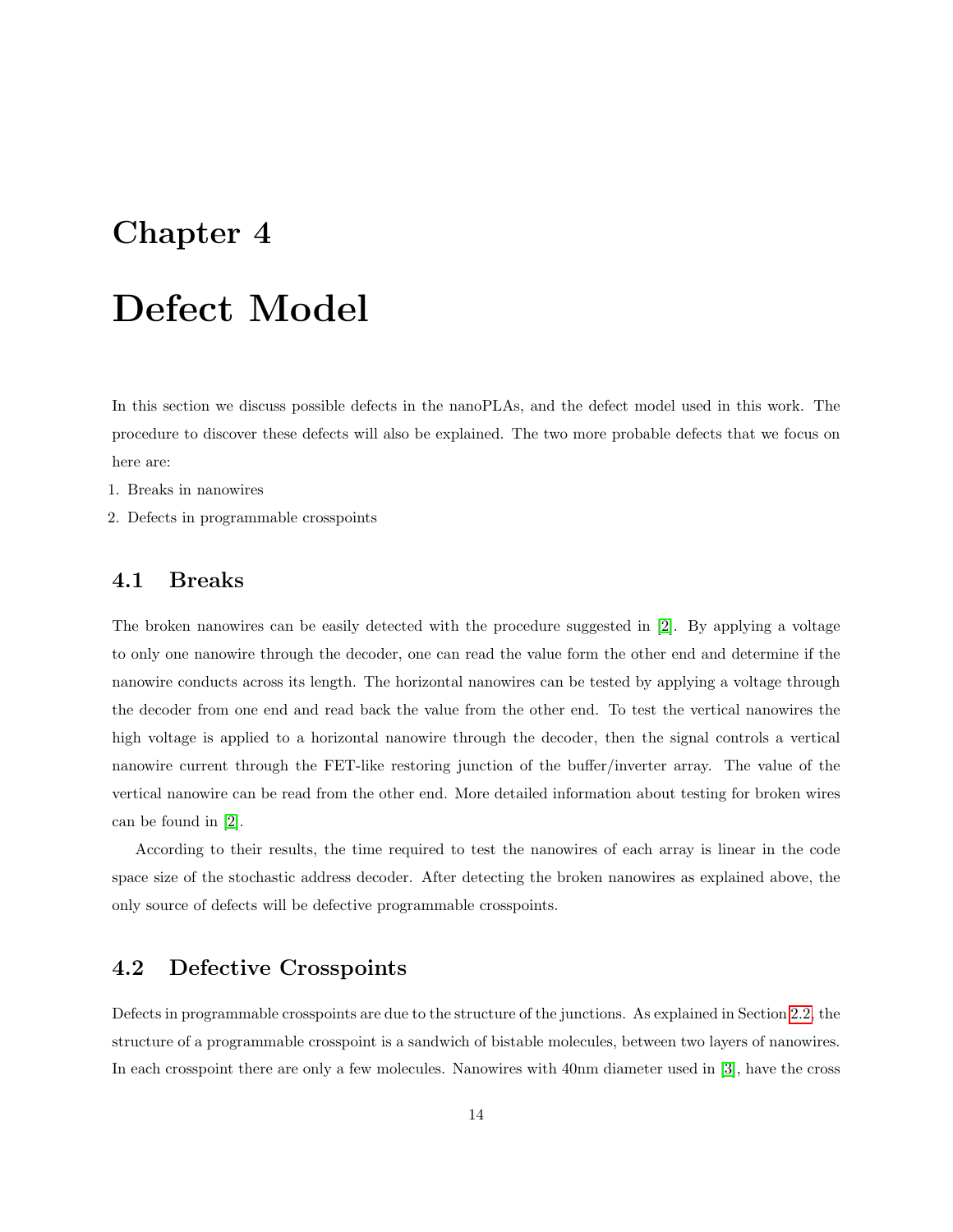sectional area of 1600nm<sup>2</sup>. According to their data  $\sim$  1100 programmable molecules can be placed in the cross section. Now if the nanowires of width 8nm, demonstrated in [\[16\]](#page-54-5), are used, then the cross sectional area will be  $64 \text{nm}^2$  which is  $\frac{1}{25}$  of the first cross sectional area. So scaling the number of molecules in the cross section with  $\frac{1}{25}$  yields only about 44 molecules.

The programmability of a crosspoint comes from the bistable attribute of the molecules located in the cross sectional area. If there are too few molecules at the crosspoint then the junction may never be able to be programmed "closed", or the "close" state may not have low enough resistance.

Let P be the probability that there is a single molecule on a unit of area (as small as a molecule area). The probability distribution function of the number of molecules on a cross sectional area of 44 times molecule area is:

$$
\left(44 \atop x\right) P^x (1 - P)^{44 - x} \tag{4.1}
$$

Where  $x$  is the number of molecules in the cross sectional area. The green curve in Figure [4.1](#page-21-0) illustrates this distribution function and the red curve illustrates its Cumulative Distribution Function with  $P = 0.8$ .

Let  $N_{min}$  be the minimum number of molecules which must be in the cross section so that the junction is programmable. Assuming  $N_{min} = 32$  (the black line), then the probability that a junction is programmable is about 0.85. The value of P and  $N_{min}$  need to be defined by the physical parameter of the technology.

We abstract this into a simple crosspoint defect model. Crosspoints will be in one of two states:

- programmable crosspoint can be programmed into both "closed" and "open" state. In the "closed" state the junction provides sufficiently low resistance to serve as an input to an OR function. In the "open" state the junction provides sufficient isolation that it does not act as an input to the OR function.
- non-programmable crosspoint cannot be programmed into an adequate "closed" state, but can be set into a suitable "open" state. The crosspoint may fail to be programmable because there are not enough programmable molecules at the crosspoint. Consequently the "closed" state provides higher resistance than the designed threshold chosen for correct operation and timing of the PLA.

The programmability of a crosspoint can be checked by programming it to the closed state and reading back the results in the way explained in Section [2.2.](#page-10-0)

Crosspoints which cannot be programmed into a suitable "open" state will result in the entire horizontal and vertical nanowires being unusable. We treat these as nanowire defects rather than junction defects. Based on the physical model suggested above and discussion with physical scientists, we expect these defects which "short" horizontal and vertical nanowires to be much less likely and, consequently, believe it is reasonable to treat them as wire defects.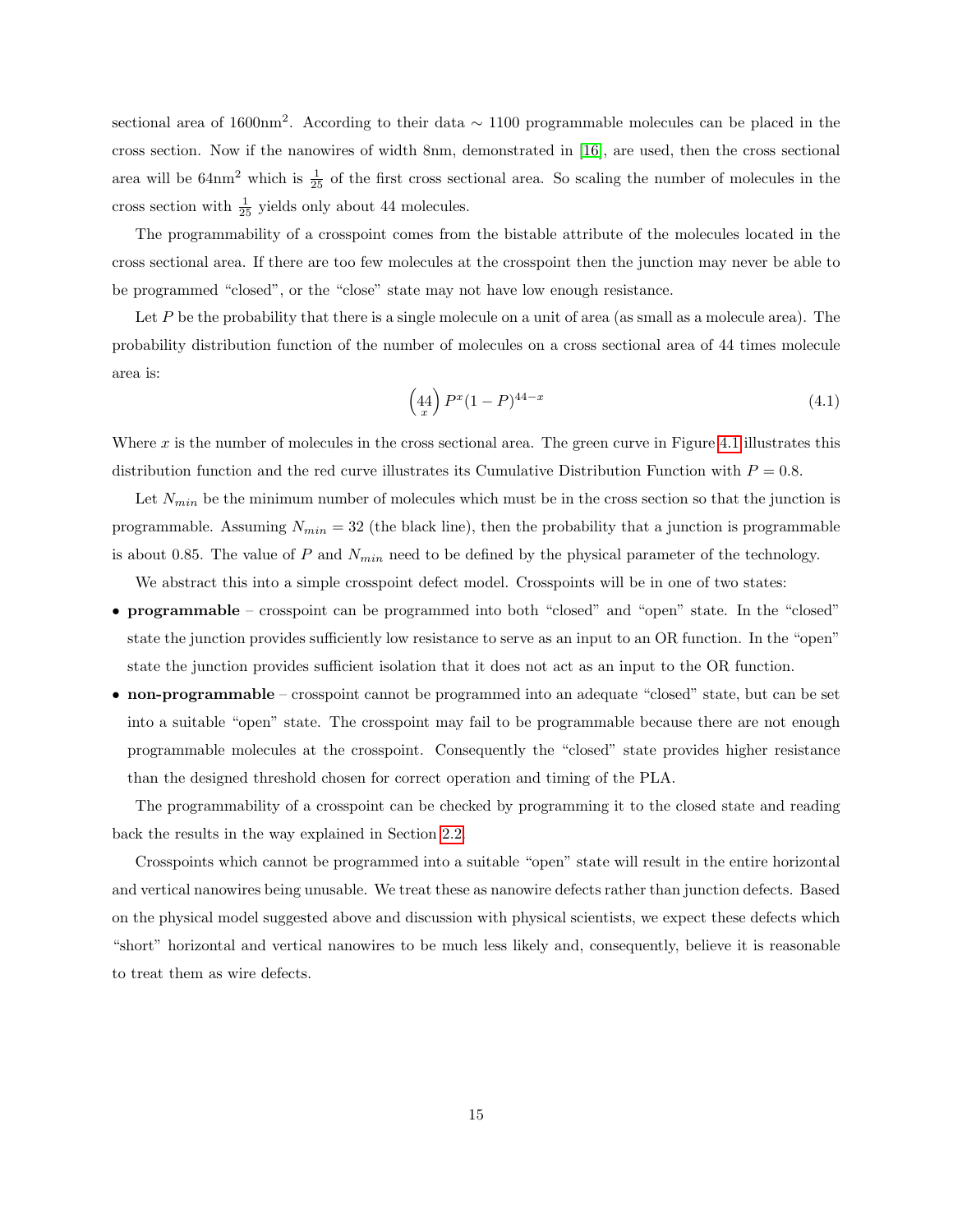

<span id="page-21-0"></span>Figure 4.1: The number of molecule in a cross sectional area distribution function. The green curve is the probability distribution function and the red curve is the cumulative distribution function. The black line denotes the target minimum number of necessary molecules in the junction, 32. With  $P = 0.8$ , the Programmability Probability yields about 0.85.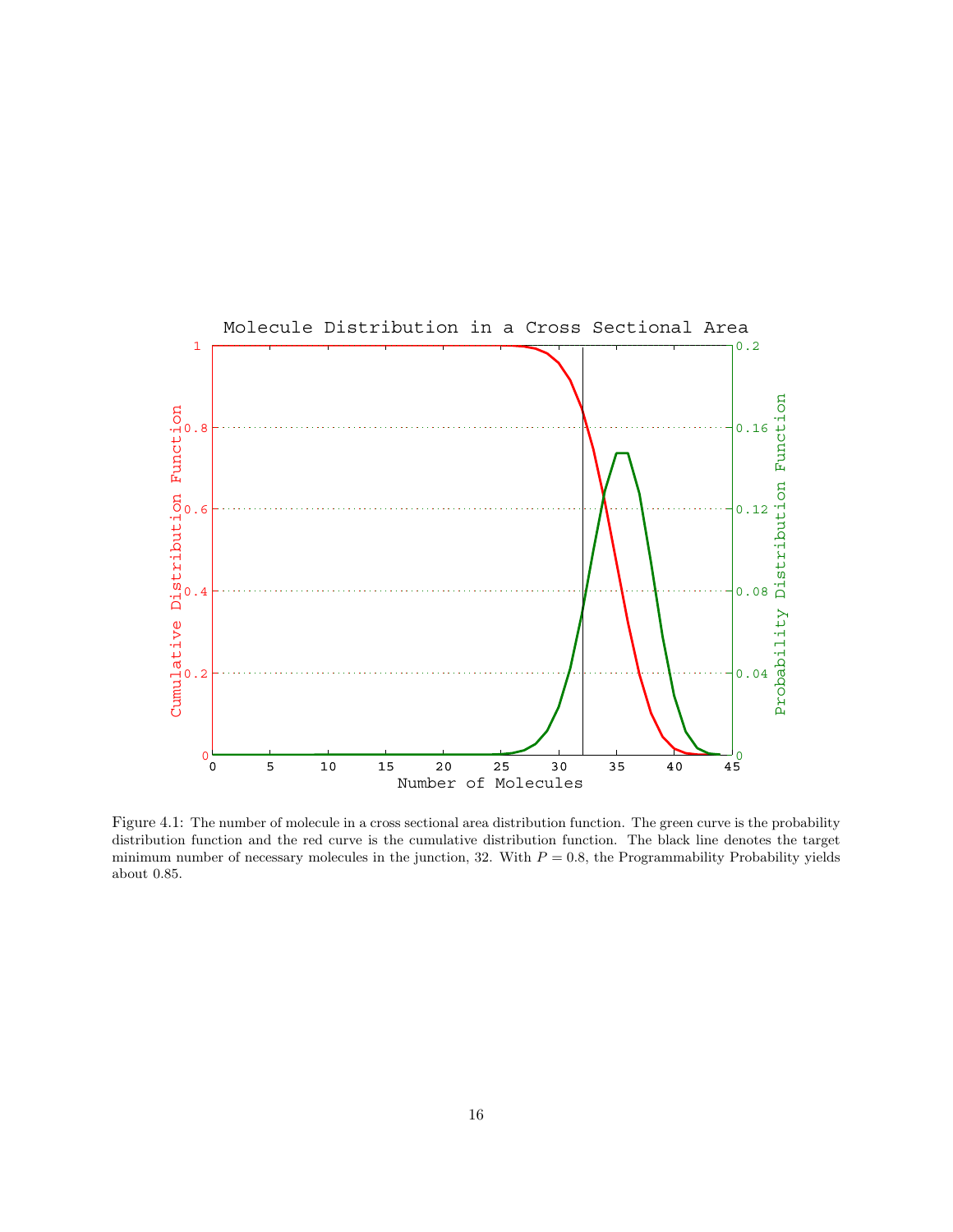### <span id="page-22-0"></span>Problem Statement

In this section we first provide an overview of programming a nanoPLA. Then we discuss the challenges that programming may face due to defective crosspoints. We introduce the idea to overcome the problems of programming a defective nanowire array later in this section, and the formal problem statement comes at the end.

#### <span id="page-22-1"></span>5.1 Overview

To implement a specific circuit on a nanoPLA, we program up the logic arrays. This means that each OR function of a design will be mapped to an OR-term nanowire. As mentioned in Section [3.2](#page-15-0) the programmable part of the nanoPLA is the logic array. So for the rest of this paper we mainly focus on the logic array.

For clarity, we define the following terms. The *logical inputs* are the set of inputs to the OR functions. The logical inputs includes the primary inputs of the nanoPLA and the intermediate signals that are the outputs of the other NOR plane and rotate through the nanoPLA. In each OR function the set of logical inputs that participate in the OR function is called ON-inputs and those that do not participate are called OFF-inputs.

Henceforth we assume that the input nanowires of logic arrays are previously assigned to the logical inputs, and the order of the logical inputs is preserved. This assumption lets us use the same programming process for all the inputs whether they are primary inputs or intermediate signals. The intermediate signals are the OR-terms of the previous logic array and they may already be assigned and fixed. So in our programming operation, for simplicity, we assumed that all of the inputs are previously assigned to the logic inputs and are fixed. Figure [5.1](#page-23-1) shows a logic array with logical inputs and OR-term nanowires.

To map each OR function to an OR-term nanowire, the crosspoints of the OR-term nanowire and the corresponding inputs of the OR function are programmed "closed", and crosspoints of OFF-inputs are left "open". Figure [5.2](#page-24-0) shows an example of mapping  $4 \text{ OR}$  functions to a logic array. The logical inputs  $a$  to  $e$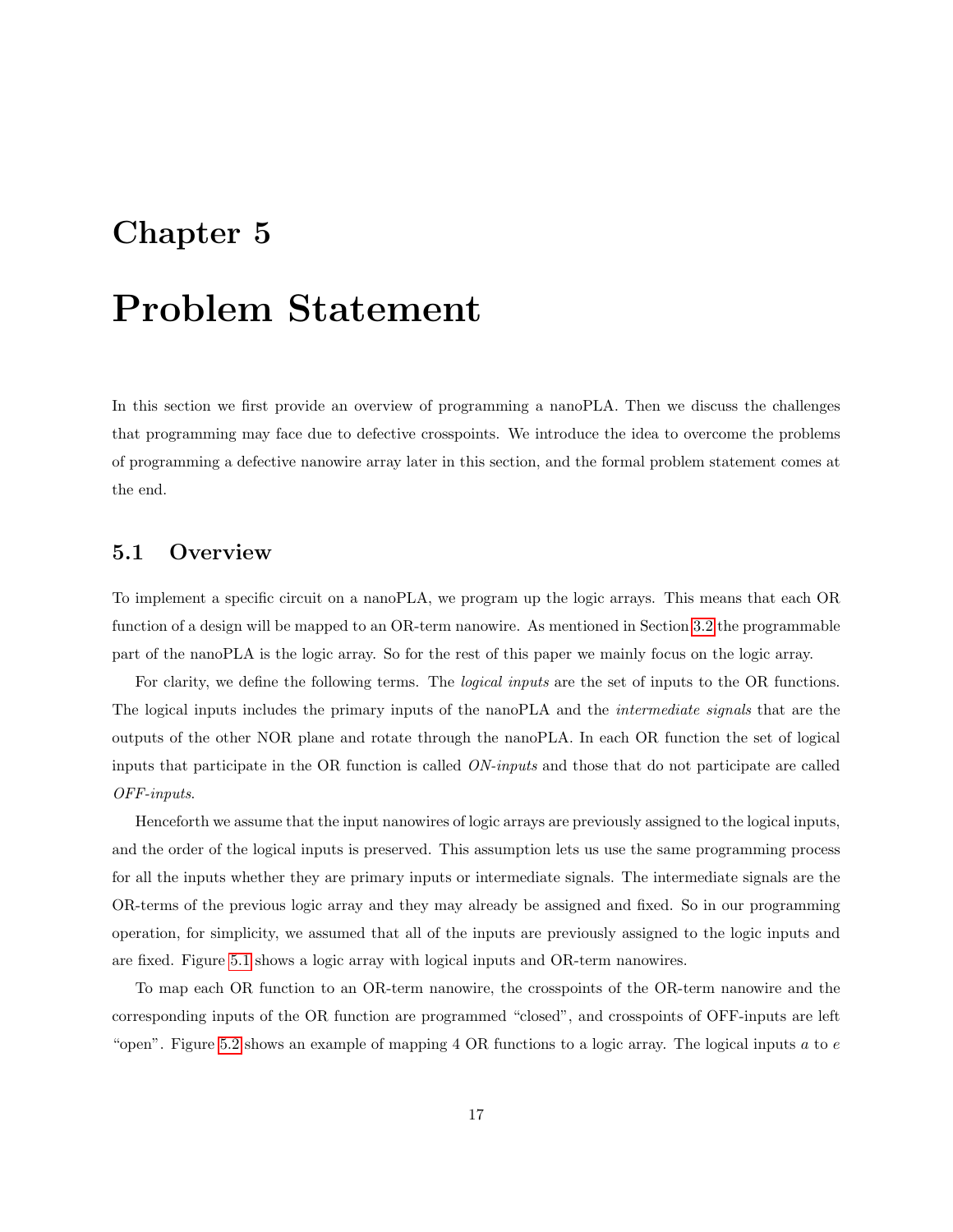are assigned to input nanowires  $H1$  to  $H5$ , respectively. In the cases like Figure [5.1](#page-23-1) where there is no defect in the array, each OR function can be mapped to any nanowires. Figure [5.2](#page-24-0) shows mapping OR functions  $f_1$  to  $f_4$  to nanowires  $V_1$  to  $V_4$  respectively.



<span id="page-23-1"></span>Figure 5.1: This is a logic array of a nanoPLA. The physical inputs are named H1, H2, ..., H5, and the physical OR-term nanowires are named V1, V2, ..., V5. The logical inputs a to e are assigned to the physical inputs  $H1$  to  $H5$ .

#### <span id="page-23-0"></span>5.2 Challenge

Logic arrays may contain some defective junctions that cannot be programmed closed, as described in Chapter [4.](#page-19-0) An OR function can be assigned to a physical OR-term nanowire if and only if each of the ONinputs of the OR function has a corresponding programmable junction on the physical OR-term nanowire. For example if a logic array of a nanoPLA has defective junctions as marked in Figure [5.3,](#page-24-1) then the OR function  $f_1 = a + b + c + e$  cannot be assigned to nanowires w1 anymore because of the defect in junction  $(w1, c)$ . It cannot be assigned to nanowire  $w_2$  either because of the defective junctions  $(w2, c)$  and  $(w2, e)$ . However it can be assigned successfully to nanowires  $w3$ ,  $w4$ , and  $w5$ . Although the nanowires  $w1$  cannot implement the OR function  $f_1 = a + b + c + e$  it is still useful for some other OR functions, for example  $f_4 = d + e.$ 

As the example reveals, in spite of having defective junctions in a nanowire, some OR functions can be successfully mapped to that nanowire. The challenge is to find an assignment of the OR functions to the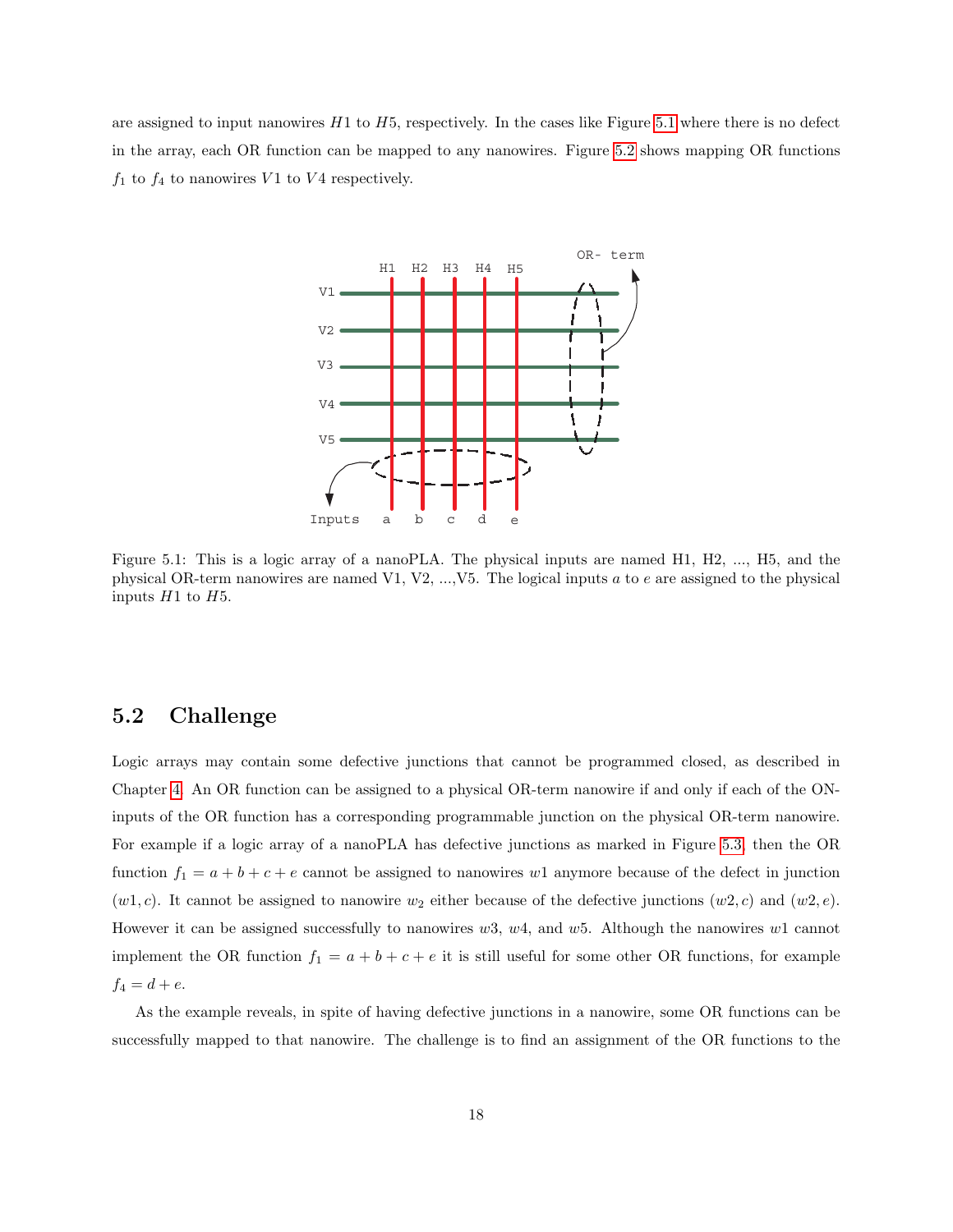

<span id="page-24-0"></span>Figure 5.2: (a) OR functions  $f_1$  to  $f_4$  are mapped to OR-term nanowires  $V_1$  to  $V_4$  respectively. (b) OR functions with logical inputs a, b, c, d, and e.



<span id="page-24-1"></span>Figure 5.3: A logic array with defective(non-programmable) junctions.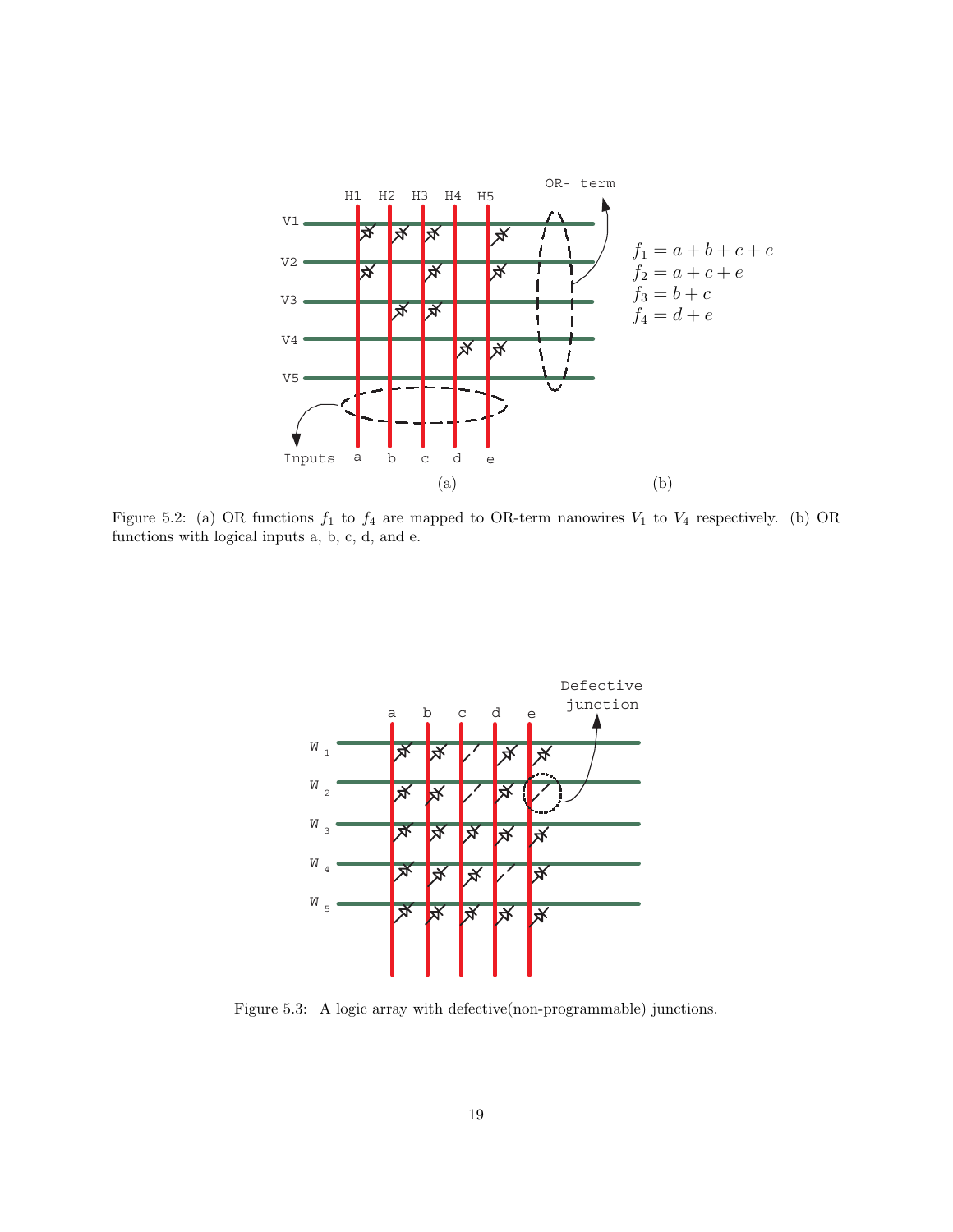

<span id="page-25-2"></span>Figure 5.4: (a) The graph corresponding to OR-term nanowire of Figure [5.3](#page-24-1) and OR-functions of Figure [5.2\(](#page-24-0)b). (b) One possible matching assignment.

OR-term nanowires. Our key question is: How do we perform this assignment with small number of spare nanowires and in small running time?

#### <span id="page-25-0"></span>5.3 Idea

In each OR function there are always some OFF-inputs, *i.e.* some of the junctions will always be left open. If there is a nanowire with defective junctions only at a subset of those positions, then this defective nanowire can be successfully assigned to the OR function.

Let  $F$  be the set of all the OR functions and  $W$  be the set of physical OR-term nanowires. The problem is finding an assignment of OR functions to the nanowires. This problem can be formally stated as finding a bipartite graph matching from the set  $F$ , the set of OR functions, to the set W, the set of physical nanowires. This will be described in more details in Section [5.4.](#page-25-1)

#### <span id="page-25-1"></span>5.4 Formal Problem Statement

Let  $f_0, f_1, ..., f_{|F|-1}$  be the set of OR functions, F, and  $w_0, w_1, ..., w_{|W|-1}$  be the set of OR-term nanowires, W. If the number of inputs is N, then each OR function  $f_i \in F$  is defined as:

$$
f_i = (I_{i,0}, I_{i,1}, \ldots, I_{i,N-1}),
$$
 where: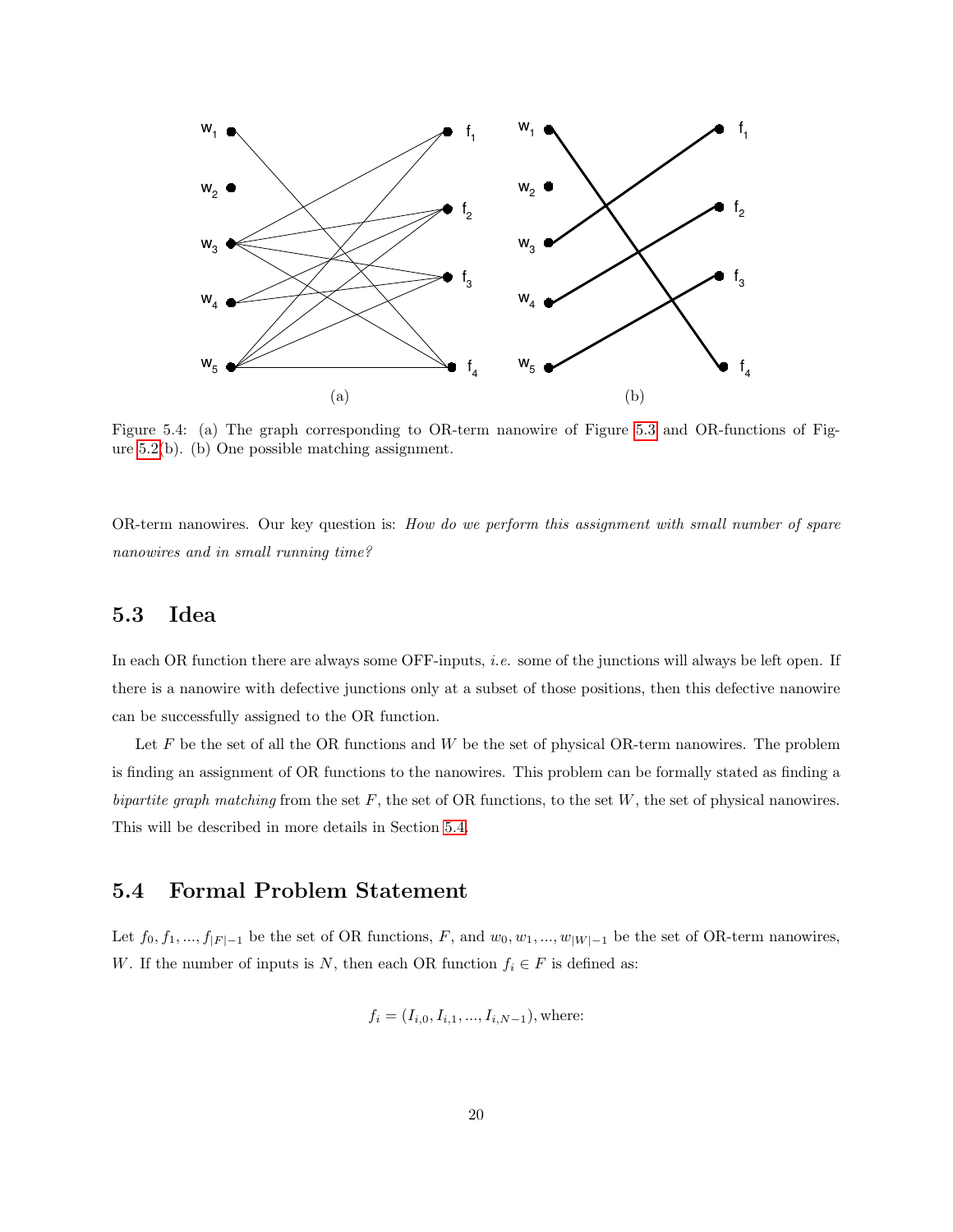$$
I_{i,j} = \begin{cases} 0 & \text{if input } j \text{ is an OFF-input of } f_i \\ 1 & \text{if input } j \text{ is an ON-input of } f_i \end{cases}
$$

Similarly the defect configuration of each nanowire  $w_i \in W$  can be defined as below:

$$
w_i = (J_{i,0}, J_{i,1}, ..., J_{i,N-1}),
$$
 where:

$$
J_{i,j} = \begin{cases} 0 & \text{if crosspoint corresponding to input } j \text{ is non-programmable} \\ 1 & \text{if crosspoint corresponding to input } j \text{ is programmable} \end{cases}
$$

Now we define a bipartite graph  $G(F, W, E)$ , where F and W are the set of nodes as defined above. For every OR function  $f_i$  in F and nanowire  $w_j$  in  $W$ ,  $(f_i, w_j) \in E$  if and only if:

<span id="page-26-0"></span>
$$
\forall \qquad \forall \qquad (I_{i,k} \leq J_{j,k}) \tag{5.1}
$$

#### Formal Definition of Bipartite Matching

In a bipartite graph  $G(V_1, V_2, E)$ , the set  $M \subset E$  is a matching from  $V_1$  to  $V_2$  if and only if the following conditions hold:

$$
\forall_{u \in V_1} \text{ there is exactly one } v \in V_2, \text{ s.t.}(u, v) \in M.
$$
  
and  

$$
\forall_{v \in V_2} \text{ there is at most one } u \in V_1, \text{ s.t}(u, v) \in M.
$$

Here  $V_1 = F$ ,  $V_2 = W$  and E is as defined above. Every matching of size |F| on this bipartite graph is a valid assignment of the OR functions to the OR-term nanowires, because it finds an assignment for all of the OR functions in  $F$  and to each of them a distinct nanowire in  $W$  is assigned.

Figure [5.4\(](#page-25-2)a) shows the bipartite graph  $G(F, W, E)$ . Set F is the set of OR functions in Figure [5.2\(](#page-24-0)b), and set W is the set of defective nanowires from the logic array of Figure [5.3.](#page-24-1) Different matching assignment can be found in this graph. Figure  $5.4(b)$  shows one possible matching.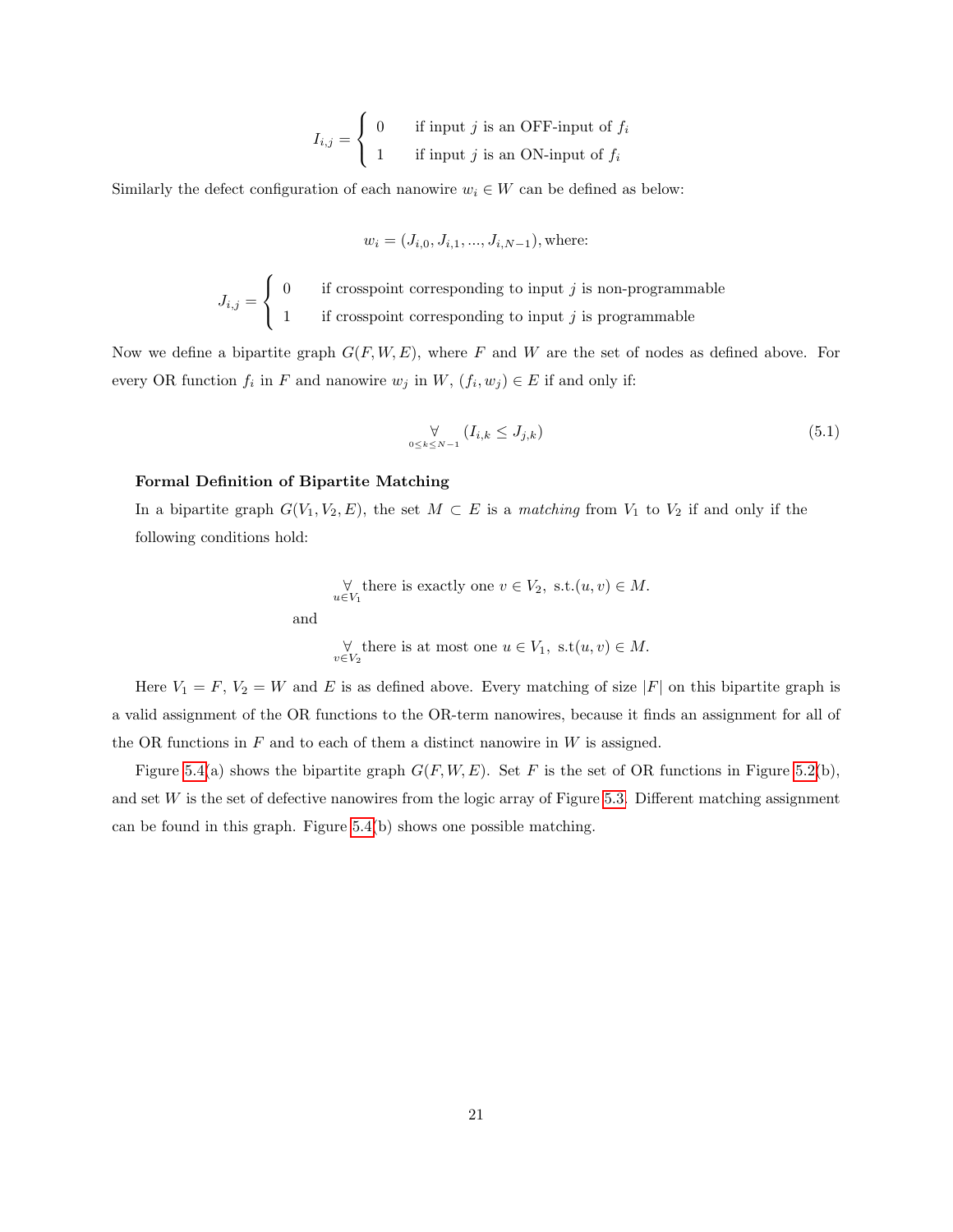# <span id="page-27-0"></span>Algorithm

This section starts by showing how the bipartite graph  $G(F, W, E)$  is constructed. It introduces possible exact algorithms that can solve the matching problem. Later we show how greedy heuristic algorithms can also be useful, and how the time complexity can be improved by stochastic approaches, while the quality of the results are close to exact approaches. The experimental results for the quality of the stochastic approach come later in Section [9.2.](#page-43-0)

In the time complexity explained henceforth there will be two kind of operations:

- The computing operations
- The programming and testing operations

The programming and testing operations are the operations to program a crosspoint and to read back the value. The computing operations are the operations taken to perform an algorithm. As the amount of time to perform each of the above operation is very different, for each time complexity we will identify which type of operation we are counting. E.g. if it takes  $O(N)$  computing operations, it will be written as  $O(N)<sub>c</sub>$  and if it is  $O(N)$  programming and testing operations, it will be written as  $O(N)_{pt}$ .

#### <span id="page-27-1"></span>6.1 Graph Construction

To build the graph  $G(F, W, E)$  the first step is to find the nodes in each one of the sets F and W. Each OR function in the design is a node in  $F$ . Marking ON and OFF inputs of each OR function, *i.e.* finding the values of  $I_{i,k}$  for all the OR function  $f_i \in F$  and all the inputs  $k, 0 \le k \le N-1$ , takes  $O(|F| \cdot N)_c$  operations. To find the nodes of  $W$ , which is the set of all unbroken nanowires, one should check the programmability of all the junctions of each OR-term nanowire, *i.e.* setting the values of  $J_{j,k}$  for all the OR-term nanowires  $w_j \in W$  and all the input nanowires  $k, 0 \le k \le N-1$ , This takes  $O(N \cdot |W|)_{pt}$  operations.

The next step is to find the set of edges,  $E$ . To make the set  $E$ , the condition [\(5.1\)](#page-26-0) will be checked for each pair of  $(f_i, w_j)$ . Checking it once takes  $O(N)_c$ , and checking it over all of the pairs takes  $O(N \cdot |F| \cdot |W|)_c$ .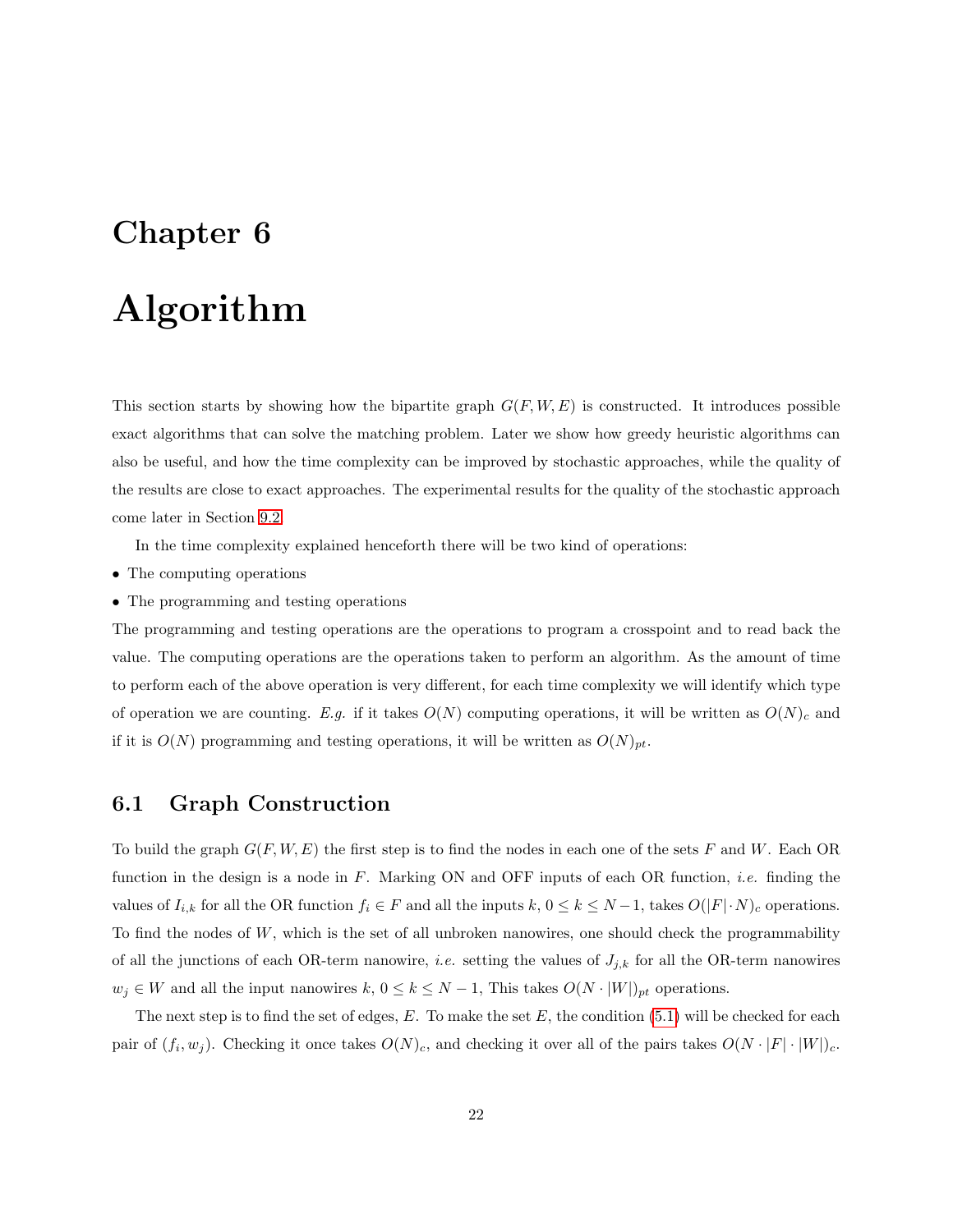So the total time complexity of the graph construction is  $O(N \cdot |F| \cdot |W|)_{c} + O(N \cdot |W|)_{pt}$ .

#### <span id="page-28-0"></span>6.2 Exact Algorithm

If the size of the maximum matching is less than  $|F|$ , then there is one or more OR functions  $f_i \in F$  that has no OR-term nanowire assigned to it. This means the design cannot be mapped to the physical nanoPLA. For now assume that W is large enough so that there exists a maximum matching of size  $|F|$ . Later in Chapter [7](#page-32-0) we calculate how large  $W$  should be in practice.

There are a number of exact algorithms to solve the maximum bipartite matching problem. Such as the algorithm based on Ford-Fulkerson maximum flow network algorithm [\[23\]](#page-54-12) with time complexity  $O(|V| \cdot |E|)_{c}$ . Hopcroft and Karp found a faster algorithm in 1973 with time complexity  $O(\sqrt{|V|} \cdot |E|)$  $_c$  [\[24\]](#page-55-0). Later Alt et al. [\[25\]](#page-55-1) introduced an algorithm which is an improved version of Hopcroft-Karp, with time complexity  $O\left(|V|^{1.5}\sqrt{\frac{|E|}{\log |V|}}\right)$ c .

In this section we calculate the time complexity of the last exact algorithm, which is the fastest one among the exact algorithms, in the design parameters,  $|F|$  and  $|W|$ . Let  $P_J$  be the probability that a junction is programmable, and  $c_i$  is the number of ON-inputs in the OR function  $f_i$ . Henceforth we assume that  $P_J$  is an independent identically distributed (iid) variable. Therefore probability that  $(f_i, w_j) \in E$  is  $P_J^{c_i}$ . This is the probability that the OR function  $f_i$  can be assigned to the output nanowire  $w_j$ ; which means each of the  $c_i$  ON-inputs have a corresponding programmable junction in  $w_j$ . Multiplying it with the number of nanowires,  $|W|$ , gives the expected number of nanowires that  $f_i$  can be mapped to. In other word it is the expected node degree of  $f_i$  in the graph. Therefore the expected value of the node degree of  $f_i \in F$  can be written as:

$$
E(D(f_i)) = |W| \cdot P_J^{c_i} \tag{6.1}
$$

<span id="page-28-1"></span>Consequently the *expected value* for the number of edges,  $|E|$ , is

$$
\sum_{i=0}^{|F|-1} |W| \cdot P_J^{c_i} = O(|F| \cdot |W|)
$$

Based on that, the best exact algorithm and graph construction takes

$$
O\left(\left(|F|+|W|\right)^{1.5}\sqrt{\frac{|F|\cdot|W|}{\log\left(|F|+|W|\right)}}\right)_c + O\left(N\cdot|F|\cdot|W|\right)_c + O\left(N\cdot|W|\right)_{pt}
$$

To reduce the total time complexity, it is not enough to reduce the matching time complexity. Note that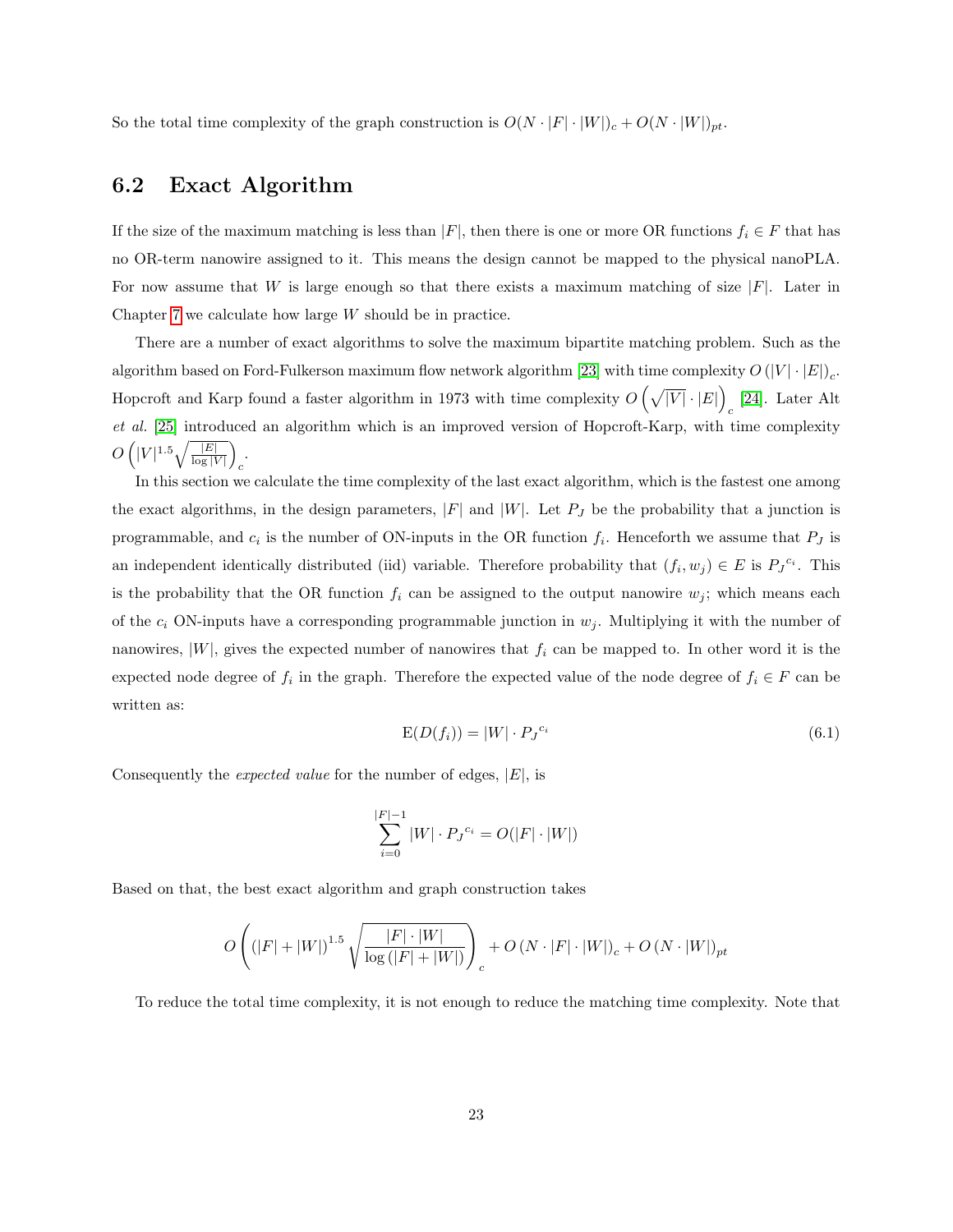if  $|F| \approx |W| \approx N$  then the exact algorithm has time complexity of:

$$
O\left(\frac{N^{2.5}}{\left(\log N\right)^{0.5}}\right)_c\tag{6.2}
$$

verses the construction time complexity of

$$
O(N^3)_c + o(N^2)_{pt} \tag{6.3}
$$

So to get any improvement it is more critical to reduce the graph construction time than the matching time.

#### <span id="page-29-0"></span>6.3 Why do we want to improve the Running Time?

As mentioned earlier in Section [4.2](#page-19-2) the defect probability can be very high,  $e.g. 80\%$  defect rate is quite possible. With this defect rate in a  $100 \times 100$  array we expect at least one defect per row or column. This shows that the number of programmable junctions common between two different array can be very small. So one-time mapping algorithm for all different arrays with different defect configurations may not be a possible solution. Now that we need to do per array based mapping, the running time of the algorithm will matter. In the next section we show how a heuristic approach reduces the total time complexity by reducing the matching time and eliminating the need to build the graph.

#### <span id="page-29-1"></span>6.4 Greedy Heuristic Algorithm

There are heuristic algorithms that, with high probability, and small time complexity find the maximum matching. A general heuristic algorithm will be like the code in Figure [6.1.](#page-29-2)

```
1 While F is not empty
2 Choose a node f_i \in F3 While (f_i is not matched) & (W has not-visited-by-f_i vertex)
4 Choose a node w_i \in W5 If (f_i, w_j) \in E6 Mark(f_i, w_j) as match,
7 Remove f_i from F and w_j from W8 Else
9 Set w_i visited-by-f_i10 EndWhile
11 EndWhile
```
<span id="page-29-2"></span>Figure 6.1: The general strategy for heuristic algorithm.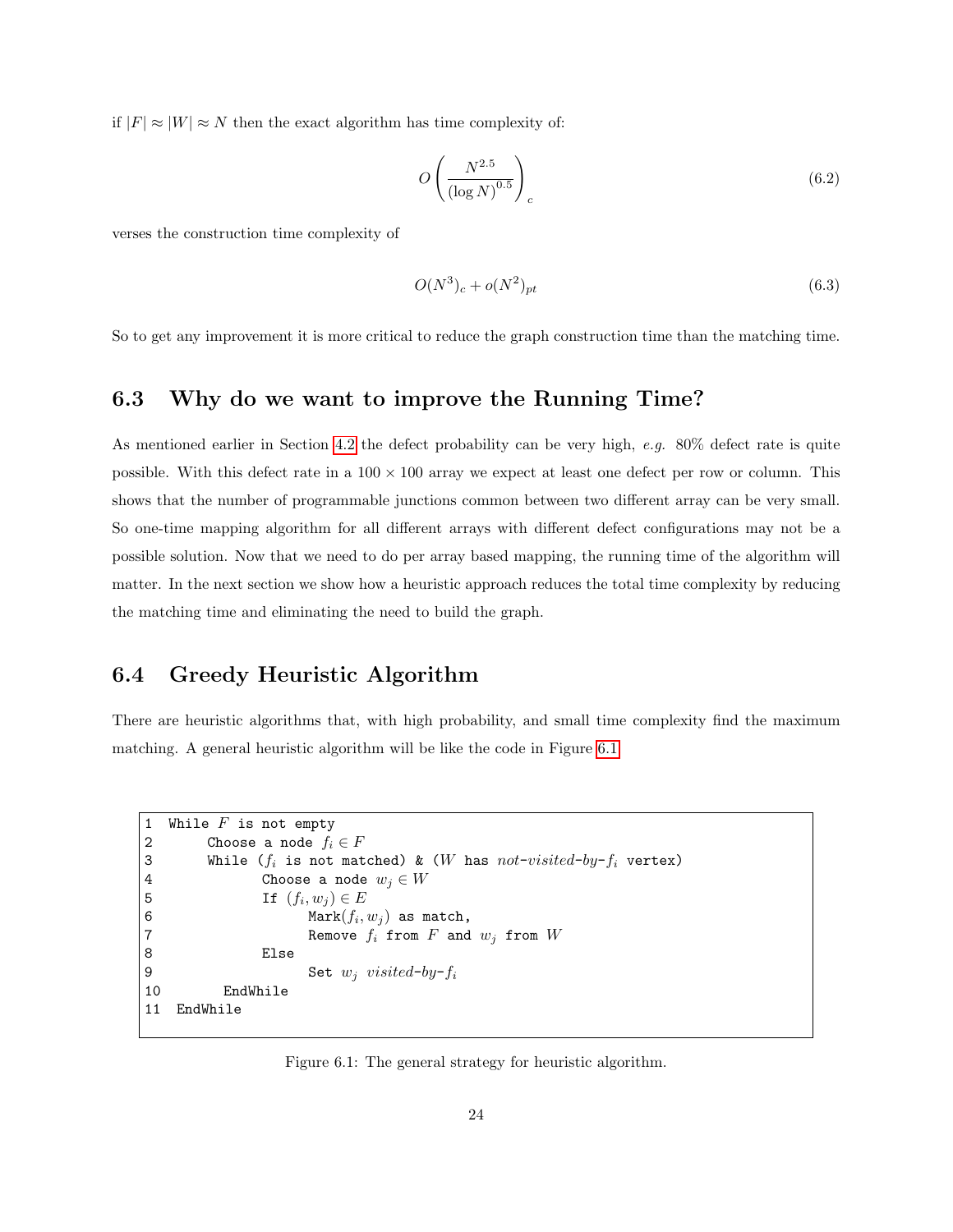```
1 While F is not empty
2 Choose a least degree node f_i \in F3 While (f_i is not matched) & (W has not-visited-by-f_i vertex)<br>4 Choose randomly a node w_i \in WChoose randomly a node w_j \in W5 If (f_i, w_j) \in E6 Mark(f_i, w_j) as match,
7 Remove f_i from F and w_j from W8 Else
9 Set w_j visited-by-f_i10 EndWhile
11 EndWhile
```
<span id="page-30-1"></span>Figure 6.2: The framework of the heuristic algorithm used in this work.

We distinguish the different heuristic algorithms by the way they choose the nodes in lines 2 and 4 of Figure [6.1.](#page-29-2) One way is to choose both f and w randomly. Another way is to choose each of them in decreasing order of node degree. A combination of the above is another option. We obtain our best results by choosing the least degree f from F and choosing w randomly (Figure [6.2\)](#page-30-1). This algorithm has the potential to run faster than the exact algorithms on average, but as the time complexity of building the graph remains:

$$
O(N \cdot |F| \cdot |W|)_{c} + O(N \cdot |W|)_{pt} \tag{6.4}
$$

the total time complexity is still high.

#### <span id="page-30-0"></span>6.5 Stochastic Approach

Here we show how we can eliminate the need to actually build the graph  $G(F, W, E)$  in order to improve the time complexity. There are two points in the algorithm of Figure [6.2](#page-30-1) that are dependent on the graph:

- 1. Line 2: When we choose  $f_i$ 's based on their degrees; we need to sort them first, and to do that we need to have the graph constructed.
- 2. Line 5: It checks for the matching condition, by checking the existence of the edge  $(f, w)$ .

Instead of ordering nodes in F based on their degree, the nodes can be ordered base on their *expected value* of their degree. The *expected value* of degree of  $f_i$ , as calculated in Equation [\(6.1\)](#page-28-1), is  $(P_J^{c_i} \cdot |W|)$ . The ordering of F based on the value of  $(P_J^{c_i} \cdot |W|)$  is the same as ordering it based on the value of  $c_i$ . Consequently we can sort the set of OR function only based on the number of their ON-inputs rather than their degree in the graph.

This is intuitively true, because the OR functions with larger fanin,  $c_i$ , are harder to map, so we try to map them first.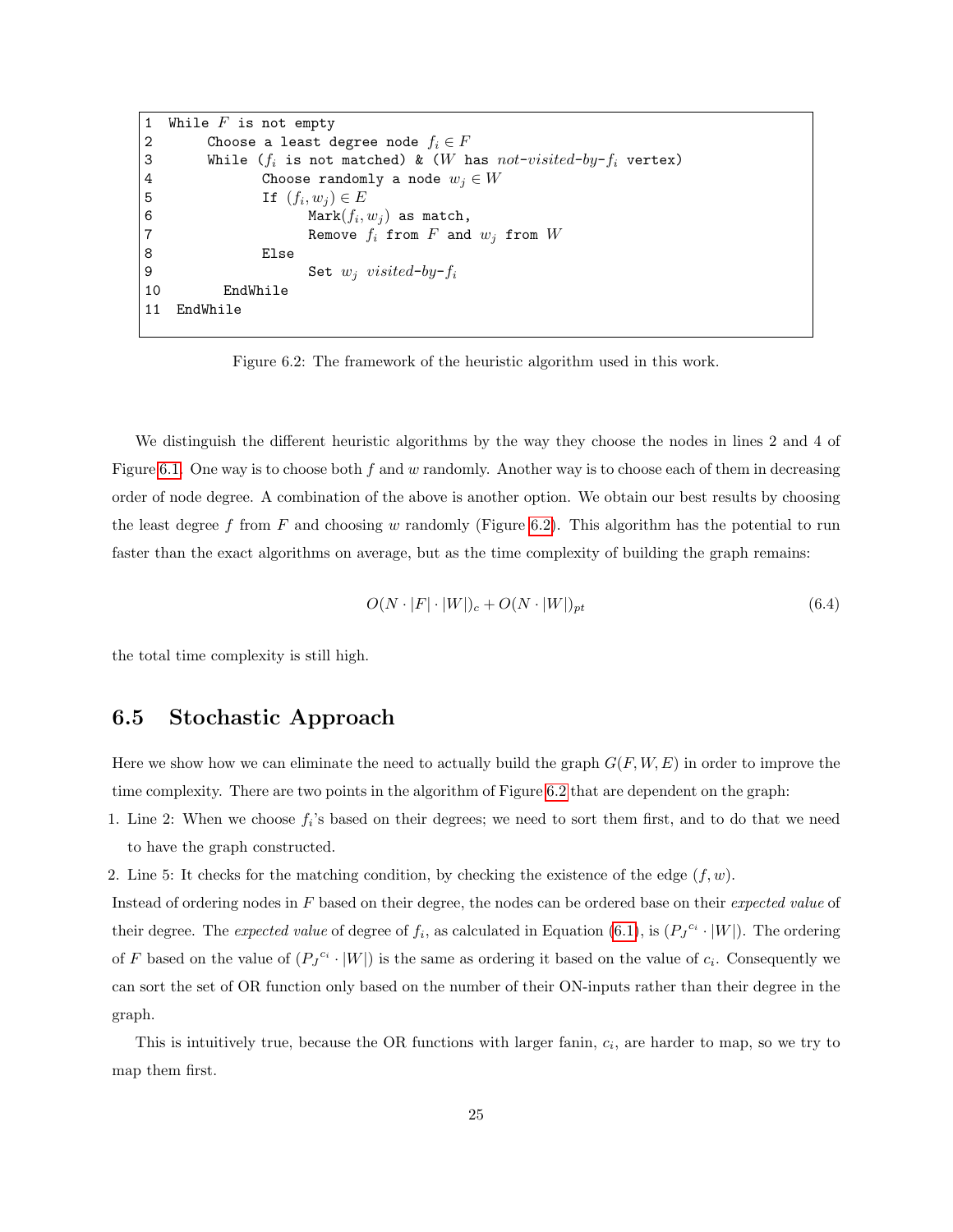To test the condition of line 5 of Figure [6.2,](#page-30-1) in the case that there is no graph, we need to program and test every single nanowire that is picked up to be assigned to each OR function  $f_i$ . The time complexity of programming and testing is  $O(c_i)$ , the fanin size of the OR function, for each OR function  $f_i$ . (Note that in order to have time complexity of  $O(c_i)$  instead of  $O(N)$  the  $I_{i,k}$ 's need to be stored efficiently(sparsely).) Hence by paying this cost; there is no longer a need to build the graph  $G(F, W, E)$ , the total time complexity is only due to the matching algorithm. Figure [6.3](#page-31-0) shows the pseudocode for this algorithm.

```
1 Sort the elements in F in decreasing order of c_i2 While F is not empty
3 Choose the first f_i \in F4 While (f_i is not matched) & (W has not-visited-by-f_i vertex)
5 Choose a random w_j \in W6 \qquad \qquad \text{If } \begin{array}{l} (\forall\; k,\; (J_{j,k} == 1))\end{array} \setminus\; \text{try programming all the}c_i's crosspoints*\setminus7 Mark(f_i, w_j) as match,
8 Remove f_i from F and w_j from W9 Else
10 Set w_i visited-by-f_i11 EndWhile
12 EndWhile
```
<span id="page-31-0"></span>Figure 6.3: This algorithm chooses the OR function nodes in decreasing order of the size of their ON input set and the nanowires node randomly.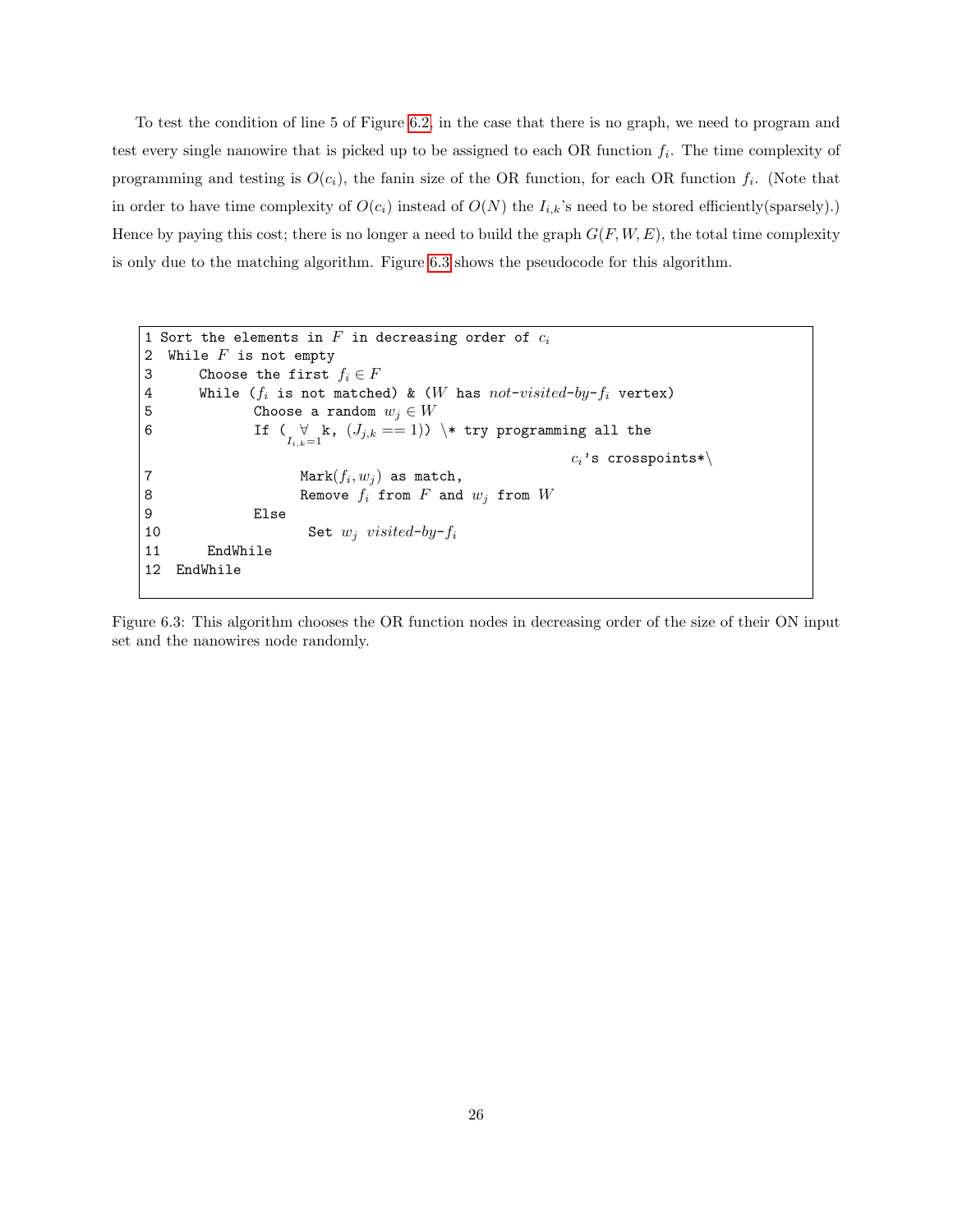## <span id="page-32-0"></span>Analysis

In this Chapter we compute the running time complexity of the greedy algorithm both in worst case and in average case. We also estimate the area overhead for the average case.

#### <span id="page-32-1"></span>7.1 Running Time Complexity

We first compute the worst-case time complexity. The sorting operation in line 1 takes  $(|F| \log(|F|))$  (Later we show how this can be implemented in linear time using *radix sort*). As explained above, line 6 of the algorithm in Figure [6.3](#page-31-0) takes  $O(c_i)_{pt}$  running time. The maximum number of iterations of the line 4 loop is the total number of unmatched nanowires which is  $W - i$ . This makes the time complexity of mapping the  $(i - 1)$ th OR function:

$$
(W - i) \cdot c_i \tag{7.1}
$$

The line 2 loop runs exactly for  $F$  iterations in order to map each of the OR functions. So the total time complexity in the worst-case is:

<span id="page-32-2"></span>
$$
O(|F|\log(|F|))_c + O\left(\sum_{i=0}^{i=|F|-1} ((|W|-i) \cdot c_i)\right)_{pt} \tag{7.2}
$$

Let  $c_M$  be the maximum of  $c_i$ 's, then the above equation can be written as:

$$
O\left(|F|\log(|F|)\right)_c + O\left(|F| \cdot |W| \cdot c_M\right)_{pt} \tag{7.3}
$$

In Chapter [8](#page-35-0) we show how to bound the size of  $c_M$  to a constant factor. Considering this the time complexity improves from:

$$
O\left(\left((F+W)^{1.5}\sqrt{\frac{FW}{\log F+W}}\right)+(F\cdot W\cdot N)\right)_c+O(N\cdot |W|)_{pt}\tag{7.4}
$$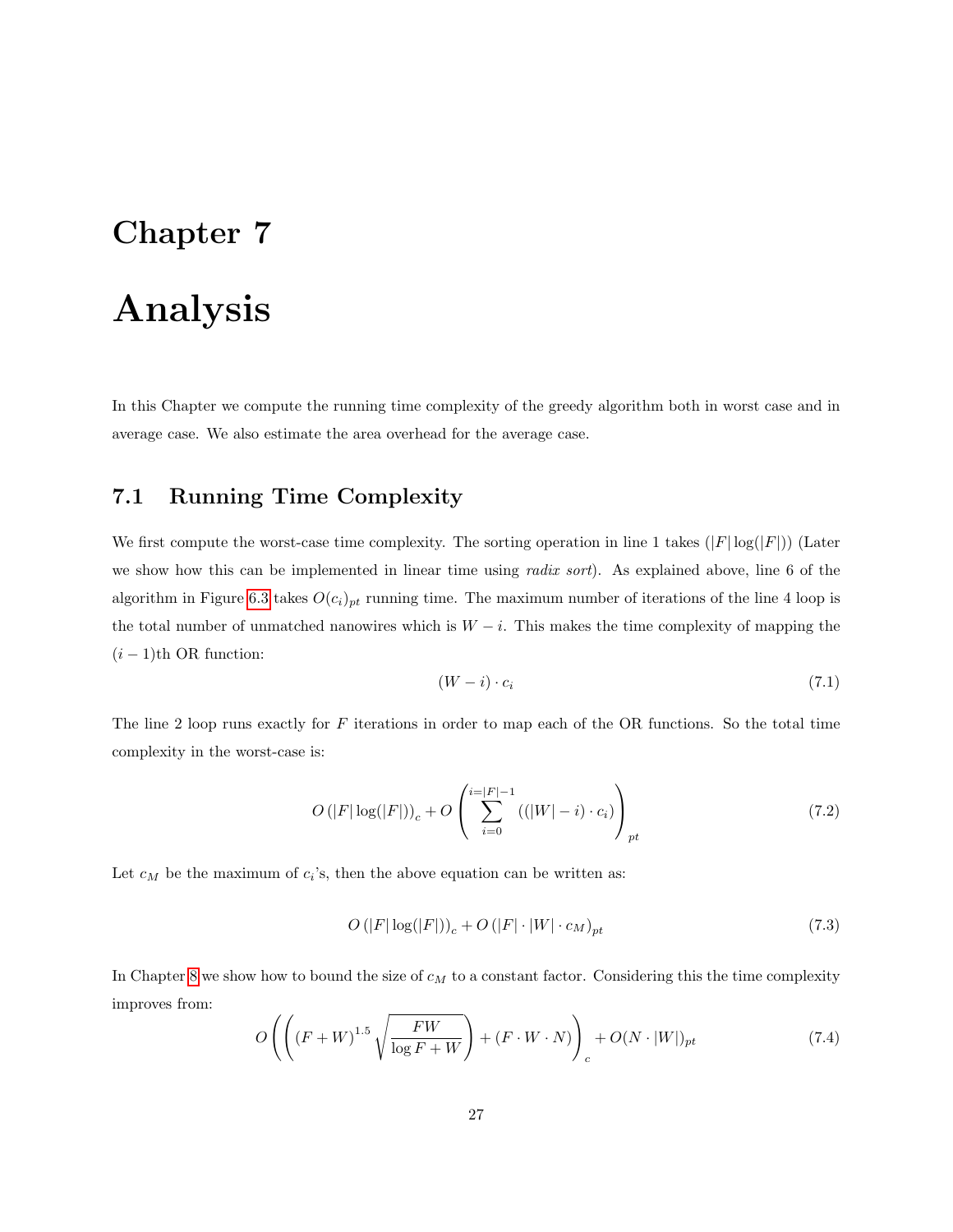of the exact algorithm, to  $O(|F| \log(|F|))_c + O(F \cdot W)_{pt}$  of our greedy approach. Now if  $|F| \approx |W| \approx N$ then the improvement is from

$$
O\left(\frac{N^{2.5}}{\left(\log N\right)^{0.5}} + (N)^3\right)_c + O\left(N^2\right)_{pt} \tag{7.5}
$$

of the exact algorithm plus the graph construction to  $O(N \log(N))_c + O(N^2)_{pt}$  of the greedy algorithm.

On average the number of iterations will be smaller than this. Let  $m_i$  be the number of iterations that it takes to find a match for each OR function  $f_i$ . The *expected value* of the number of matching for  $f_i$  in  $m_i$ nanowires is:

$$
E(Number of matching in mi) = mi \cdot P_J^{c_i}
$$
 (7.6)

Therefore the size of the  $m_i$  for which the expected value is 1 is:

<span id="page-33-1"></span>E(Number of matching in 
$$
m_i
$$
) =  $m_i \cdot P_J^{c_i} = 1$   
\n $\Rightarrow m_i = P_J^{-c_i}$  (7.7)

So the average number of iterations of the inner loop is  $P_J^{-c_i}$  for each  $f_i$ ; and hence the total time complexity in the average case is:

$$
O(|F|\log(|F|))_c + O\left(\sum_{i=0}^{i=|F|-1} (P_J^{-c_i} \cdot c_i)\right)_{pt} \tag{7.8}
$$

and replacing  $c_i$ 's with  $c_M$ :

$$
O(|F|\log(|F|))_c + O(|F| \cdot (P_J^{-c_M} \cdot c_M))_{pt} = O(|F|\log(|F|))_c + O(|F|)_{pt}
$$
\n(7.9)

If the value of  $c_M$  is small, which it is in most of the cases, then the programming and testing time complexity is basically linear with the value of  $|F|$ . This can be observed from the experimental results in Figure [9.1.](#page-41-0) Note that when the programmability of a junction is tested in our heuristic algorithm the information will be stored for further references. So one junction will not be tested multiple times. Therefore the total number of Program and Test operations are much less than  $\sum_{i=0}^{i=|F|-1} (P_J^{-c_i} \cdot c_i)$ .

#### <span id="page-33-0"></span>7.2 Area Overhead Estimation

Here we compute how large  $W$ , number of nanowires, should be for each design so that it can be successfully mapped to the physical nanoPLA. When matching the *i*th OR function we have  $|W| - i$  unmatched nanowires. Applying Equation [6.1,](#page-28-1) the expected number of nanowires that OR function  $f_i$  can be matched to is  $P_j^{c_i} \cdot (|W| - i)$ . This value need to be at least one. Therefore applying this for all the F OR-functions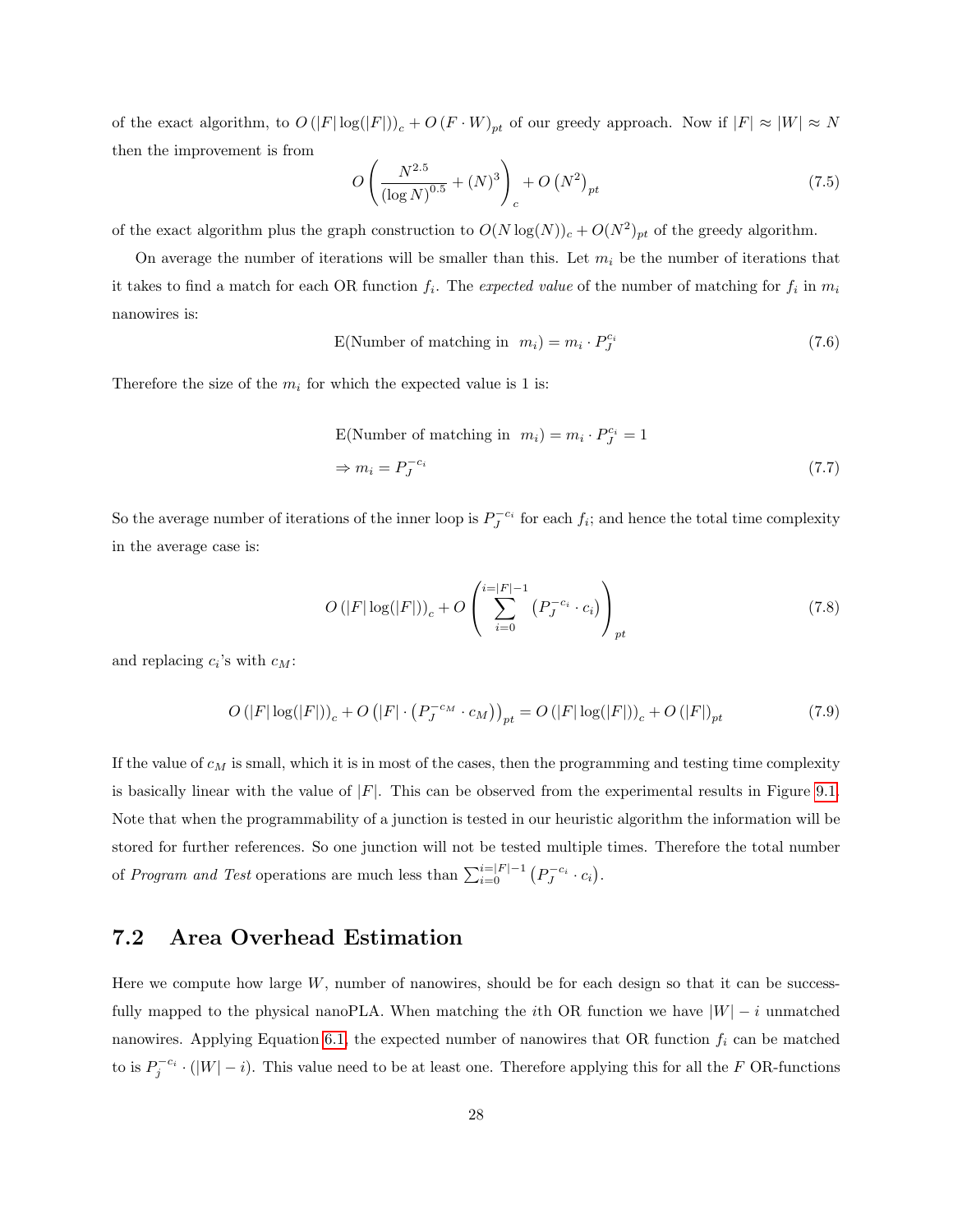defines the following lower bound on the size of W.

<span id="page-34-0"></span>
$$
\forall \left( (|W| - i) \cdot P_J^{c_i} \ge 1 \right) \Rightarrow \forall \left( |W| \ge P_J^{-c_i} + i \right) \tag{7.10}
$$

|W|−i

We can also derive tighter lower bound on the size of  $|W|$ . Let  $P_{f_i-mapped}$  be the probability of successfully assigning  $f_i$  to a nanowire. Remember that in our algorithm the set of nanowires that  $f_i$  can choose from, is of size  $(|W| - i)$ . Therefore

$$
P_{f_i - mapped} = 1 - (1 - P_J^{c_i})^{|W| - i}
$$
\n(7.11)

Hence the probability of successfully mapping all the OR functions is:

$$
\prod_{i=0}^{|F|-1} \left( 1 - (1 - P_J^{c_i})^{|W|-i} \right) \tag{7.12}
$$

Let Y be the yield of mapping designs to nanoPLA. Then the following inequality gives another lower bound on the size of  $W$ :

$$
\prod_{i=0}^{|F|-1} \left( 1 - (1 - P_J^{c_i})^{|W|-i} \right) > Y \tag{7.13}
$$

This bound shows the tradeoff between yield Y and the area overhead  $\left(\frac{|W|}{|F|}\right)$ . Expecting higher yield results in larger area overhead. In next section we show how the value of  $\frac{|W|}{|F|}$  can be reduced by bounding the size of  $c_i$ .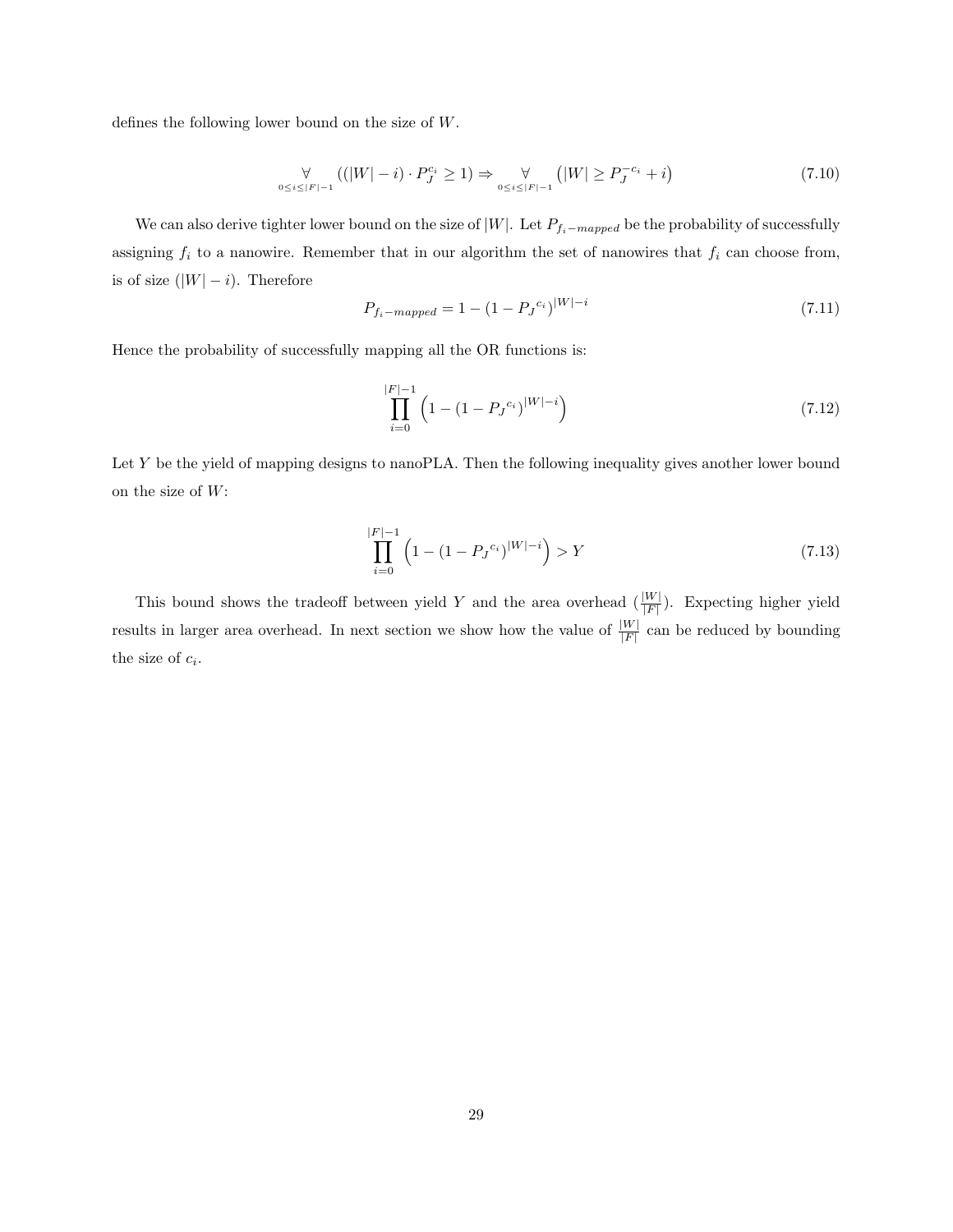# <span id="page-35-0"></span>Chapter 8 Fanin Bounding

In this section we show how the running time complexity and area overhead of the mapping can be improved by bounding the size of  $c_i$ 's (number of ON input). We show the effect of bounding the size of  $c_i$ 's by an example from the IWLS93 benchmark set [\[26\]](#page-55-2). In this example  $|F| = 1186$ ,  $c_M = 772$  and  $P_J = 0.95$ .

The lower bound on |W| for mapping a single nanowire with  $c_i = c_M = 772$  can be calculated by applying Equation [\(7.10\)](#page-34-0):

$$
(0.95)^{-772} \le W \Rightarrow 10^{17} \le W
$$

This result is obviously undesirable. We can improve this result by exploiting decomposition. For example this nanowire can be decomposed into 8 nanowires, such that 7 of them have  $c_i = 100$ , and 1 has  $c_i = 72$ . Then the lower bound on  $|W|$  to map all of these nanowires by applying Equation [\(7.10\)](#page-34-0) is:

$$
\max\left(\bigvee_{0 \le i \le 6} \left( (0.95)^{-100} + i \right), \left( (0.95)^{-72} + 7 \right) \right) \le W
$$
  
\n
$$
\Rightarrow 173 \le W
$$

Although fanin bounding increases the number of OR functions, the actual area overhead after mapping will be much smaller.

Bounding the fanin also improves the running time dramatically. Here we show how it improves the running time of the previous example. Based on the algorithm (Figure [6.3\)](#page-31-0) the OR function with the largest  $c_i$  will be mapped first. In the unbounded case the largest  $c_i$  is 772. Applying Equation [\(7.1\)](#page-32-2) and [\(7.7\)](#page-33-1) results in the following number of programming and testing operations, on average, to only map the first OR function  $(P_J \text{ is assumed } 0.95.)$ .

$$
P_J^{-c_M} \cdot c_M \Rightarrow 0.95^{-772} \times 772 \approx 10^{20} \tag{8.1}
$$

Now if this OR function is divided into 8 OR functions, as suggested in the previous example, 7 of the OR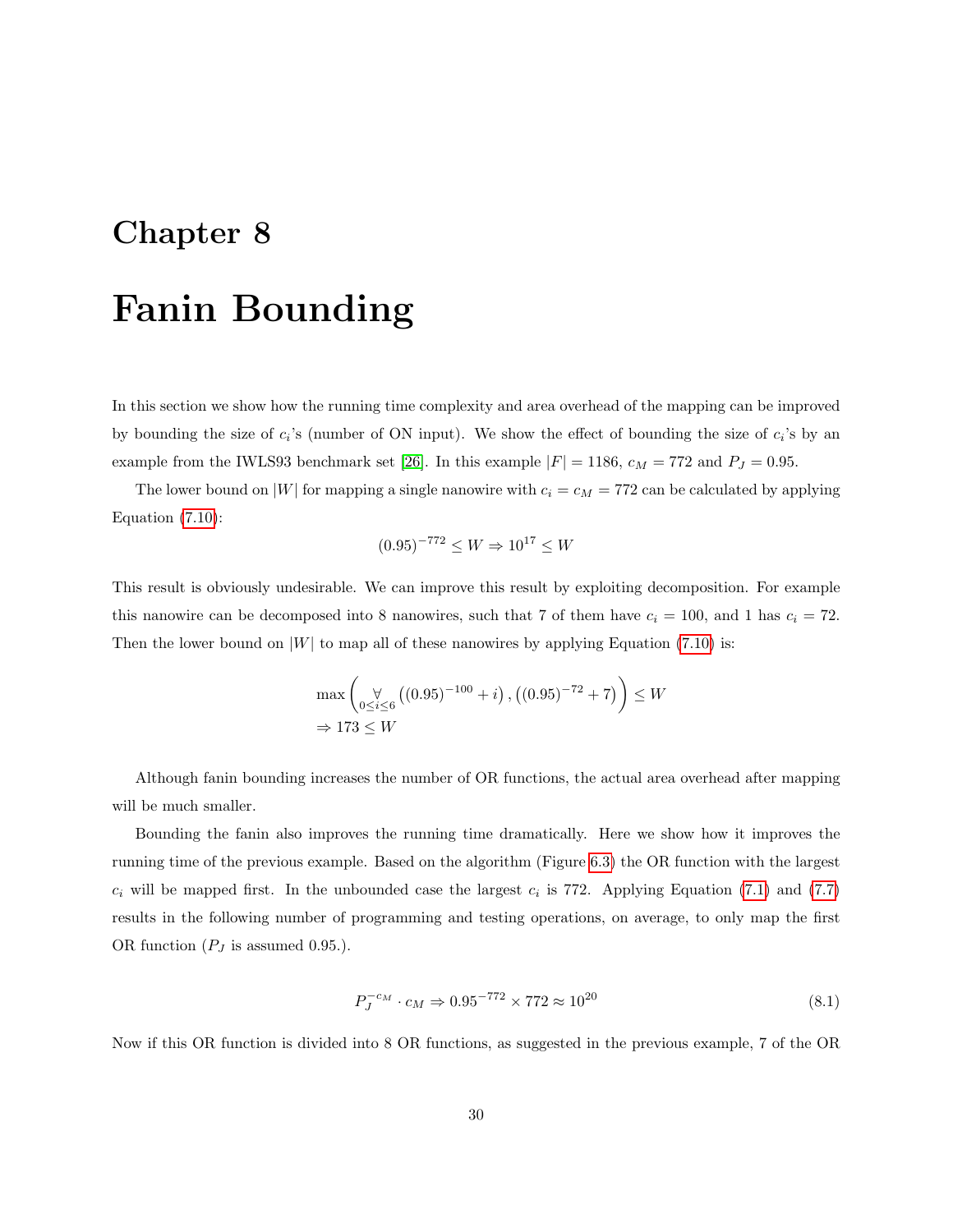functions with  $c = 100$  and the last with  $c = 72$ , then the total time complexity to map these 8 OR functions is:

$$
\sum_{i=0}^{i=6} ((0.95)^{-100}) \times 100 + ((0.95)^{-72} \times 72) \approx 130,000
$$

The comparison of this number with the unbounded fanin OR function case shows great improvement.

Figure [8.1](#page-37-0) shows what fraction of the OR functions in each design need to be divided to smaller fanin OR functions if the size of  $|W|$  is desired to be  $|F|$  or  $1000 \times |F|$ . The x-axis in this graph is the number of OR functions in each design, *i.e.*  $|F|$ . Columns of points on the x-axis is dedicated to the OR functions of a single design with  $|F|$  equal to the value of x at that point. For example the highlighted points show the OR functions of a design with  $|F| = 1186$ . The y-value of each point is the  $c_i$  size of that OR function. The curves show the estimation in Equation [\(7.10\)](#page-34-0) of the maximum size of  $c_i$  when  $|W| = |F|$  or  $|W| = 1000 \times |F|$ . Considering Equation [\(7.10\)](#page-34-0), if  $0\%$  area overhead is desired  $(|W| = |F|)$  in average, then:

$$
P_J^{-c_M} \le |F| \Rightarrow c_M \le -\log_{P_J} |F| \tag{8.2}
$$

Similarly the lower bounds for  $c_i$ 's related to the case when  $|W| = 1000 \times |F|$  will be:

<span id="page-36-0"></span>
$$
-\log_{P_J}(1,000\times|F|)
$$

For example all the OR functions of the design with highlighted yellow diamonds have  $c_i$ 's below the maximum  $c_i$  related to the case  $|W| = |F|$ , except two points.

These curves show that even with very large  $|W|/|F|$  of 1000, some OR functions cannot be mapped and therefore the decomposition is inevitable.

From the graphs of Figure [8.1](#page-37-0) we can observe that the number of OR functions with large ON input set is relatively small (the diamonds above the curves). Hence we only need to decompose a few OR functions to get a large benefit in area overhead and running time.

The facts that large-fanin OR functions take very long running time and large area overhead in mapping along with the fact that the number of these OR functions are relatively small suggest we should bound the fanin size. Bounding the size of  $c_M$  with  $-\log_{P_J}|F|$  yields the ratio of 1 for  $|W|/|F|$  on average (The F here is the number of OR functions after bounding).

The algorithm of Figure [6.3](#page-31-0) takes  $O(|F| \log(|F|))_c$  due to the time complexity of the sorting the OR functions in line 1 and the rest of the algorithm takes linear time. After bounding the fanin, the value of  $c_M$ is limited to a constant factor, so the sorting algorithm of line 1 can be replaced by Radix Sort algorithm [\[23\]](#page-54-12). This brings the time complexity of the *computing operations* of the mapping algorithm down to linear time.

This section showed how to bound the size of the fanin so that on the average case the area overhead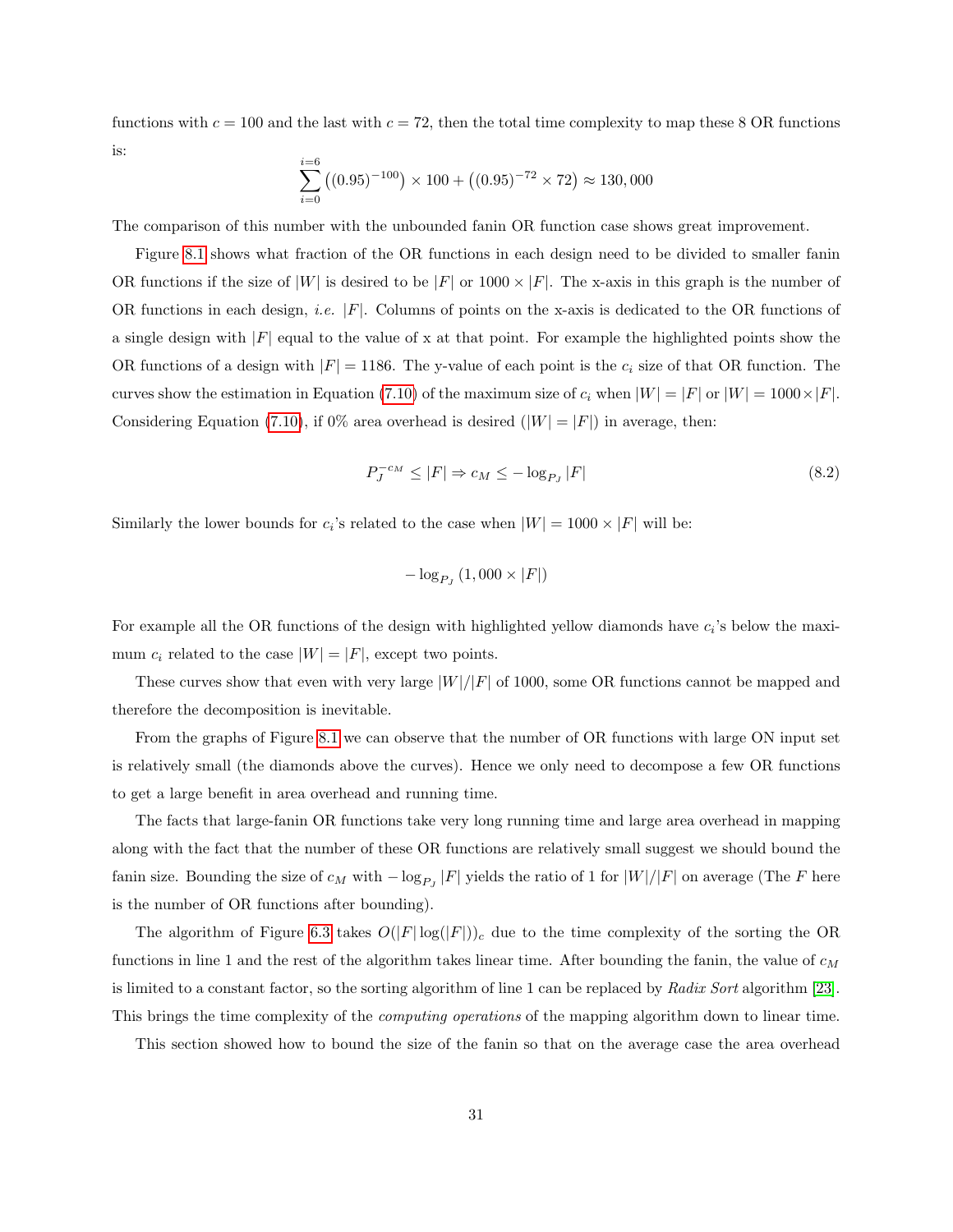will be zero (Equation [\(8.2\)](#page-36-0)). As this estimation is true for the average cases there will be some cases that the fanin needs to be bounded more tightly so that the desired area overhead will be achieved. To fix this bounding per design we dynamically make the bound tighter until the desired area overhead is achieved. So instead of using Equation [\(8.2\)](#page-36-0) we use the following Equation:

$$
c_M \le -\log_{P_J}\left(\frac{|F|}{i}\right)
$$

Where it starts with  $i = 1$ , and if the bounding was not tight enough (larger area overhead than what is desired) then  $i$  will be incremented by 1. This allows us to pay more area overhead for fanin bounding in order to save more area for mapping. Chapter [9](#page-40-0) shows the experimental results and they reveal that in most cases  $i = 1$ .



**Bound on maximum size of Fanin (c)**

<span id="page-37-0"></span>Figure 8.1: This graph shows all the  $c_i$ 's of the OR functions of each design. Each curve shows the maximum size of c for each design, so that it satisfies a certain area overhead. The OR functions above the curves need to be bounded.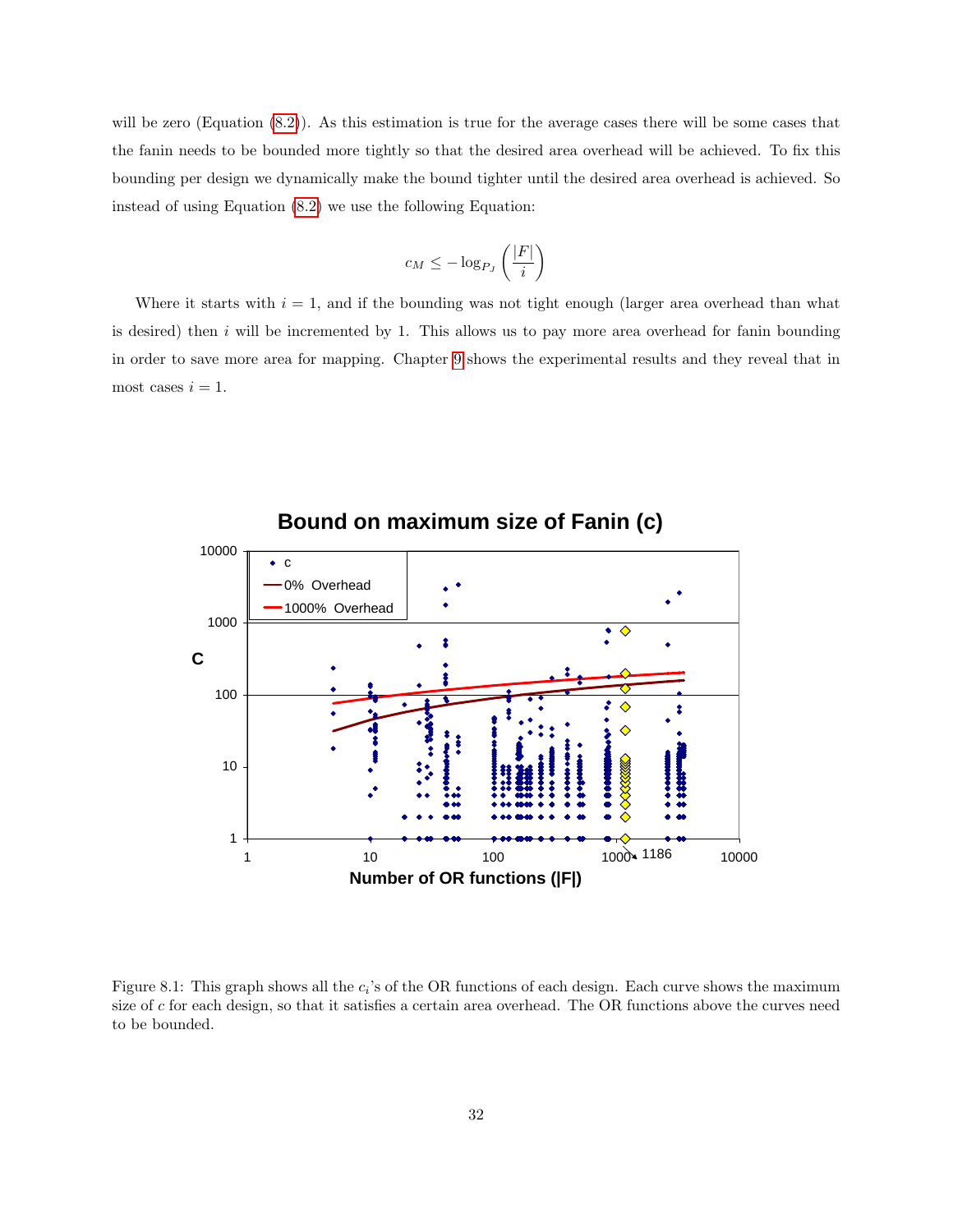#### <span id="page-38-0"></span>8.1 Bounding Procedure

Bounding the large-fanin OR functions means we break the OR function to the number of OR function with smaller  $c_i$  size.

Figure [8.2](#page-39-0) shows how an OR function with c=8 will be decomposed into OR functions with  $c \leq 3$ . In Figure [8.2\(](#page-39-0)a) the OR function on nanowire A in logic array 1 has  $c=8$ . It gets buffered in the buffer array 1 and makes input  $B$  to the logic array 2. The signal  $B$  is in the ON input set of two OR functions in the logic array 2, C and D. As  $c_M$  is set to be 3, the OR function A will be divided into 3 OR functions A1, A2 and A3 in logic array 1. They are OR-ed together in logic array 2 and make signal E. The logic of this signal is the same as logic of the original A OR function. Now that the signal A is ready at buffer array 2 rather than 1 we could shift C and D OR function from the logic array 2 to the next array of the buffer array 2 which is logic array 1. But here for simplicity we keep all of the other OR functions in their own place, and rotate the OR function  $E$  which implements the value of OR function  $A$  to logic array 1 and then to buffer array 1, which was its original position. This adds two logic level delay to the OR function A. If the size of ON inputs of signal E was more than  $c_M$  then the decomposition process would be repeated for signal E. Therefore for an OR function with c ON inputs, the decomposition process happens  $log_{c_M}(c)$  times.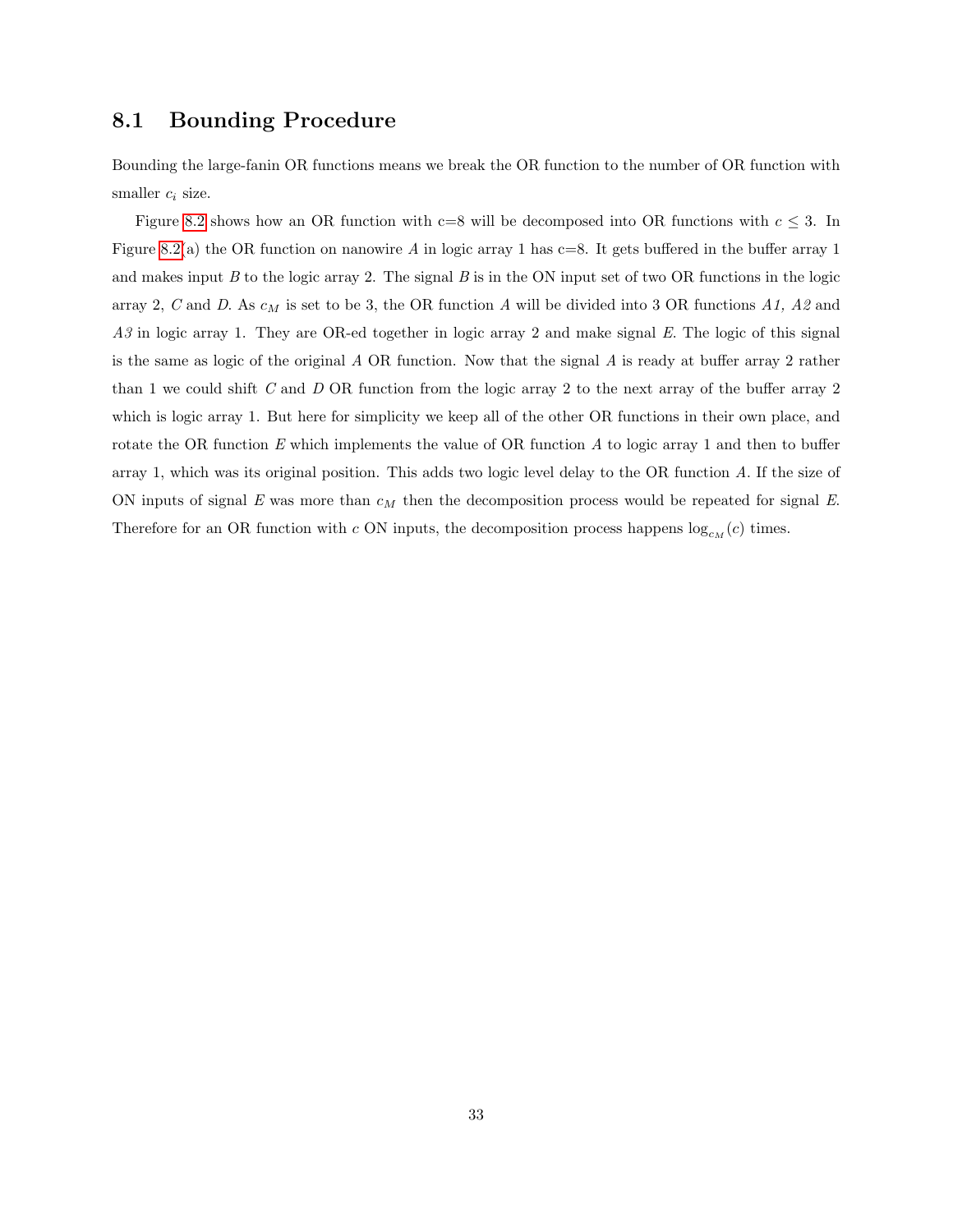

(a)



(b)

<span id="page-39-0"></span>Figure 8.2: (a) The original design, (b) The design with  $c$  value bounded by  $c_M = 3$ .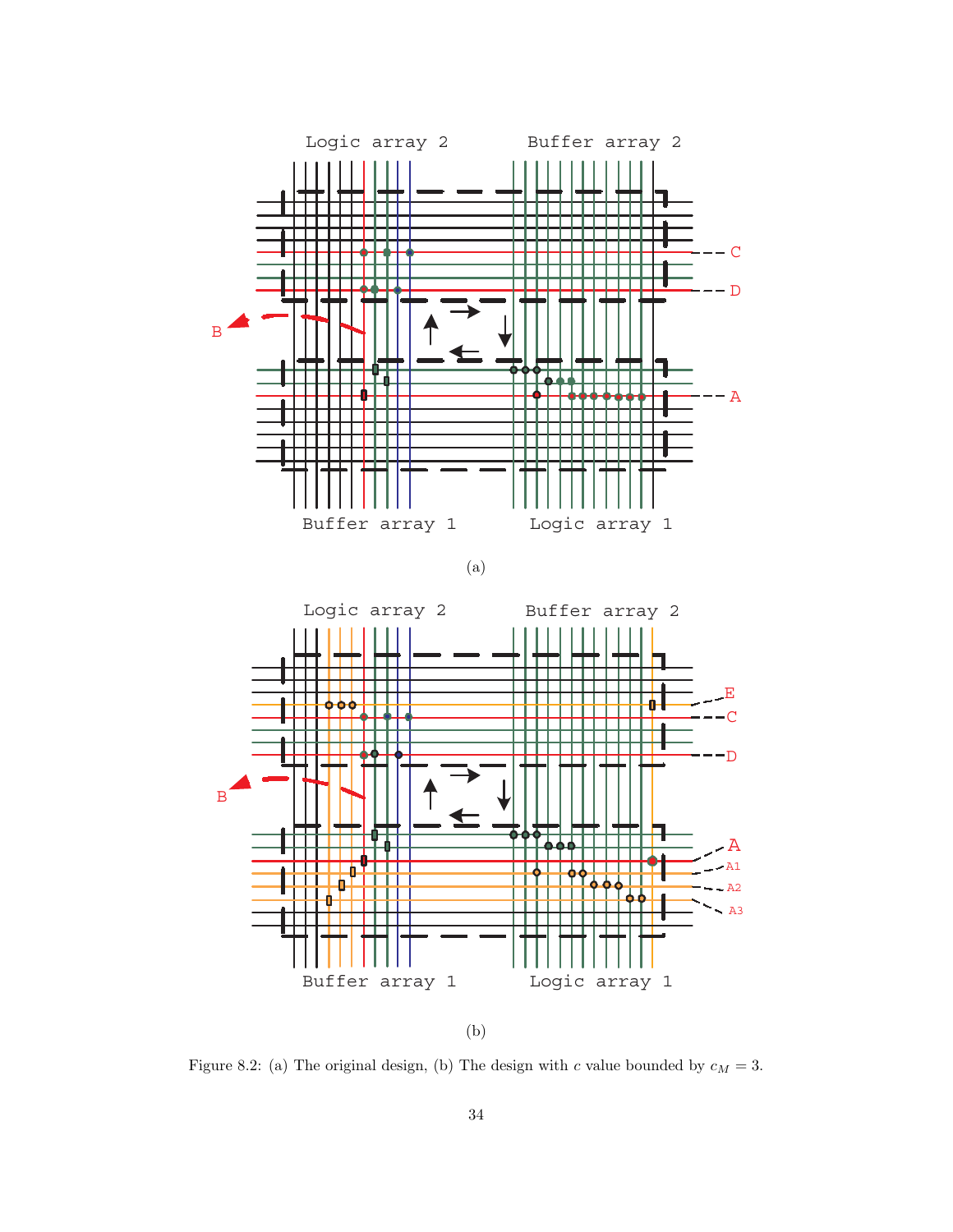## <span id="page-40-0"></span>Experimental Results

The mapping simulation is tested over three different benchmarks:

- 1. Selected elements of datapath.
- 2. Small examples form IWLS93 benchmark suit [\[26\]](#page-55-2).
- 3. PLA book examples [\[27\]](#page-55-3).

The total number of benchmarks is 358 designs and each design has 2 logic arrays. The designs have been first synthesized to multilevel logic and then rotated through two NOR planes of a nanoPLA [\[2\]](#page-53-2).

The defective junctions are distributed randomly over any array. We assumed that the probability of programmability of each junction is an *iid* random variable, called  $P_J$ . We ran our mapping algorithm on the benchmark sets for different values of  $P_J = 0.8, 0.85, 0.90$  and 0.95.

In order to get a valid average result, we ran our algorithm 100 times on each benchmark and averaged the results.

#### <span id="page-40-1"></span>9.1 Running Time

Figure [9.1](#page-41-0) shows a graph that estimates the total number of iteration to map each design. The graph shows the estimation both for bounded  $c$  and unbounded  $c$  cases. It also shows the simulation results for bounded c. The value of the x-axis is the number of OR functions in the original designs and not the number of OR functions after bounding the c size. The average number of iterations for each OR function is  $P_J^{-c_i}$ , so the total number of iterations in the average case is:

<span id="page-40-2"></span>
$$
O\left(\sum_{i=0}^{\lfloor i\rfloor |F|-1} P_J^{-c_i}\right) \tag{9.1}
$$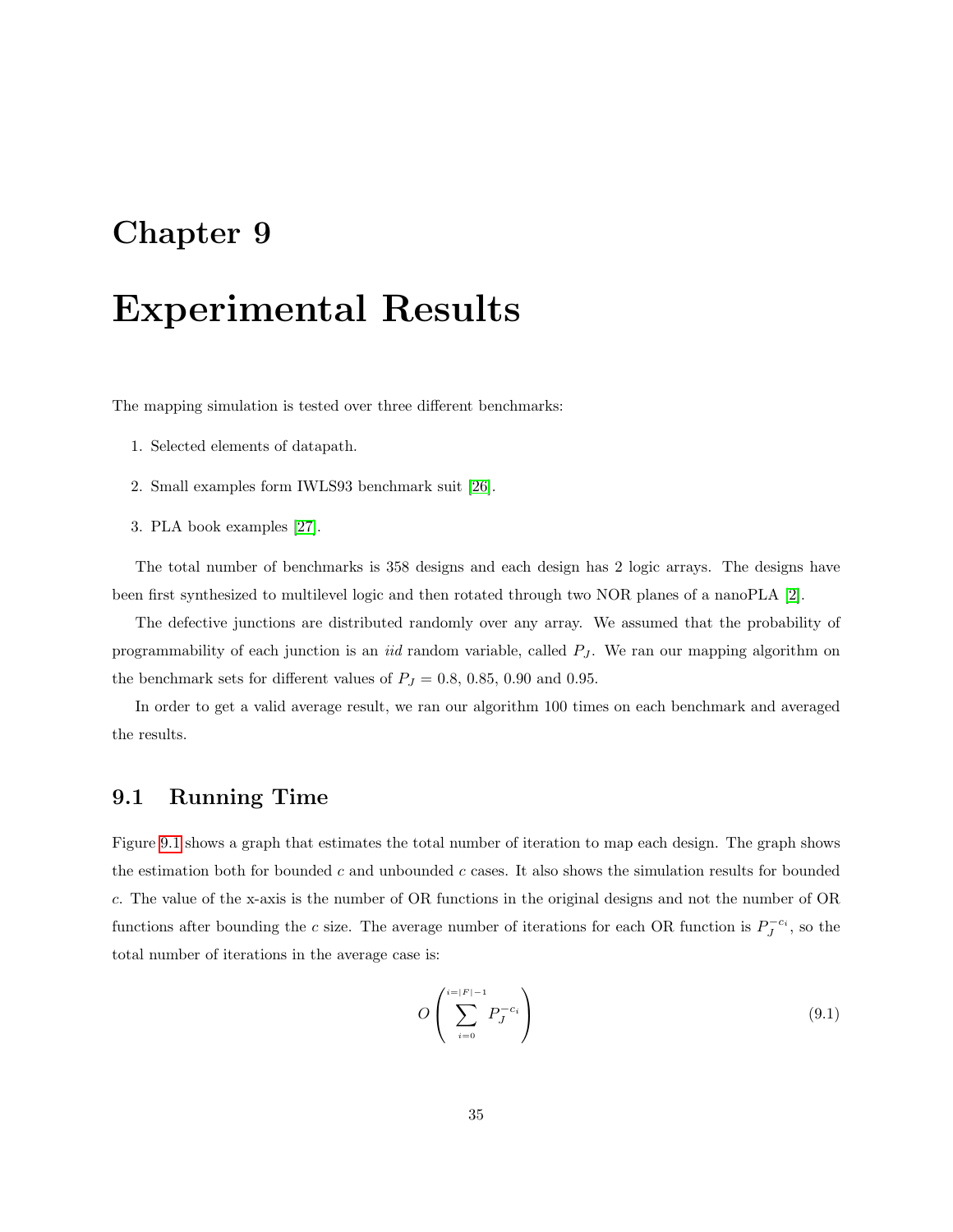

<span id="page-41-0"></span>Figure 9.1: In this graph  $P_J = 0.95$ . It shows the total number of iterations of the algorithm to map the whole design. There are two curves showing the estimated number of iterations for designs with no bound on size of  $c$  and design with bounded  $c$  size. There is also a curve showing the simulation results with bounded c size. The value of c is bounded by  $(-\log_{P_J}|F|)$ .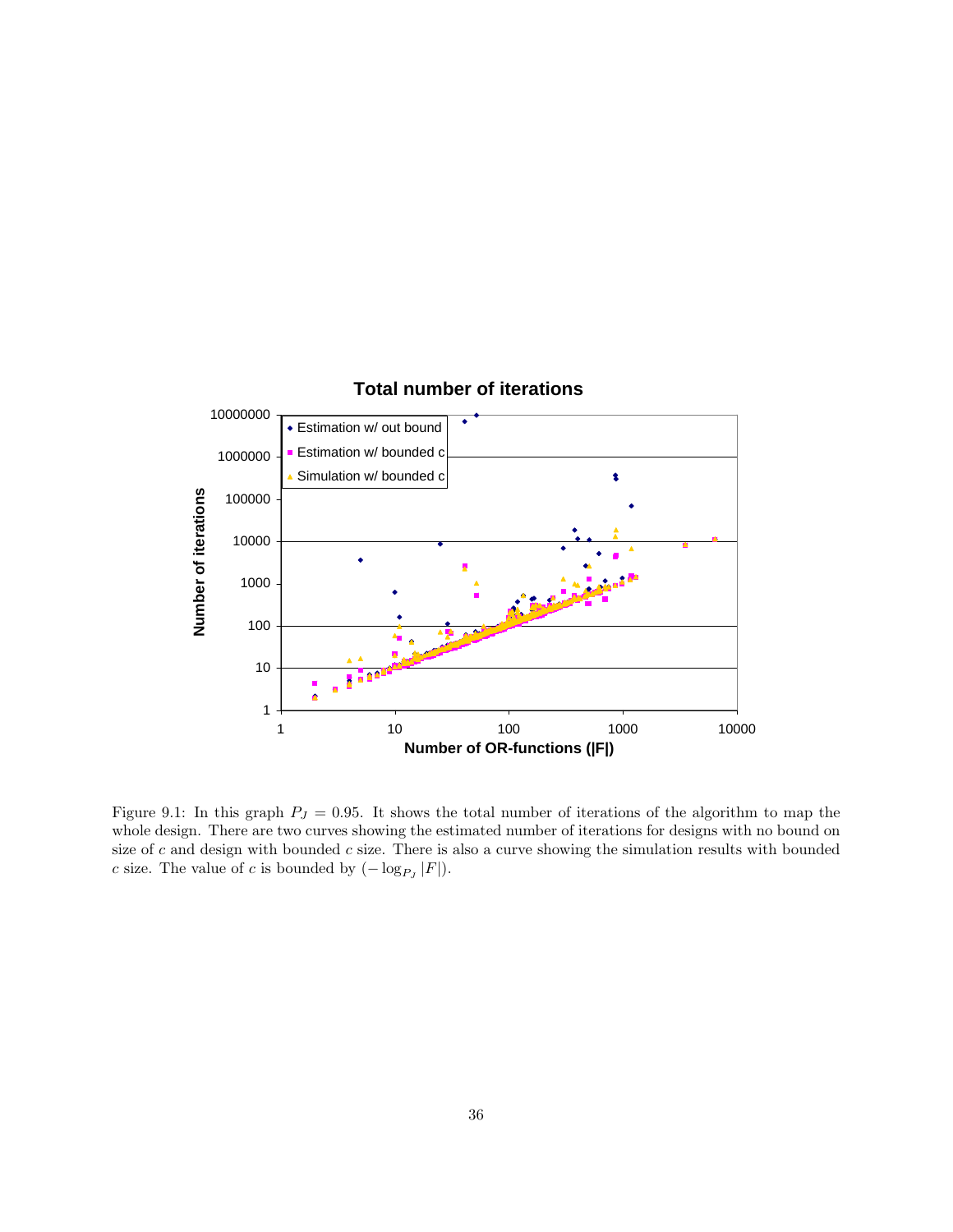This yields the total time complexity of

$$
O\left(\sum_{i=0}^{i=|F|-1} \left(P_J^{-c_i} \cdot c_i\right)\right) \tag{9.2}
$$

Figure [9.1](#page-41-0) plots the Equation [\(9.1\)](#page-40-2) with the value of  $|F|$  both for bounded c and unbounded c cases, along with the number of iteration from the simulation results.



#### **Number of Program and Test Operations**

<span id="page-42-0"></span>Figure 9.2: This graph plots the number of *Program and Test* operations for the exact algorithm  $(|F| \cdot |c_M|)$ and for the stochastic greedy algorithm for different programmability probability  $(|P_J|)$ .

Figure [9.2](#page-42-0) plots the number of *Program and Test* operations for the exact algorithm  $(|F| \cdot |c_M|)$  and for the stochastic greedy algorithm for different programmability probability  $(|P_J|)$ .

This exactly follows the average case analysis in Section [7.1.](#page-32-1) The analysis suggests that the running time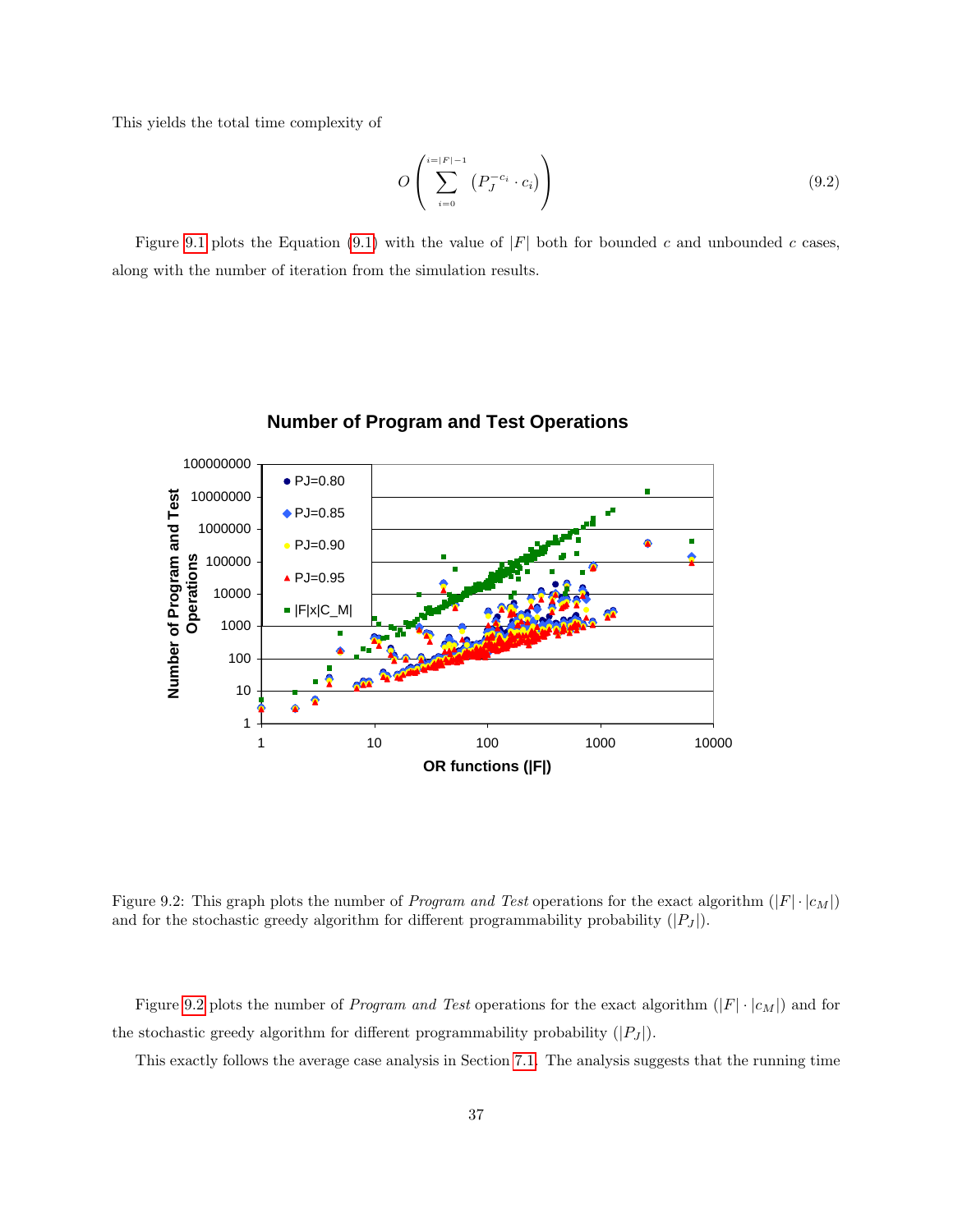will be a linear function of the number of OR functions  $(|F|)$ , which is supported here by the simulation results in Figure [9.2.](#page-42-0)

Note that the graph is plotted in log-log scales. As both of the axes are in log scales and the line slope is about 1 then the normal graphs will have the linear curve. The jumps on top of the linear shape is due to the designs with a few OR functions and large c.

The time complexity is improved by about two orders of magnitude (the difference of the green points from the rest of the points).

#### <span id="page-43-0"></span>9.2 Area Overhead

<span id="page-43-1"></span>Chapter [8](#page-35-0) shows how to bound the size of the fanin so that in the average case the area overhead will be zero (Equation [\(8.2\)](#page-36-0)). It also shows how to improve the bound specifically for each design using the below equation:

$$
c_M \le -\log_{P_J} \frac{|F|}{i} \tag{9.3}
$$

Figure [9.3,](#page-44-0) [9.4](#page-45-0) and [9.5](#page-46-0) plot the simulation results for the area overhead. The mapping has been done 100 times for each design and the average value of the result for each design is stored. In cases that there are multiple designs with the same number of OR functions,  $(|F|)$ , the average value of these design is shown. The bounding overhead, the mapping overhead and the total overhead curves are respectively plotted in Figure [9.3,](#page-44-0) [9.4](#page-45-0) and [9.5.](#page-46-0) The total area overhead is the result of multiplying the bounding overhead and mapping overhead.

Figure [9.6](#page-48-0) shows the average area overhead ratio over all the benchmark set designs. Bounding the fanin scales the number of OR functions by an average factor of 1.11 for a defect rate of 0.20. An additional factor of 1.02 in overhead is applied after physically mapping these OR functions onto nanowires, for the same defect rate. The total area overhead is the product of these two overheads, which equals 1.13.

Table [9.1](#page-47-0) shows the value of fanin bounding for different programmability probability  $(P_J)$  values. The  $c_M$  values of this table calculated specifically for each benchmark and averaged over 100 times running (The table entries are the floor of the average result). The experimental results show that in most cases (more than 98%) the value of i is equal to 1 (Table [9.2\)](#page-47-1).

Finally we compare the area overhead of this greedy algorithm with an exact bipartite matching algorithm. The bipartite matching algorithm is based on the network maximum flow algorithm of Ford-Fulkerson, and has running time complexity of  $O(E \cdot V)$  when E is the number of edges of the graph and V is the number of vertices. The comparison is done on a  $4 \times 4$  multiplier that is implemented in 4-level logic and has been rotated in two planes. The first plane has 66 inputs and 697 OR functions and the other one has 697 inputs and 25 OR functions. The simulations are done for different values of  $P_J$ . In Figure [9.7](#page-49-0) area overhead of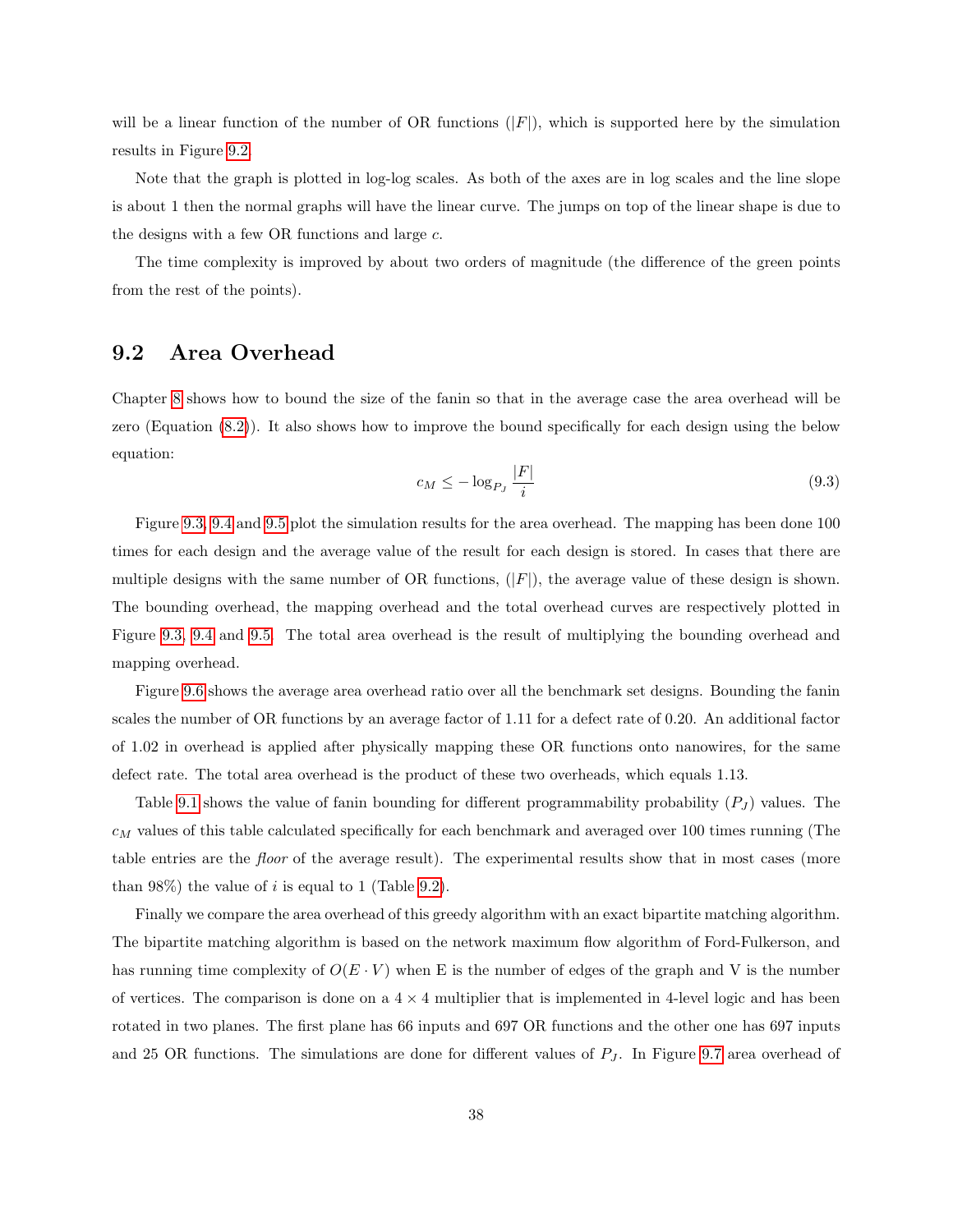

<span id="page-44-0"></span>Figure 9.3: The area overhead due to bounding the fanin size is plotted for four different Programmability probability  $(P_J)$ .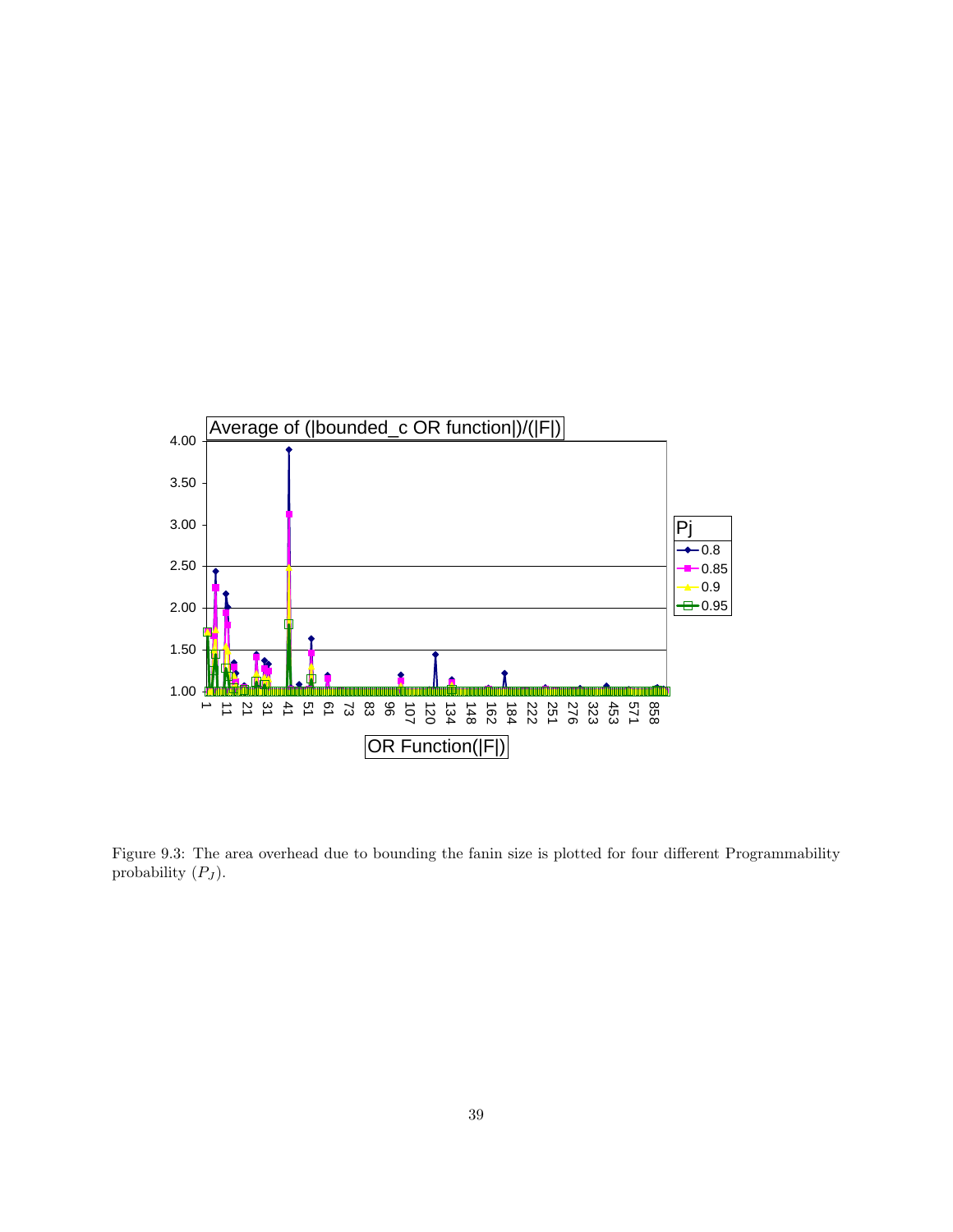

<span id="page-45-0"></span>Figure 9.4: The area overhead due to mapping the bounded fanin OR functions is plotted for four different Programmability probability  $(P_J)$ .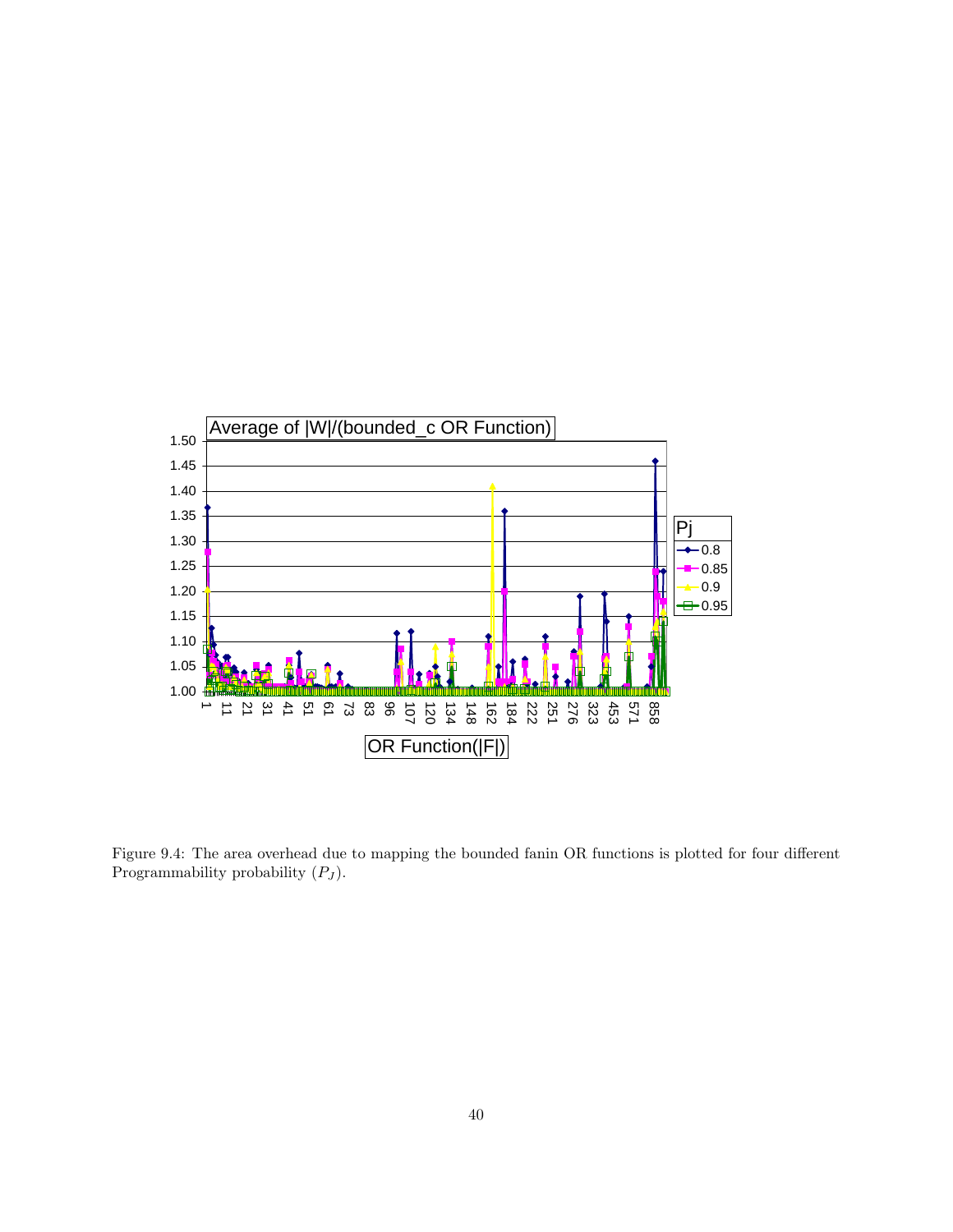

<span id="page-46-0"></span>Figure 9.5: The total area overhead is plotted for four different Programmability probability  $(P_J)$ .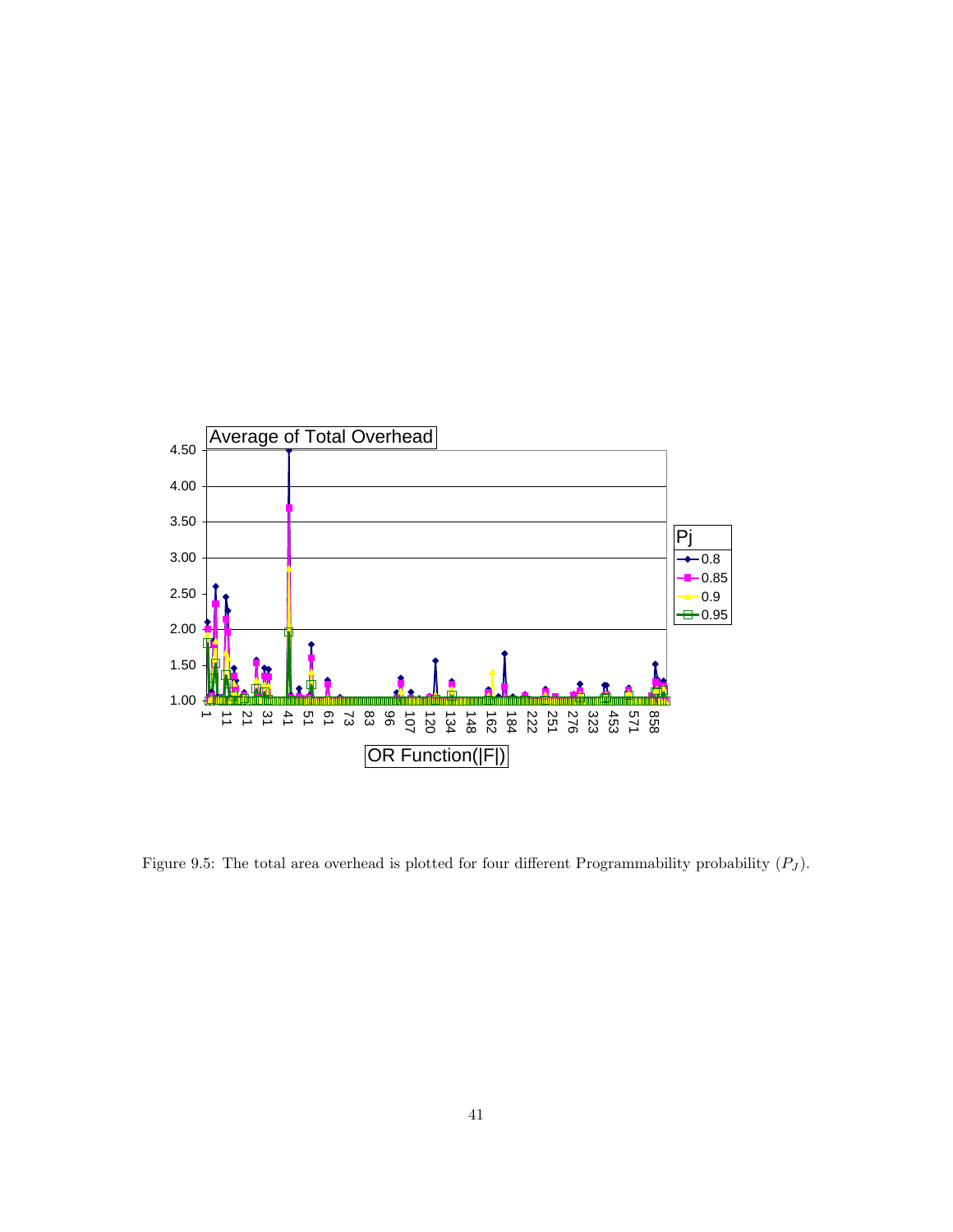|                | Fanin Bound $(c_M)$ |                |                |                         |
|----------------|---------------------|----------------|----------------|-------------------------|
| F              | $P_J = 0.8$         | $P_{J} = 0.85$ | $P_J = 0.9$    | $\overline{P_J} = 0.95$ |
| $\mathbf 1$    | $\sqrt{2}$          | $\overline{2}$ | $\overline{2}$ | $\overline{2}$          |
| $\overline{5}$ | $\overline{7}$      | $\overline{9}$ | 16             | 32                      |
| 10             | 11                  | 14             | 21             | 44                      |
| 15             | 12                  | 17             | 26             | 53                      |
| 20             | 14                  | 19             | 29             | 59                      |
| 25             | 14                  | 19             | 30             | 60                      |
| 30             | 16                  | 21             | 33             | 67                      |
| 40             | 17                  | 23             | 36             | 72                      |
| 50             | 18                  | 25             | 38             | 77                      |
| 60             | 18                  | 24             | 38             | 80                      |
| 70             | 20                  | $27\,$         | 41             | 83                      |
| 80             | 20                  | 27             | 42             | 86                      |
| 90             | 21                  | 28             | 43             | 88                      |
| 100            | 20                  | 29             | 44             | 90                      |
| 120            | 22                  | 30             | 46             | 94                      |
| 141            | 23                  | 31             | 47             | 97                      |
| 150            | 23                  | 31             | 48             | 98                      |
| 200            | 23                  | $32\,$         | $50\,$         | 104                     |
| 300            | 22                  | 31             | 50             | 108                     |
| 401            | 22                  | 34             | 53             | 112                     |
| 504            | 28                  | 39             | 60             | 122                     |
| 611            | 29                  | 40             | 61             | 126                     |
| 750            | 29                  | 40             | 63             | 130                     |
| 869            | 25                  | 35             | 55             | 118                     |
| 1159           | 32                  | 44             | 67             | 138                     |
| 1298           | 33                  | 45             | 69             | 140                     |
| 2625           | 29                  | 40             | 63             | 136                     |
| 6425           | 40                  | 54             | 84             | 171                     |

<span id="page-47-0"></span>Table 9.1: Fanin bounding value for different programmability probability  $(c_M)$ .

|                | Percentage |
|----------------|------------|
| -1             | 98.01%     |
| $\mathfrak{D}$ | $1.66\%$   |
| 3              | 0.20%      |
| 4              | $0.04\%$   |
| ճ              | $0.08\%$   |

<span id="page-47-1"></span>Table 9.2: This table shows that most of the time (more than  $98\%$ ) the value of i in Equation [\(9.3\)](#page-43-1) is equal to 1.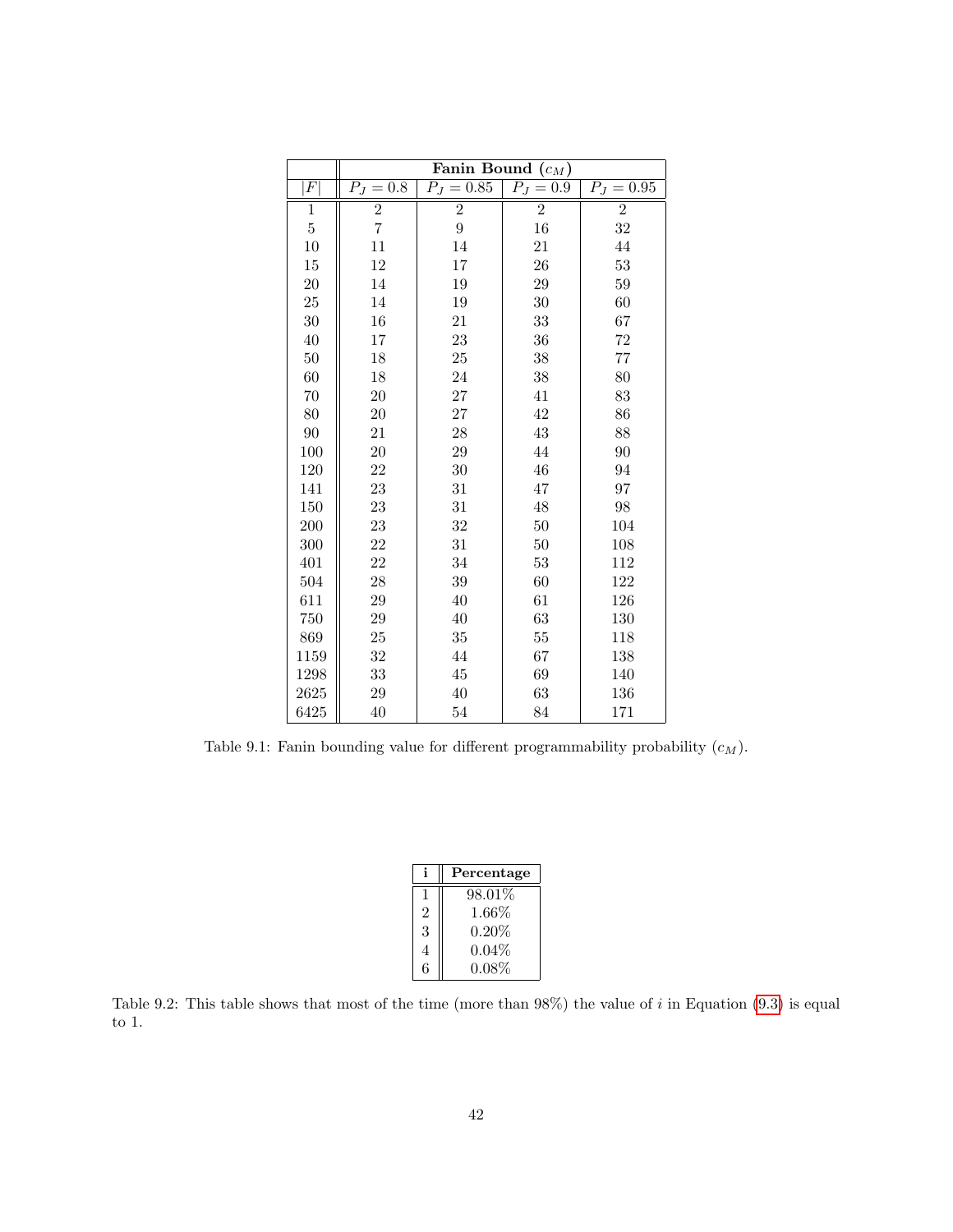

<span id="page-48-0"></span>Figure 9.6: Bounding OH is the average area overhead ratio of  $|F_{\text{.}}|$  bounded<sub>c</sub> | over  $|F|$ , and Mapping OH is the ratio of  $|W\text{-}bounded_c|$  over  $|F|$ . The ratio of the final number of nanowires over the original number of OR functions is the product of the previous two ratios.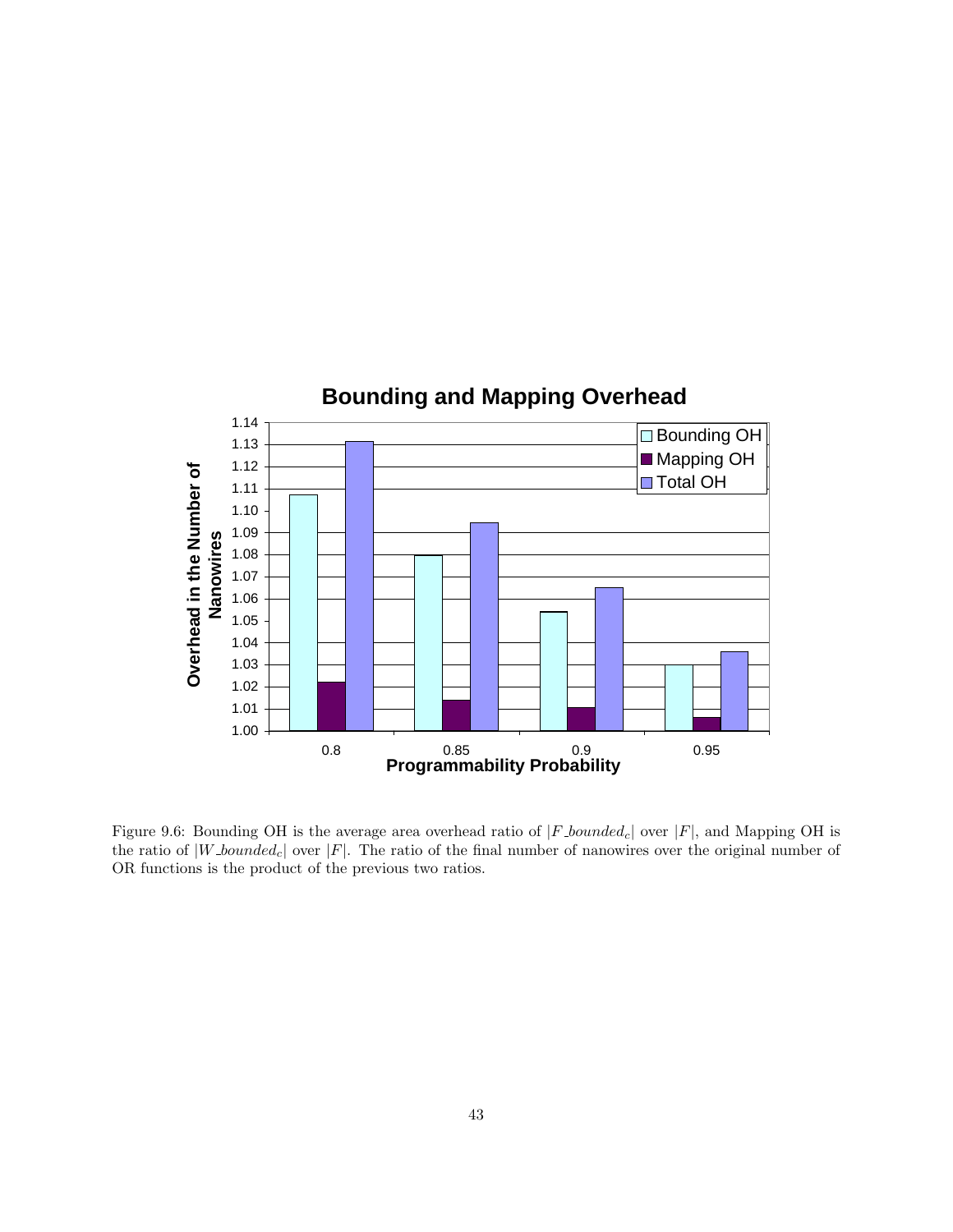

<span id="page-49-0"></span>Figure 9.7: This figure compares the area overhead of an exact algorithm with our greedy algorithm for a  $4\times 4$  multiplier.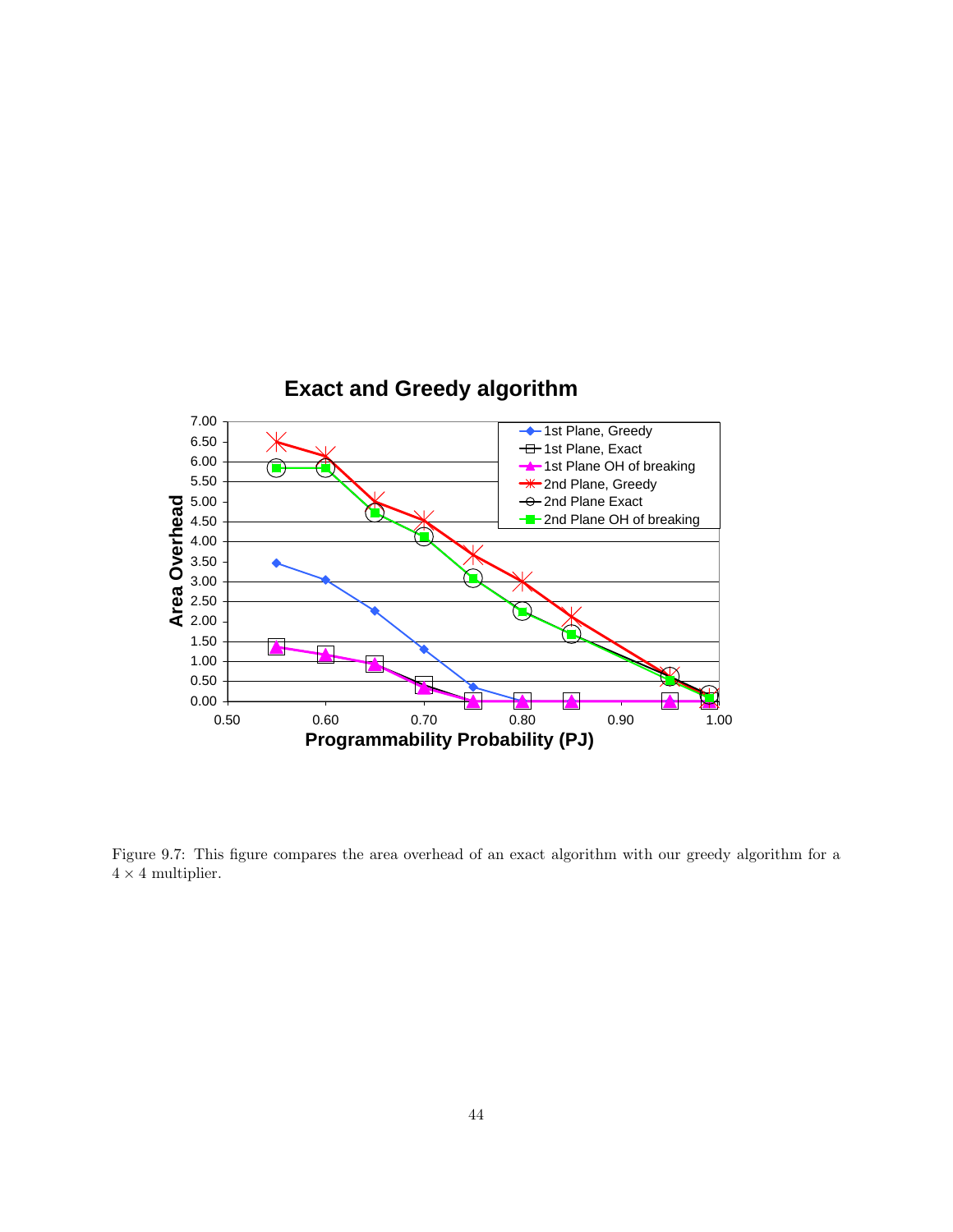

<span id="page-50-0"></span>Figure 9.8: Ratio of the size of |W| of greedy algorithm over exact algorithm:  $\frac{|W_{greedy}|}{|W_{exact}|}$ .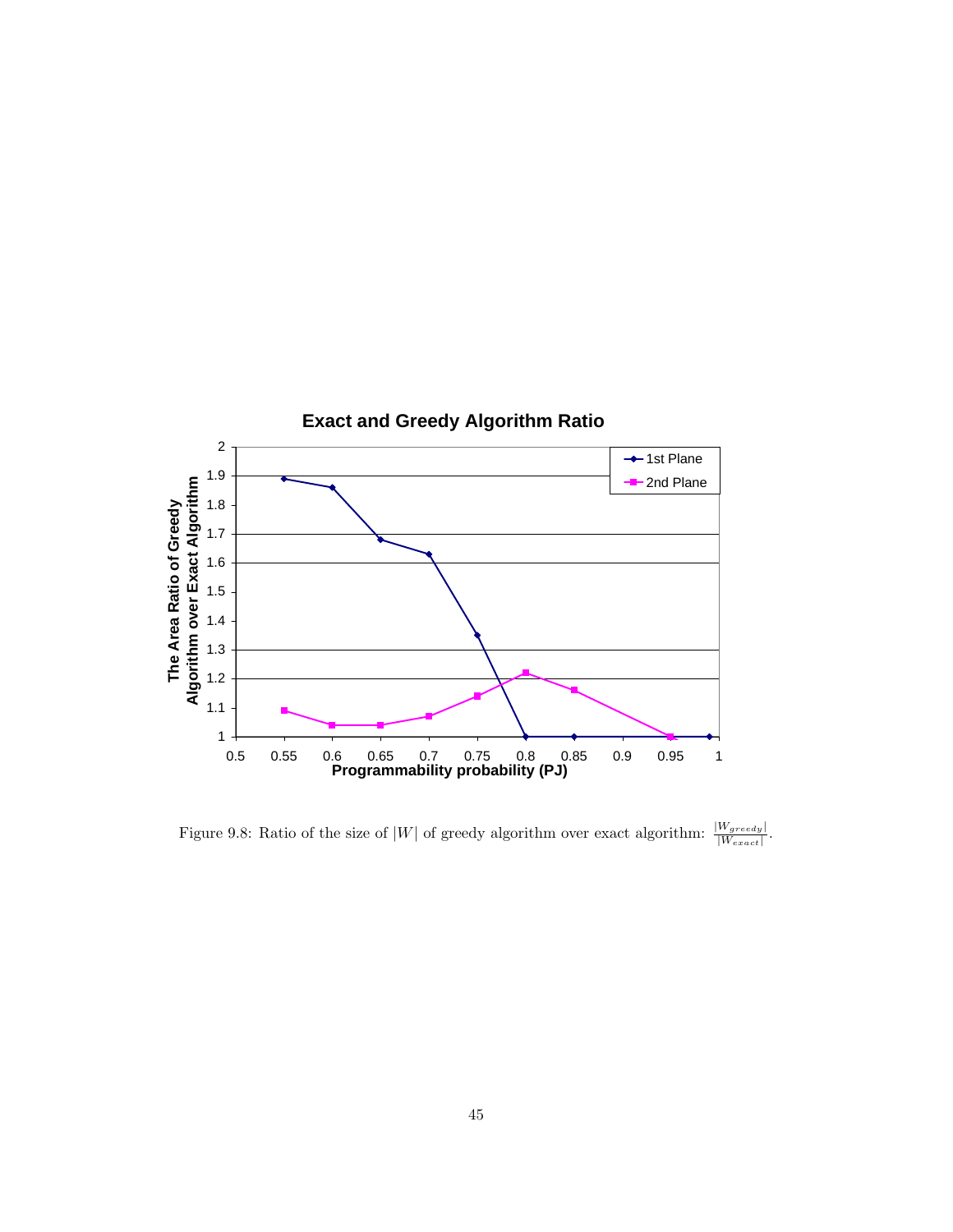each of the planes is plotted for both greedy and exact algorithm. The area overhead due to breaking the large c OR functions to smaller c OR function is plotted, too.

In Figure [9.8](#page-50-0) the ratio of the total area of the greedy algorithm over the total area of the exact algorithm is plotted. The area ratios are below 2 for the first plane, and 1.23 for the second plane even for defect probability as large as 20%. For low enough defect probability (below 20%) the area overhead of greedy algorithm to exact algorithm is  $0\%$  for the first plane and is below  $20\%$  for the second plane.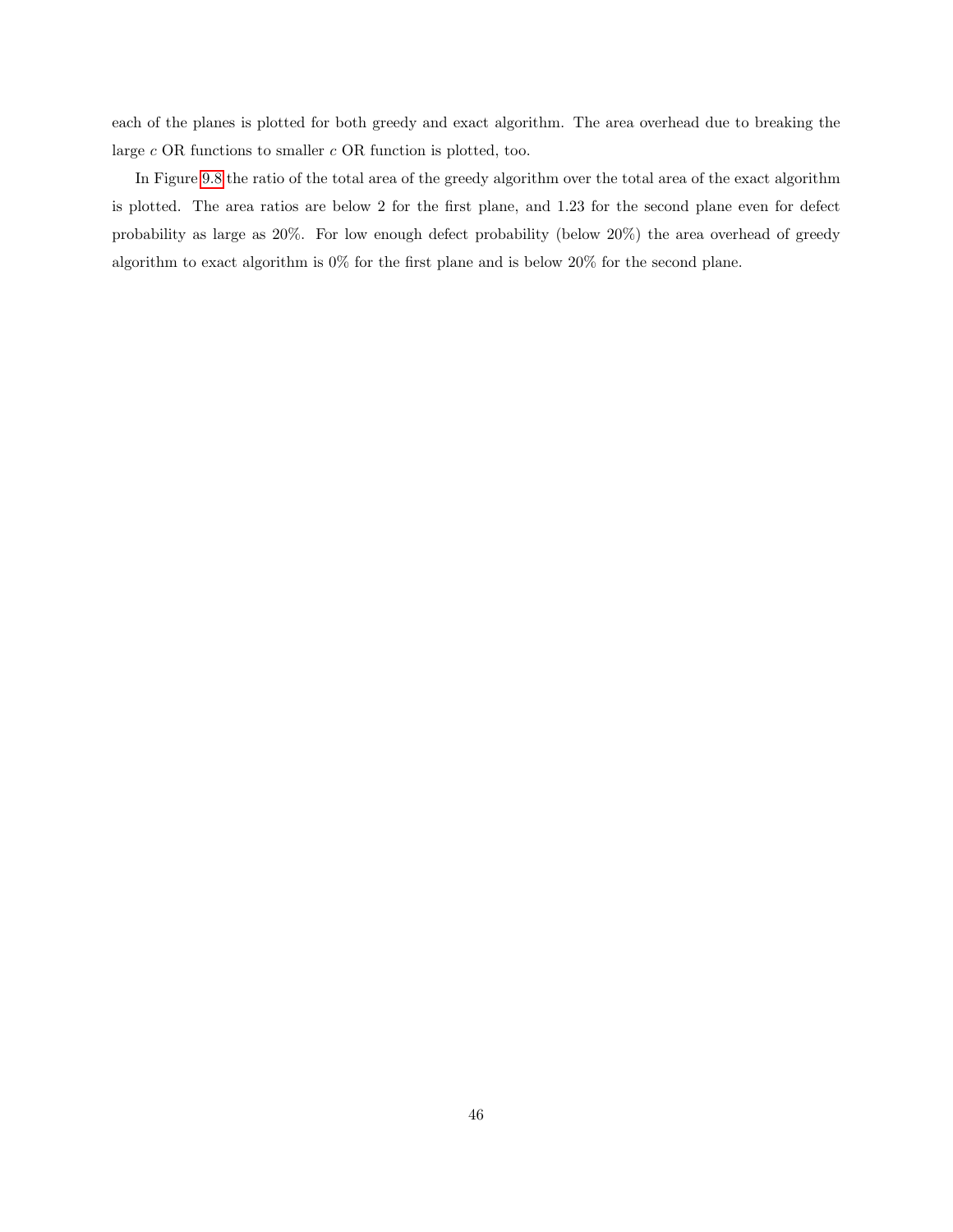### <span id="page-52-0"></span>Summary

A plausible architecture for nanoPLA design is suggested in [\[2\]](#page-53-2). The nanowires width can be built down to 3nm, making the active device area as small as  $9 \text{nm}^2$ . The defect rate of different fabrication processes is unknown but expected to be on the order of a few defects per 100 junctions. This suggests searching for an efficient programming operation that tolerates the defective devices.

Furthermore this programming operation must be fast. The reason is that due to the small size of the nanoPLAs, plenty of them can be placed on a chip and as the defect rate is high each nanoPLA will have a unique fault pattern. Therefore the defect mapping must be applied on each array separately and this suggests having a fast mapping algorithm.

In this work we compare the exact matching algorithm with a suggested greedy algorithm. Assuming that  $|F| \approx |W| \approx N$ , the time complexity of our algorithm is,  $O(N)$  program and test operations and  $O(N)$ computing operations, while the time complexity of the exact algorithm plus graph construction is  $O(N^2)$ program and test operations and  $O(N^3)$  computing operations.

We also showed that it is necessary to bound the fanin size in order to achieve reasonable running time and area overhead for matching. Including bounding the fanin and mapping, our algorithm can tolerate defect rates as high as 20% with an average overhead factor of less than 13%.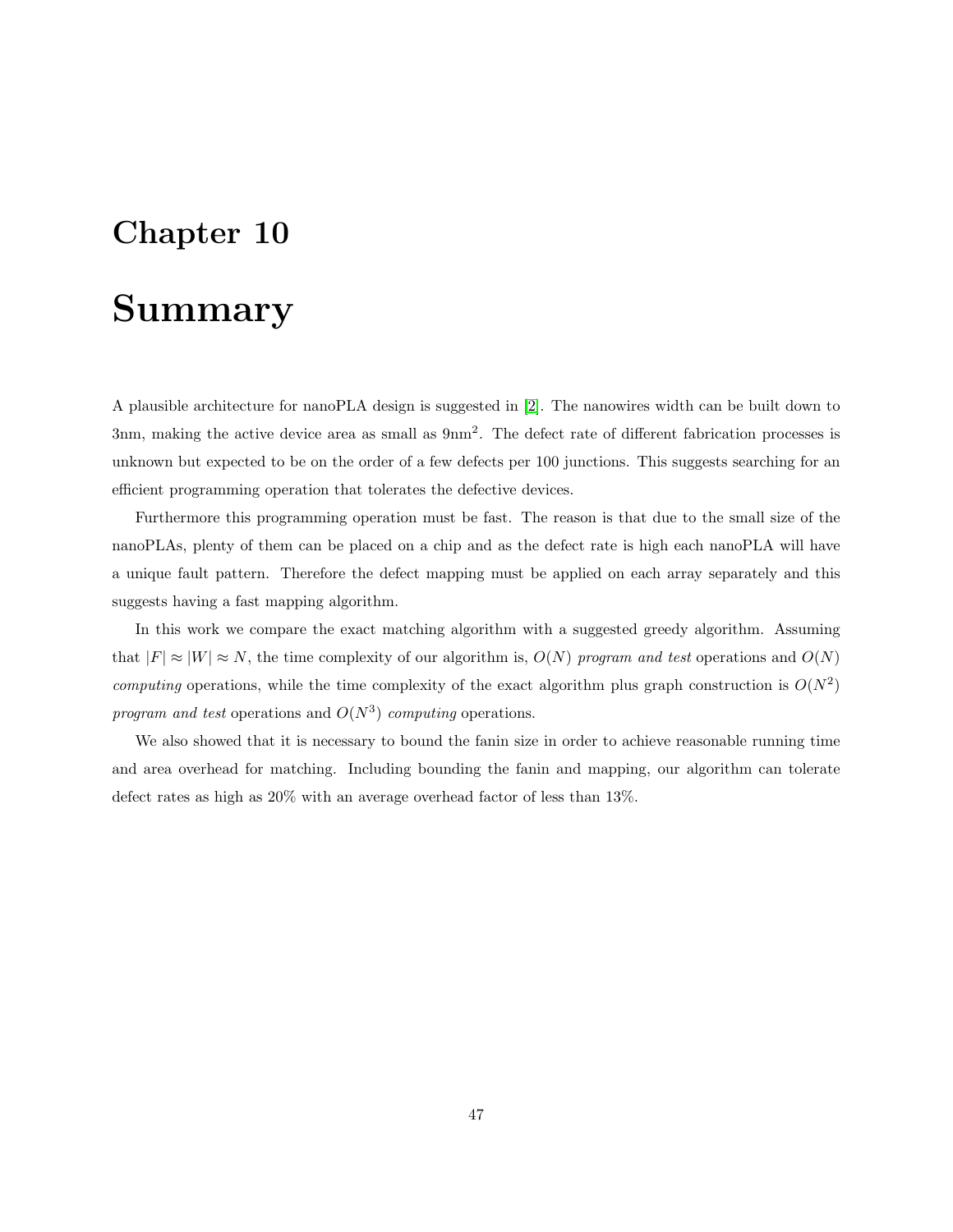# Bibliography

- <span id="page-53-1"></span><span id="page-53-0"></span>[1] S. C. Goldstein and M. Budiu, ["NanoFabrics: Spatial Computing Using Molecular Electronics,](http://www.cs.cmu.edu/~seth/papers/isca01.pdf)" in ISCA, June 2001, pp. 178–189.
- <span id="page-53-2"></span>[2] A. DeHon and M. J. Wilson, ["Nanowire-Based Sublithographic Programmable Logic Arrays,](http://www.cs.caltech.edu/research/ic/abstracts/nanopla_fpga2004.html)" in FPGA, February 2004, pp. 123–132.
- <span id="page-53-3"></span>[3] Y. Chen, G.-Y. Jung, D. A. A. Ohlberg, X. Li, D. R. Stewart, J. O. Jeppesen, K. A. Nielsen, J. F. Stoddart, and R. S. Williams, "Nanoscale Molecular-Switch Crossbar Circuits," Nanotechnology, vol. 14, pp. 462–468, 2003.
- <span id="page-53-4"></span>[4] G. Snider, P. Kuekes, and R. S. Williams, "CMOS-like Logic in Defective, Nanoscale Crossbars," Nanotechnology, vol. 15, pp. 881–891, June 2004.
- <span id="page-53-5"></span>[5] "International Technology Roadmap for Semiconductors," <<http://public.itrs.net/>>, 2003.
- <span id="page-53-6"></span>[6] M.-H. Lee, Y. K. Kim, and Y.-H. Choi, "A Defect-Tolerant Memory Architecture for Molecular Electronics," IEEE Transactions on Nanotechnology, vol. 3, pp. 152–157, March 2004.
- <span id="page-53-7"></span>[7] X. Duan and C. M. Lieber, "General Synthesis of Compound Semiconductor Nanowires," Advanced Materials, vol. 12, no. 4, pp. 298–302, 2000.
- <span id="page-53-8"></span>[8] Y. Cui, X. Duan, J. Hu, and C. M. Lieber, "Doping and Electrical Transport in Silicon Nanowires," Journal of Physical Chemistry B, vol. 104, no. 22, pp. 5213–5216, June 8 2000.
- <span id="page-53-9"></span>[9] M. S. Gudiksen, L. J. Lauhon, J. Wang, D. C. Smith, and C. M. Lieber, "Growth of Nanowire Superlattice Structures for Nanoscale Photonics and Electronics," Nature, vol. 415, pp. 617–620, February 7 2002.
- <span id="page-53-10"></span>[10] L. J. Lauhon, M. S. Gudiksen, D. Wang, and C. M. Lieber, "Epitaxial Core-Shell and Core-Multi-Shell Nanowire Heterostructures," Nature, vol. 420, pp. 57–61, 2002.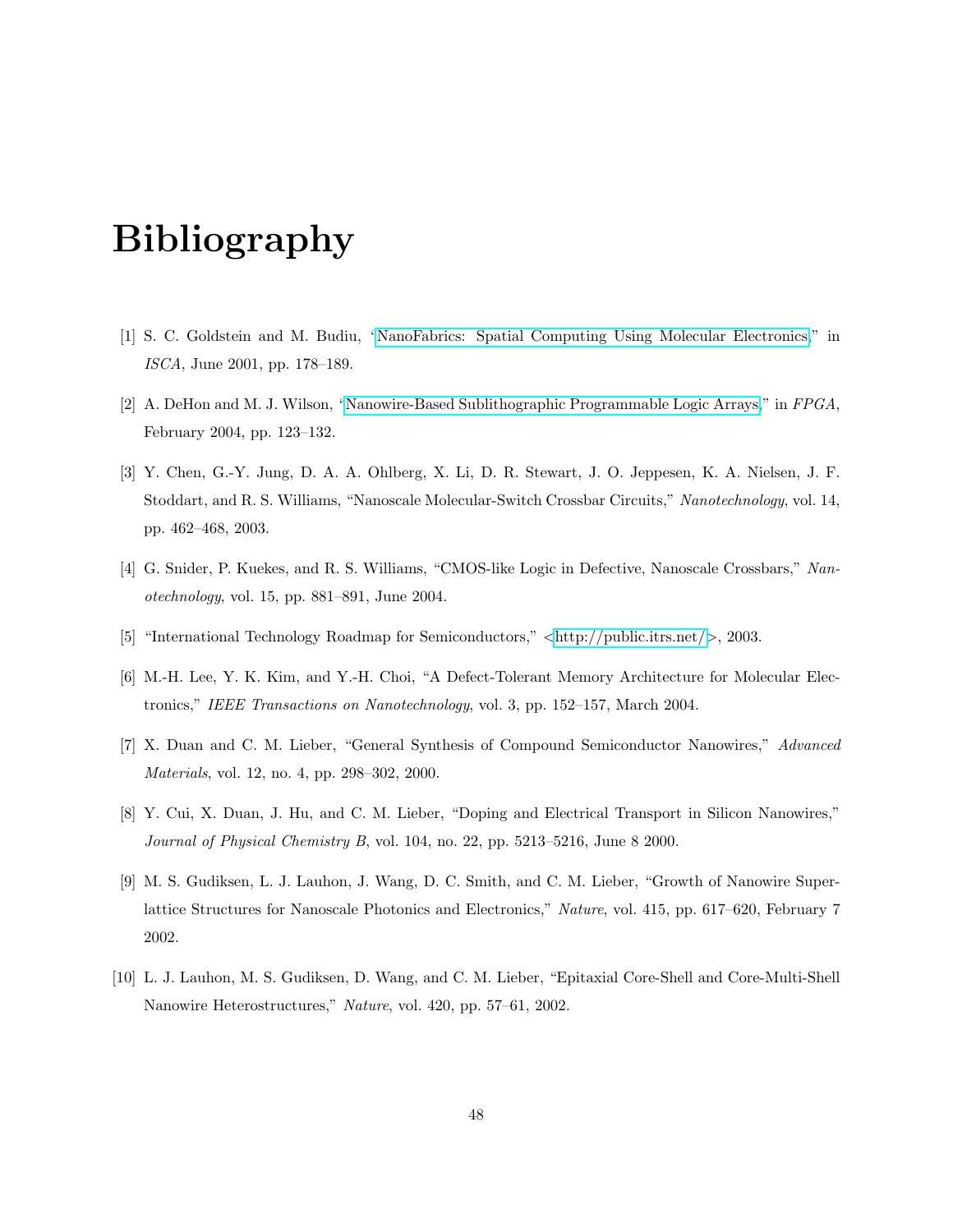- <span id="page-54-0"></span>[11] A. B. Greytak, L. J. Lauhon, M. S. Gudiksen, and C. M. Leiber, "Growth and Transport properties of complementary germanium nanowire field-effect transistors," Applied Physics Letters, vol. 84, pp. 4176–4178, May 2004.
- <span id="page-54-1"></span>[12] D. Whang, S. Jin, and C. M. Lieber, "Nanolithography Using Hierarchically Assembled Nanowire Masks," Nanoletters, vol. 3, no. 7, pp. 951–954, July 9 2003.
- <span id="page-54-2"></span>[13] Y. Huang, X. Duan, Y. Cui, L. Lauhon, K. Kim, and C. M. Lieber, "Logic Gates and Computation from Assembled Nanowire Building Blocks," Science, vol. 294, pp. 1313–1317, 2001.
- <span id="page-54-3"></span>[14] S. Y. Chou, P. R. Krauss, and P. J. Renstrom, "Imprint Lithography with 25-Nanometer Resolution," Science, vol. 272, pp. 85–87, 1996.
- <span id="page-54-4"></span>[15] Y. Chen, D. A. A. Ohlberg, X. Li, D. R. Stewart, R. S. Williams, J. O. Jeppesen, K. A. Nielsen, J. F. Stoddart, D. L. Olynick, and E. Anderson, "Nanoscale Molecular-Switch Devices Fabricated by Imprint Lithography," Applied Physics Letters, vol. 82, no. 10, pp. 1610–1612, 2003.
- <span id="page-54-5"></span>[16] N. A. Melosh, A. Boukai, F. Diana, B. Gerardot, A. Badolato, P. M. Petroff, and J. R. Heath, "Ultrahigh-Density Nanowire Lattices and Circuits," Science, vol. 300, pp. 112–115, April 4 2003.
- <span id="page-54-6"></span>[17] C. Collier, G. Mattersteig, E. Wong, Y. Luo, K. Beverly, J. Sampaio, F. Raymo, J. Stoddart, and J. Heath, "A [2]Catenane-Based Solid State Reconfigurable Switch," Science, vol. 289, pp. 1172–1175, 2000.
- <span id="page-54-7"></span>[18] C. P. Collier, E. W. Wong, M. Belohradsky, F. M. Raymo, J. F. Stoddard, P. J. Kuekes, R. S. Williams, and J. R. Heath, "Electronically Configurable Molecular-Based Logic Gates," Science, vol. 285, pp. 391–394, 1999.
- <span id="page-54-8"></span>[19] A. DeHon, P. Lincoln, and J. Savage, ["Stochastic Assembly of Sublithographic Nanoscale Interfaces,](http://www.cs.caltech.edu/research/ic/abstracts/nanodecode_tnano2003.html)" IEEE Transactions on Nanotechnology, vol. 2, no. 3, pp. 165–174, 2003.
- <span id="page-54-9"></span>[20] A. DeHon, "Law of Large Numbers System Design," in Nano, Quantum and Molecular Computing: Implications to High Level Design and Validation, S. K. Shukla and R. I. Bahar, Eds. Kluwer, 2004, ch. 7, pp. 213–241.
- <span id="page-54-11"></span><span id="page-54-10"></span>[21] C. Mead and L. Conway, Introduction to VLSI Systems. Addison-Wesley, 1980.
- [22] A. DeHon, ["Design of Programmable Interconnect for Sublithographic Programmable Logic Arrays,](http://www.cs.caltech.edu/research/ic/abstracts/inanopla_fpga2005.html)" in FPGA, February 2005, pp. 127–137.
- <span id="page-54-12"></span>[23] T. Cormen, C. Leiserson, and R. Rivest, Introduction to Algorithms. MIT Press, 1990.